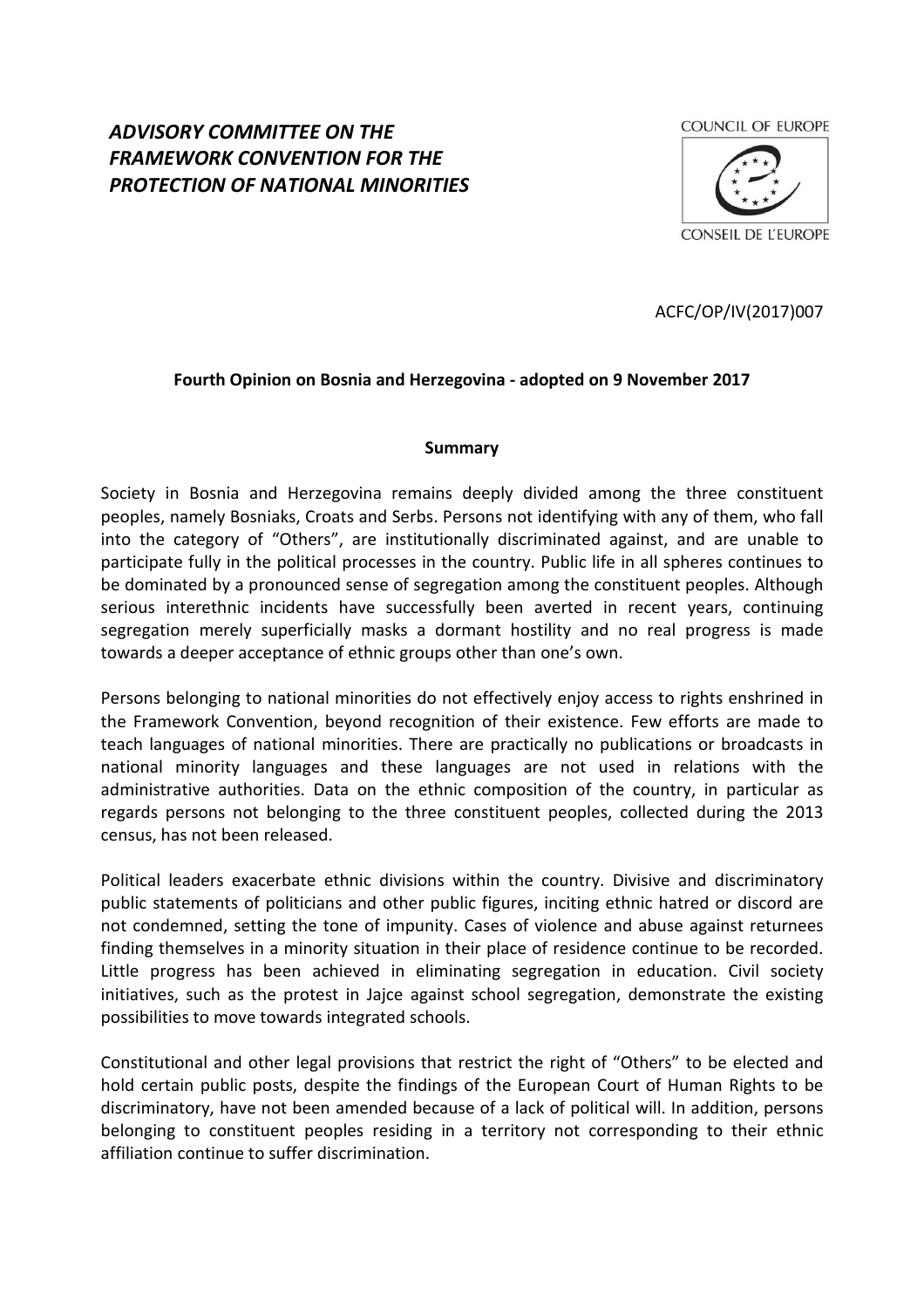Roma continue to face serious and entrenched difficulties and discrimination, in particular as regards access to employment, health services, mainstream and higher education and housing. Progress has been achieved in providing identity documents to Roma, including children, and as regards school enrolment, but high drop-out rates, in particular among Roma girls, continue to be reported. Many Roma live in segregated communities, often facing substandard living conditions.

#### **Recommendations for immediate action:**

- ➢ **amend without any further delay the constitution and other relevant legal provisions to eliminate the exclusion of "Others", including persons belonging to national minorities, and of "constituent peoples" whose ethnic affiliation does not match their place of residency, from running for and holding public offices;**
- ➢ **unequivocally condemn public statements of politicians and other public figures that incite ethnic hatred or discord and take resolute measures to promote intercultural dialogue and mutual understanding between the different ethnic and religious communities;**
- ➢ **take, as a matter of priority, all necessary steps to eliminate segregation in education in all forms, in particular by abolishing all remaining cases of "two schools under one roof" and replacing them with integrated education based on the common core curriculum covering history and geography that would be taught following an inclusive and multiperspective approach;**
- ➢ **ensure adequate access of Roma to housing, employment, health services and education; increase efforts to remedy shortcomings faced by Roma children in accessing education.**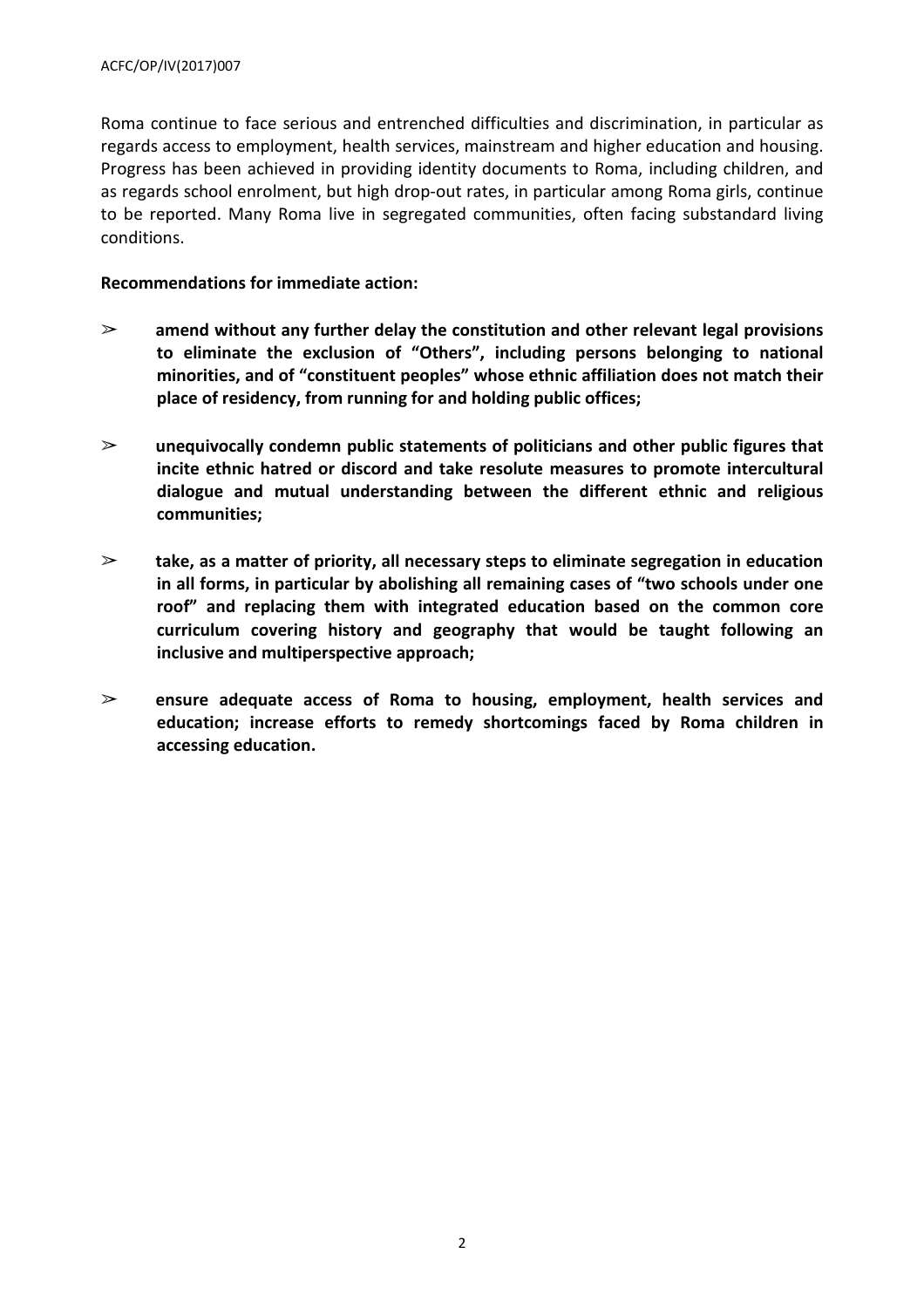# **Table of contents**

| ı.                                                                                   |  |
|--------------------------------------------------------------------------------------|--|
|                                                                                      |  |
|                                                                                      |  |
| ASSESSMENT OF MEASURES TAKEN TO IMPLEMENT THE RECOMMENDATIONS FOR IMMEDIATE ACTION 5 |  |
| ASSESSMENT OF MEASURES TAKEN TO IMPLEMENT THE FURTHER RECOMMENDATIONS 6              |  |
| н.                                                                                   |  |
|                                                                                      |  |
|                                                                                      |  |
|                                                                                      |  |
|                                                                                      |  |
|                                                                                      |  |
|                                                                                      |  |
|                                                                                      |  |
|                                                                                      |  |
|                                                                                      |  |
|                                                                                      |  |
|                                                                                      |  |
| III.                                                                                 |  |
|                                                                                      |  |
|                                                                                      |  |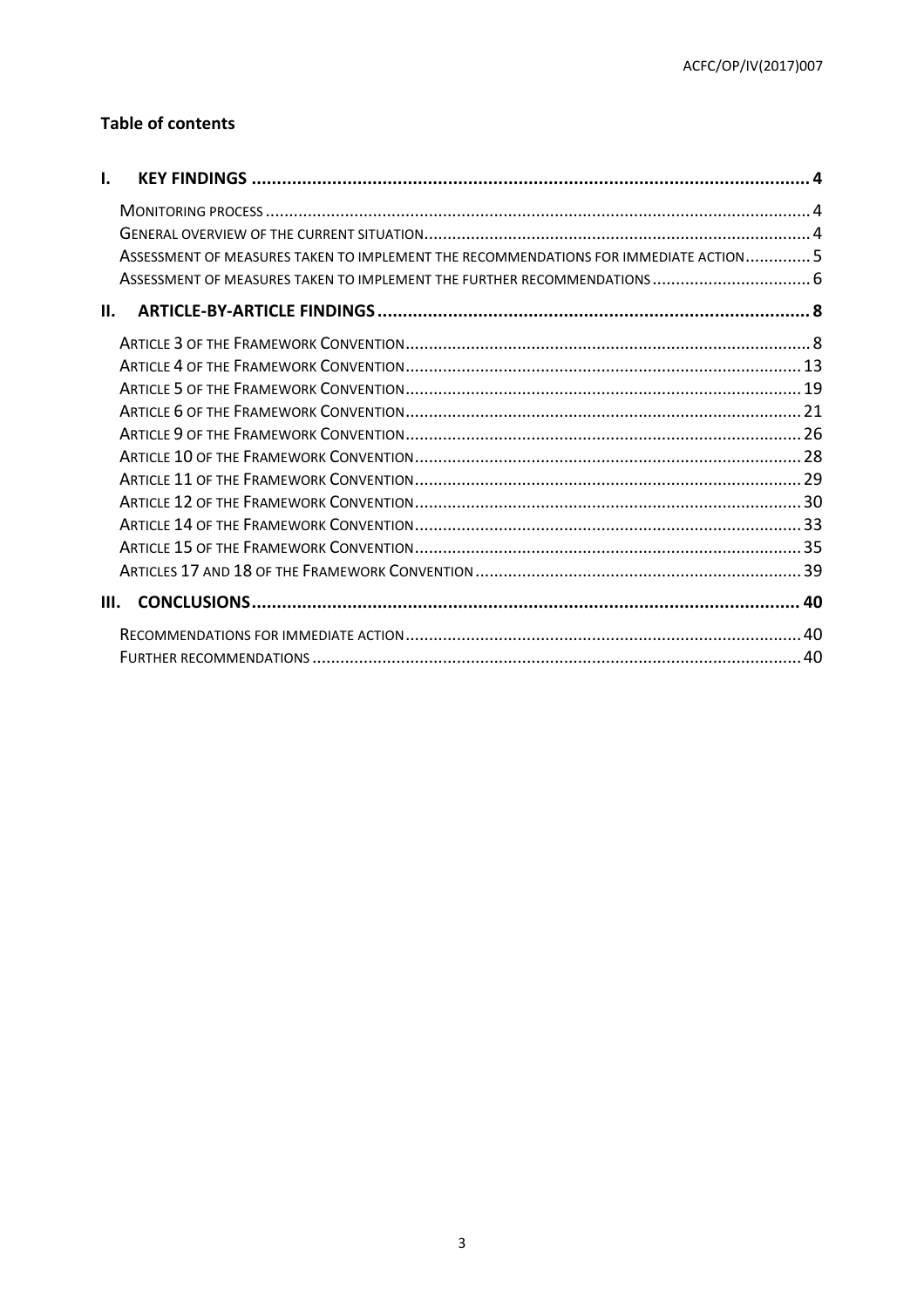# <span id="page-3-0"></span>**I. Key findings**

## <span id="page-3-1"></span>**Monitoring process**

1. This fourth cycle opinion on the implementation of the Framework Convention by Bosnia and Herzegovina was adopted in accordance with Article 26(1) of the Framework Convention and Rule 23 of Resolution (97)10 of the Committee of Ministers. The findings are based on information contained in the Fourth **State Report**, submitted by the authorities on 22 December 2016, other written sources and on information obtained by the Advisory Committee from governmental and non-governmental contacts during its visit to Sarajevo, Banja Luka, Mostar, Jajce, Kakanj, Prnjavor, Stolac and Trebinje from 2 to 7 July 2017.

2. The Advisory Committee welcomes the authorities' overall constructive and cooperative approach towards the monitoring process and the considerable assistance provided by them before, during and after the 4th cycle visit. The third cycle opinion was translated into the local language and published promptly. The Fourth State Report containing comprehensive and valuable information was submitted following extensive consultations<sup>1</sup> and with the significant contribution of representatives of national minorities. In addition, the Advisory Committee received additional written information from representatives of some recognised minority groups and civil society representatives. The Advisory Committee notes, however, with regret that no follow-up dialogue was organised in Bosnia and Herzegovina after the last monitoring cycle. Such an event would have been a useful opportunity to discuss the opinion and the Committee of Ministers' recommendations, as well as more generally, developments affecting national minorities and policies implemented to address their concerns.

3. The Advisory Committee looks forward to continuing its dialogue with the authorities of Bosnia and Herzegovina as well as with representatives of national minorities and others involved in the implementation of the Framework Convention. In order to promote an inclusive and transparent process, the Advisory Committee strongly encourages the authorities to make the present opinion public upon its receipt. It also invites the authorities to consider translating this opinion and the forthcoming Committee of Ministers' Resolution into local languages, and to disseminate it widely among all relevant actors.

# <span id="page-3-2"></span>**General overview of the current situation**

4. Society in Bosnia and Herzegovina remains deeply divided among the three main national communities who, according to the constitution, are the "constituent peoples" of the country. Persons not identifying with any of the three "constituent peoples", who fall into the category of "Others" find themselves institutionally discriminated against and are unable to participate fully in the political processes in the country. Furthermore, persons belonging to "constituent peoples" residing in territories not corresponding to their ethnic affiliation are discriminated against in the field of political participation, in particular as regards standing for elections and accessing certain positions. Regrettably, in spite of the passage of time, the

<sup>&</sup>lt;sup>1</sup> See state report, p. 8.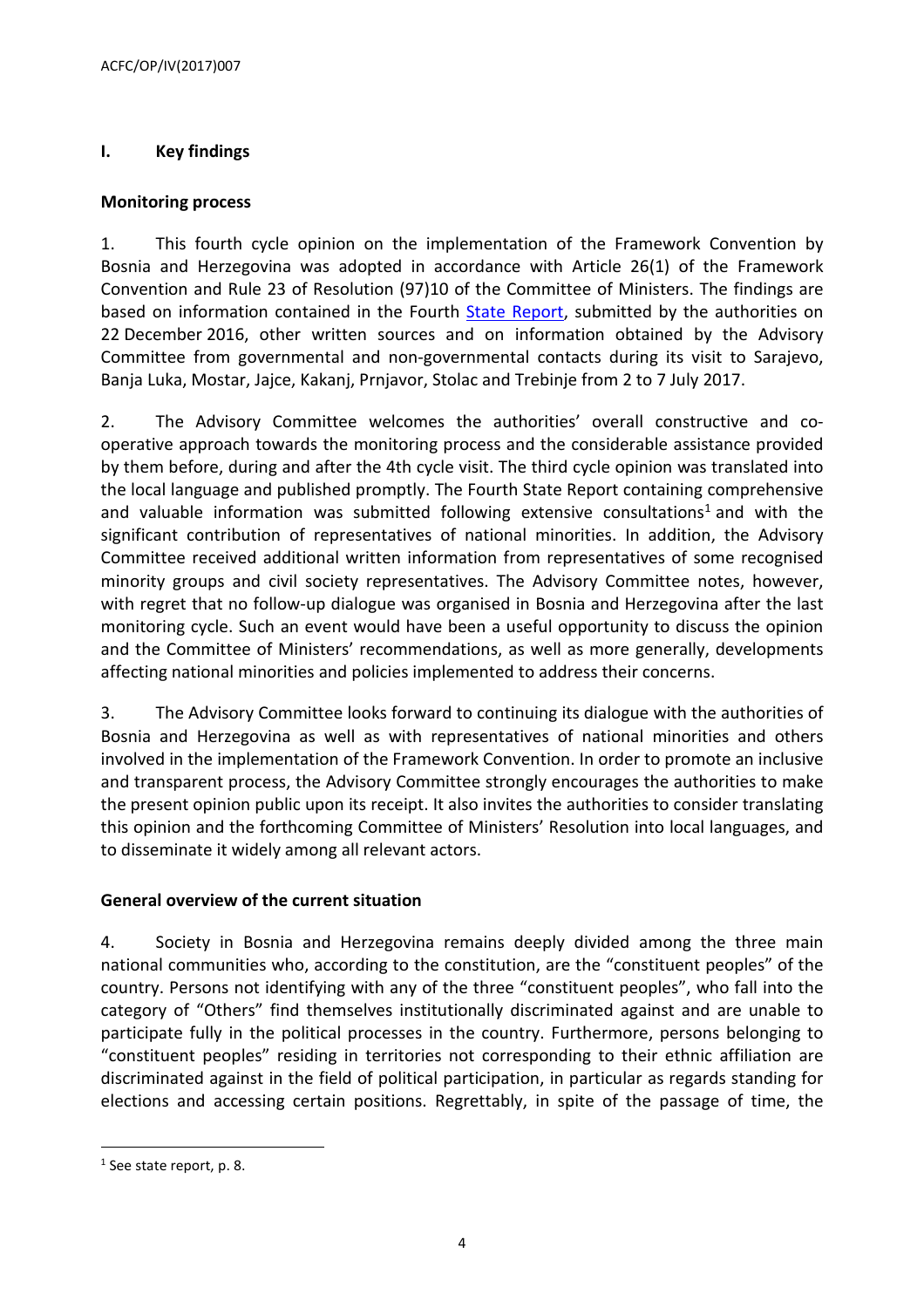rulings of the European Court of Human Rights finding the existing constitutional and other legal provisions restricting the right of "Others" to be elected and hold certain public offices discriminatory, have not been implemented and the situation remains blocked on account of political will to amend the constitution with a view to giving "Others" the same rights as those given to "constituent peoples".

5. Civil society organisations continue to be actively engaged in the promotion of interethnic dialogue and respect. Numerous non-governmental initiatives have been undertaken to bring together representatives of different groups in various areas of the public sphere, including in education, to enhance an environment of mutual understanding and confidence. Despite these efforts, public life continues to be dominated by a pronounced sense of segregation among the three main ethnic groups (the "constituent peoples"), which dictates modalities of coexistence within public institutions, urban spaces and schools. While serious interethnic incidents have successfully been averted in recent years, continuing segregation merely superficially masks a dormant hostility and no real progress is made towards a deeper acceptance of ethnic groups other than one's own which all negatively affect the process of reconciliation and integration of Bosnian society.

6. Political leaders exacerbate ethnic divisions within the country, in particular in the periods running up to elections, with the view to mustering support and maintaining their grip on power. Divisive and discriminatory public statements of politicians, inciting ethnic hatred or discord, are not condemned, setting the tone of impunity. Cases of violence and abuse against returnees finding themselves in a minority position in their place of residence continue to be recorded. Streets and schools have been named after Nazi collaborators and other war criminals and a fund-raising concert for convicted war criminals was organised.

7. Persons belonging to national minorities do not effectively enjoy access to rights enshrined in the Framework Convention, beyond recognition of their existence. The results of the 2013 census, in particular as regards the ethnic composition of the country, were published in 2016 only in respect of the "constituent peoples". Data on other nationalities, although collected, was not released. No efforts are made to teach languages of national minorities, with the exception of those for which there is a general uptake. There are practically no publications or broadcasts in languages used by persons belonging to national minorities and their languages are not used in relations with the administrative authorities. Topographical signage in languages of national minorities is almost non-existent.

#### <span id="page-4-0"></span>**Assessment of measures taken to implement the recommendations for immediate action**

8. No progress has been achieved as regards amendment of the constitution and other relevant legal provisions so as to eliminate the exclusion from running for presidency and for office as a member of the House of Peoples<sup>2</sup> of Bosnia and Herzegovina of "Others", including persons belonging to national minorities. Implementation of the judgments in the Sejdić and Finci (Application N° 27996/06) and Zornić (Application No. 3681/06) cases continues to be

<sup>&</sup>lt;sup>2</sup> The House of Peoples is one of the two chambers of the Parliamentary Assembly of Bosnia and Herzegovina established under the Dayton Agreement of 1995. It is composed of 15 members: 5 Serbs elected in Republika Srpska and 5 Croats and 5 Bosniaks elected in the Federation of Bosnia and Herzegovina.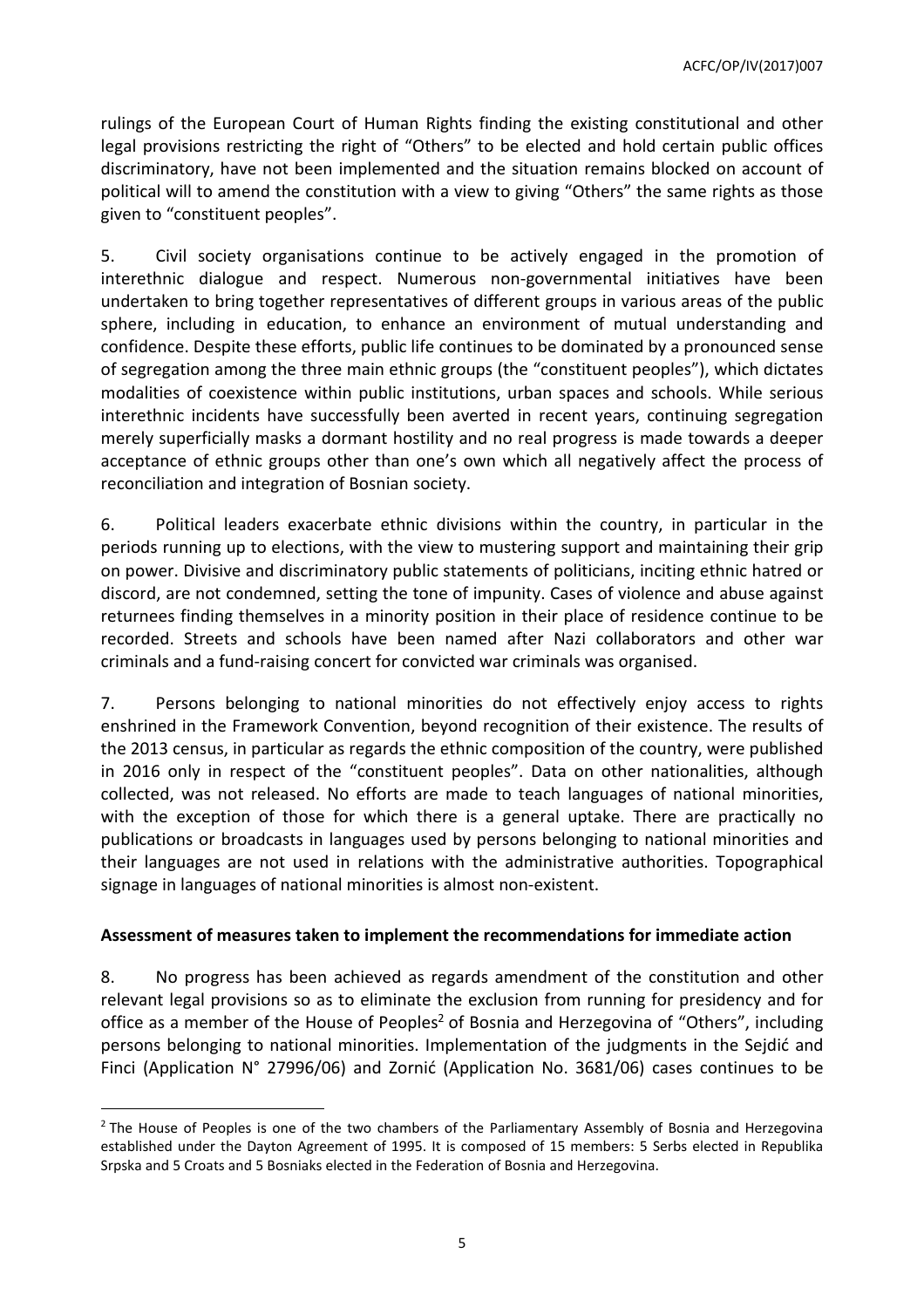monitored by the Committee of Ministers. Regrettably, the Committee of Ministers noted that "no tangible information has been provided to the Committee on measures taken to intensify the dialogue of the leaders of the political parties to enable the adoption of the necessary changes to the Constitution and electoral legislation, despite three interim resolutions and the decisions adopted so far".<sup>3</sup>

9. There has been little progress in eliminating segregation in education, in particular as regards abolishing segregated schools separating communities of "constituent peoples" ("two schools under one roof") and replacing them with integrated education, in spite of the ruling of the Supreme Court of the Federation of Bosnia and Herzegovina (FBiH) which confirmed them unconstitutional in the 2014 ruling of a lower court. <sup>4</sup> Neither of these rulings has been implemented and at least 32 schools continue to operate under the model of "two schools under one roof" in Bosnia and Herzegovina, in particular in central and southern parts of the Federation of Bosnia and Herzegovina.<sup>5</sup> Civil society initiatives, such as the protest in Jajce against school segregation, have brought some positive results and demonstrate the existing possibilities to move towards integrated schools where all children would study together.

10. There has been no progress in introducing a common core curriculum in schools in Bosnia and Herzegovina in particular as regards the teaching of history, geography and religion. These subjects are taught as "national subjects" following Bosniak, <sup>6</sup> Croat or Serbian curricula. The only exception to this system can be found in the Brčko District, where a common core curriculum is used in all schools for all subjects with the exception of religious instruction.

11. Some progress has been achieved in providing identity papers to Roma, including children, and work is ongoing to avoid such a situation in the future. Roma children who do not have identity documents can enrol in schools and obtain education, pending their delivery. Action plans for Roma employment, health and housing have been successful to some extent as regards the provision of dwellings to Roma families. Problems remain, however, with regard to employment and access to health services of some Roma.

# <span id="page-5-0"></span>**Assessment of measures taken to implement the further recommendations**

12. The census conducted in 2013 did allow respondents to express multiple ethnic affiliations, albeit in the one line provided for an answer. Regrettably, data on the ethnic composition of the country was not fully disclosed. In fact, information on ethnicity of persons who indicated ethnic affiliation other than that of the three ethnicities of the "constituent peoples" was not published. This is the case in many different contexts; such persons are considered as "Others".

 $^3$  See Decision of the Committee of Ministers CM/Del/Dec(2017)1288/H46-6 adopted on 7 June 2017.

<sup>4</sup> Bosnia-Herzegovina Court Orders End to Ethnic Segregation of Schoolchildren, available at [https://news.vice.com/article/bosnia-herzegovina-court-orders-end-to-ethnic-segregation-of-schoolchildren.](https://news.vice.com/article/bosnia-herzegovina-court-orders-end-to-ethnic-segregation-of-schoolchildren)

<sup>&</sup>lt;sup>5</sup> Bosnian Students Challenge Classroom 'Apartheid', available at www.rferl.org/z/20010/2017/5/23.

<sup>&</sup>lt;sup>6</sup> Whereas all the state reports submitted by Bosnia and Herzegovina refer to "Bosniaks", the Constitution in its Preamble speaks of "Bosniacs". In its previous opinions on Bosnia and Herzegovina, the Advisory Committee used the term "Bosniacs". Taking into account the right to self-identification, the Advisory Committe decides to use "Bosniaks" in this opinion.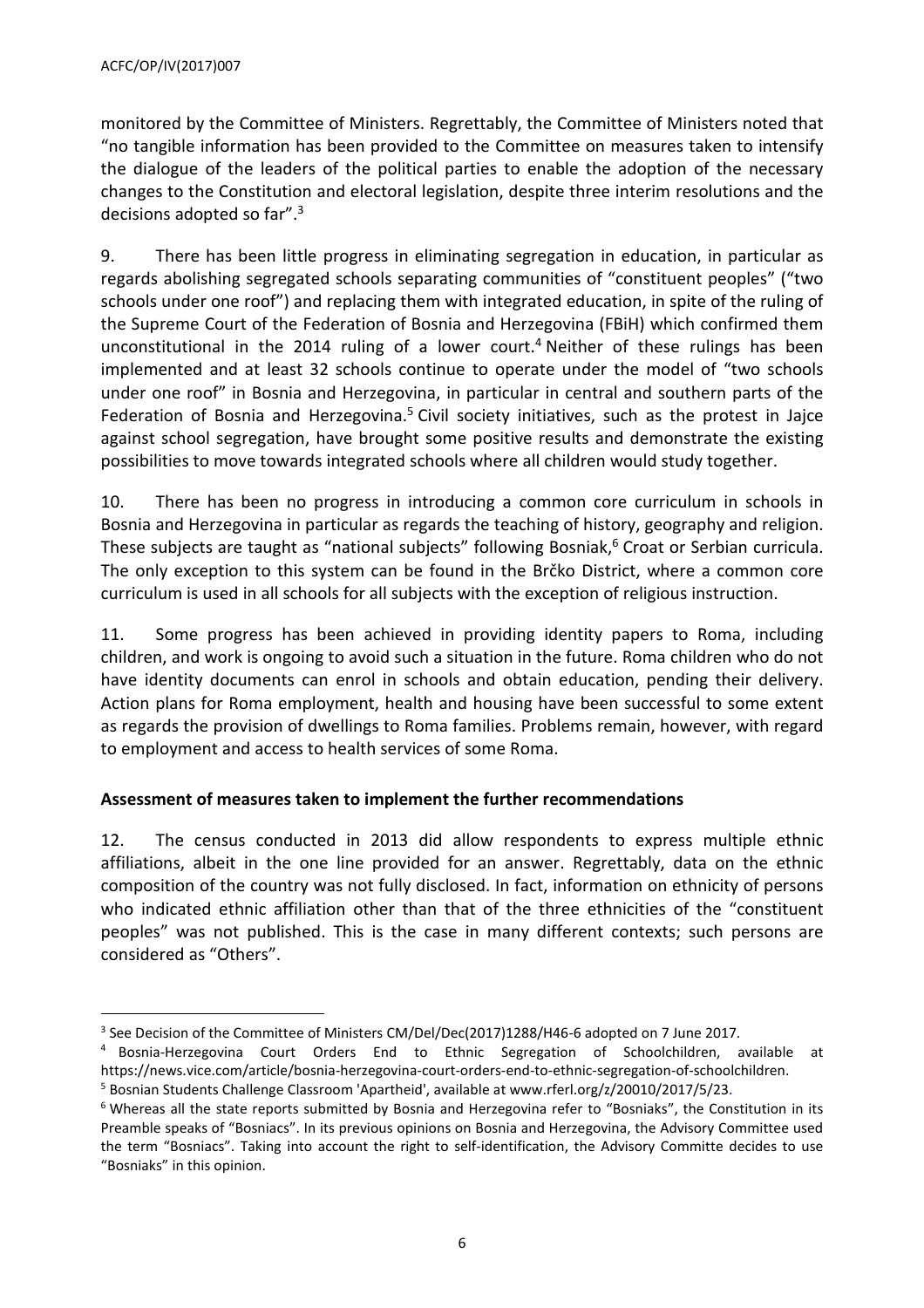13. Few complaints alleging discrimination on ethnic grounds were lodged by the victims of discrimination with the Institution of Human Rights Ombudsman, possibly indicating little knowledge of and confidence in the effectiveness of the remedies which the institution can offer. The fact that ombudspersons make decisions by consensus, combined with their refusal to take sensitive cases such as those involving discrimination in the field of education, further limit the institutions' relevance in cases of discrimination on ethnic grounds. Moreover, the institution remains understaffed and underfunded, thereby seriously hampering its ability to function effectively and efficiently.

14. Insufficient support to maintain and develop their cultural heritage and languages is provided to national minorities. Teaching of national minority languages, other than the languages for which there is a general uptake, such as German, Italian and Turkish, is organised by national minority NGOs outside of the school network. The unavailability of census data on the number of persons belonging to national minorities at municipal and cantonal level further impedes access to rights and services for persons belonging to national minorities, in particular as regards education. Funding for cultural expressions of national minorities varies greatly depending on the location, but tends to be of an ad hoc nature and favours traditional folkloristic undertakings.

15. The gap separating constituent peoples has not narrowed in recent years and efforts to promote intercultural dialogue and mutual understanding between the different ethnic and religious groups in Bosnia and Herzegovina are carried out on an ad hoc basis, often at the initiative of foreign donors and/or local NGOs. Manifestations of intolerance and ethnically motivated hostility against returnees in the political and cultural sphere abound and physical attacks continue to be reported.

16. There has been no progress as regards the use of minority languages in relations with administrative authorities or for the display of topographical and other signs, and existing provisions of Entity legislation<sup>7</sup> in this field remain largely non-operational. In addition, legislative provisions obliging public radio and television to broadcast in languages of national minorities are not implemented. It has to be noted, however, on the positive side that some programmes about national minorities and issues affecting their access to rights continue to be broadcast.

17. Persons belonging to national minorities participated in the local elections of 2016 and a number of them were successful in winning seats. It has to be noted, however, that the underlying discrimination based on ethnicity and ensuing problems concerning eligibility to contest specific posts have not been resolved, either for persons belonging to constituent peoples residing in territories not corresponding to their ethnic affiliation or for those who are qualified as "Others". The problem of adequate representation of persons belonging to national minorities in consultative or representative bodies is exacerbated on account of the lack of data on ethnic composition at municipal level.

<sup>&</sup>lt;sup>7</sup> Under the terms of the Dayton Agreement Bosnia and Herzegovina comprises two Entities: the Federation of Bosnia and Herzegovina and Republika Srpska. The Federation of Bosnia and Herzegovina is further subdivided into ten cantons. The District of Brčko remains outside either of them.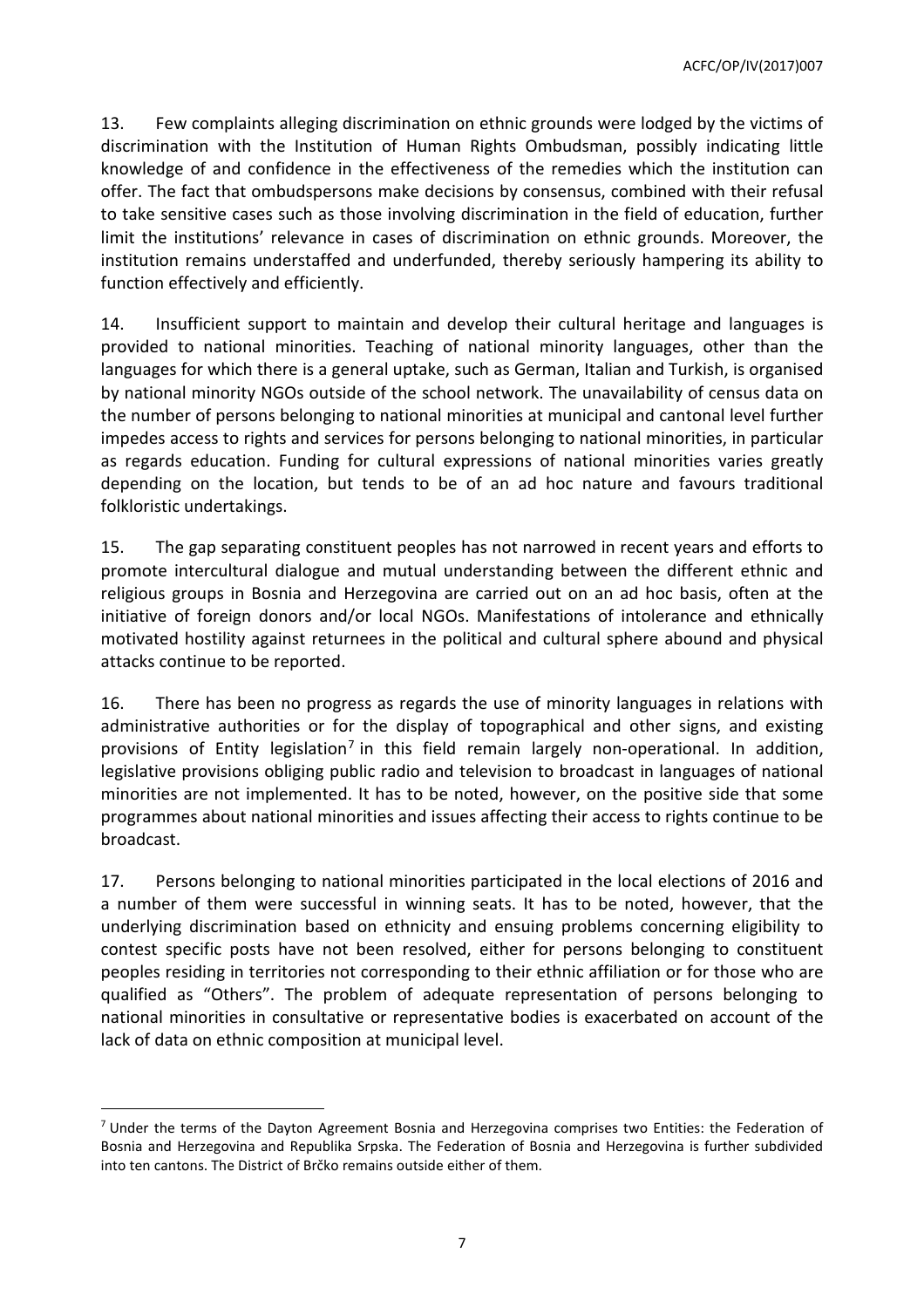# <span id="page-7-0"></span>**II. Article-by-article findings**

## <span id="page-7-1"></span>**Article 3 of the Framework Convention**

#### **Scope of application**

18. The Advisory Committee notes that there have been no changes in the overall approach of the authorities towards the personal scope of application of the Framework Convention. Within the domestic legal order, the term "national minority" applies to citizens of Bosnia and Herzegovina who do not belong to any of the three "constituent peoples" and share the same or similar ethnic affiliation, same or similar tradition, customs, religion, language, culture, and spirituality and close or related history and other characteristics.<sup>8</sup> The relevant laws<sup>9</sup> of the Entities use similar wording.

19. The State Law on National Minorities of 2003 enumerates 17 recognised national minorities (Albanians, Czechs, Italians, Jews, Germans, Hungarians, Macedonians, Montenegrins, Poles, Roma, Romanians, Russians, Ruthenians, Slovaks, Slovenes, Turks and Ukrainians). Although the list of national minorities recognised in this law is open-ended, the recognition of any other national minority group is conditional on their members meeting the same criteria as the members of the minorities already recognised, including citizenship. The Advisory Committee is pleased to note that, in practice, the authorities show a degree of flexibility in interpreting legislative provisions pertaining to the scope of application of the State Law on National Minorities. In particular it notes with interest the decision of the Minister of Human Rights and Refugees of 2012 to include a representative of the Austrian minority in the Council of National Minorities of Bosnia and Herzegovina.

20. Regrettably, the general application by Bosnia and Herzegovina of the criterion of citizenship for access to the rights protected under the Framework Convention is not in line with current efforts aimed at developing a more nuanced approach to the use of the citizenship criterion in the protection of national minorities. The Advisory Committee indeed considers that, while citizenship may be a legitimate requirement in fields such as representation in parliament and certain public offices, a general application of this criterion nevertheless acts as a constraint in relation to the guarantees associated with other important fields covered by the Framework Convention, such as non-discrimination and equality, as well as certain cultural and linguistic rights.<sup>10</sup>

21. In particular, the Advisory Committee recalls observations it made in its previous opinions concerning the unclear legal status of many persons displaced by the conflicts in the 1990s. It notes the considerable progress achieved in confirming the identity of persons and regularising the status of many Roma. It notes, however, that according to its interlocutors a small number of cases remain unresolved impacting on confirmation of citizenship of those

<sup>8</sup> Article 3 of the Law on the Protection of Rights of Persons Belonging to National Minorities of 2003.

<sup>9</sup> Law on National Minorities of the Republika Srpska of 2004 and Law on National Minorities of the Federation of Bosnia and Herzegovina of 2008.

 $10$  See ACFC Thematic Commentary No. 4 on the scope of application of the Framework Convention on the Protection of National Minorities (2016), paras 29 and 30.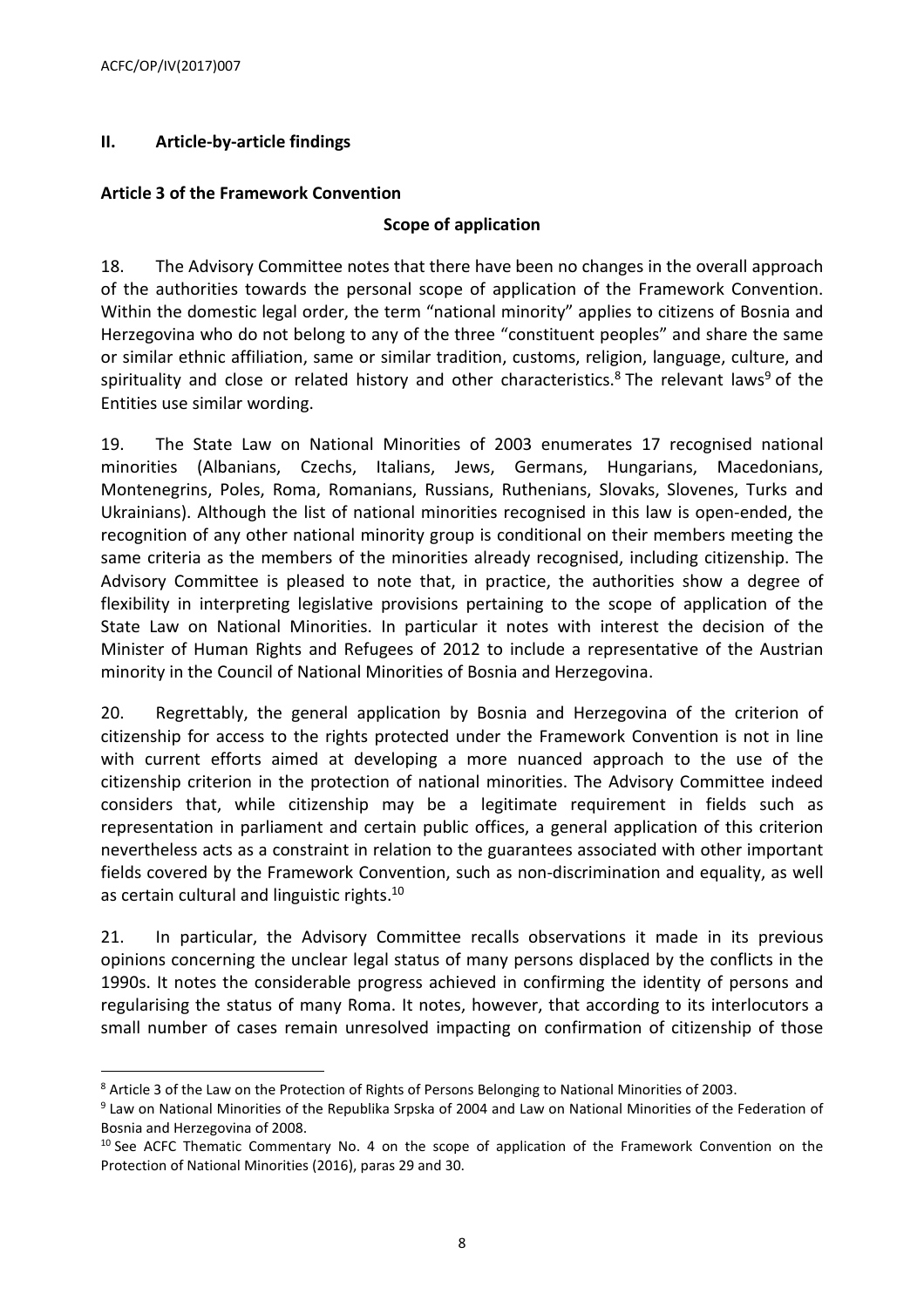concerned. These difficulties need to be taken into account by the authorities when considering the personal scope of application of minority rights in Bosnia and Herzegovina. Persons displaced by the conflicts in the 1990s, whose citizenship has not been confirmed, should not a priori be excluded from benefitting from the protection provided by the Framework Convention.

22. The Advisory Committee reiterates its firm position that the right to be treated or not to be treated as a person belonging to a given ethnic group, as contained in Article 3 of the Framework Convention, is a free choice of each person and must be fully respected. It has to be noted, however, that the conditioning of access to employment on a specific ethnicity of an applicant, has reportedly led to numerous cases of abuse. In consequence, it undermines and trivialises the understanding and support for national minority rights within society.

## *Recommendation*

23. The Advisory Committee reiterates its recommendation to the authorities to favour an inclusive approach concerning the scope of application of the Framework Convention and provide for access to rights to persons belonging to national minorities not listed in the State Law on National Minorities.

# **Persons belonging to the "constituent peoples" in a minority situation**

24. The Advisory Committee notes with regret that discrimination in the daily life of persons belonging to "constituent peoples" who live in a minority situation, including in access to employment and social rights continues to be commonplace. Non-enforcement of domestic court rulings as well as those of the European Court of Human Rights in cases of discrimination undermines democracy, rule of law and respect of human rights in Bosnia and Herzegovina. In this context, the Advisory Committee draws the authorities' attention to its 4th Thematic Commentary on the scope of application where it considered that "extending the protection of the Framework Convention on a case-by-case basis to persons belonging to the "constituent peoples" who live in a minority situation could provide an additional tool for promoting their access to rights and addressing the issues they are faced with, without implying a weakening of their status. Indeed, the applicability of minority rights to them is considered by the Advisory Committee as fully in line with the objective and aim of the Framework Convention".<sup>11</sup>

# *Recommendation*

 $\overline{a}$ 

25. The Advisory Committee reiterates its call on the authorities to consider, in close consultation with those concerned, extending, on a case by case basis, the application of the Framework Convention to persons belonging to "constituent peoples" in a minority situation.

# **National minorities in the State and Entity Constitutions**

26. The Advisory Committee notes with deep regret that no progress has been achieved in discussions aiming to change the language used at constitutional level to refer to national minorities. The Constitutions of Bosnia and Herzegovina and of the Entities continue to distinguish between Bosniaks, Croats and Serbs, as constituent peoples, and "Others". The

<sup>&</sup>lt;sup>11</sup> See ACFC Thematic Commentary No. 4 on the scope of application of the Framework Convention on the Protection of National Minorities (2016), footnote 6.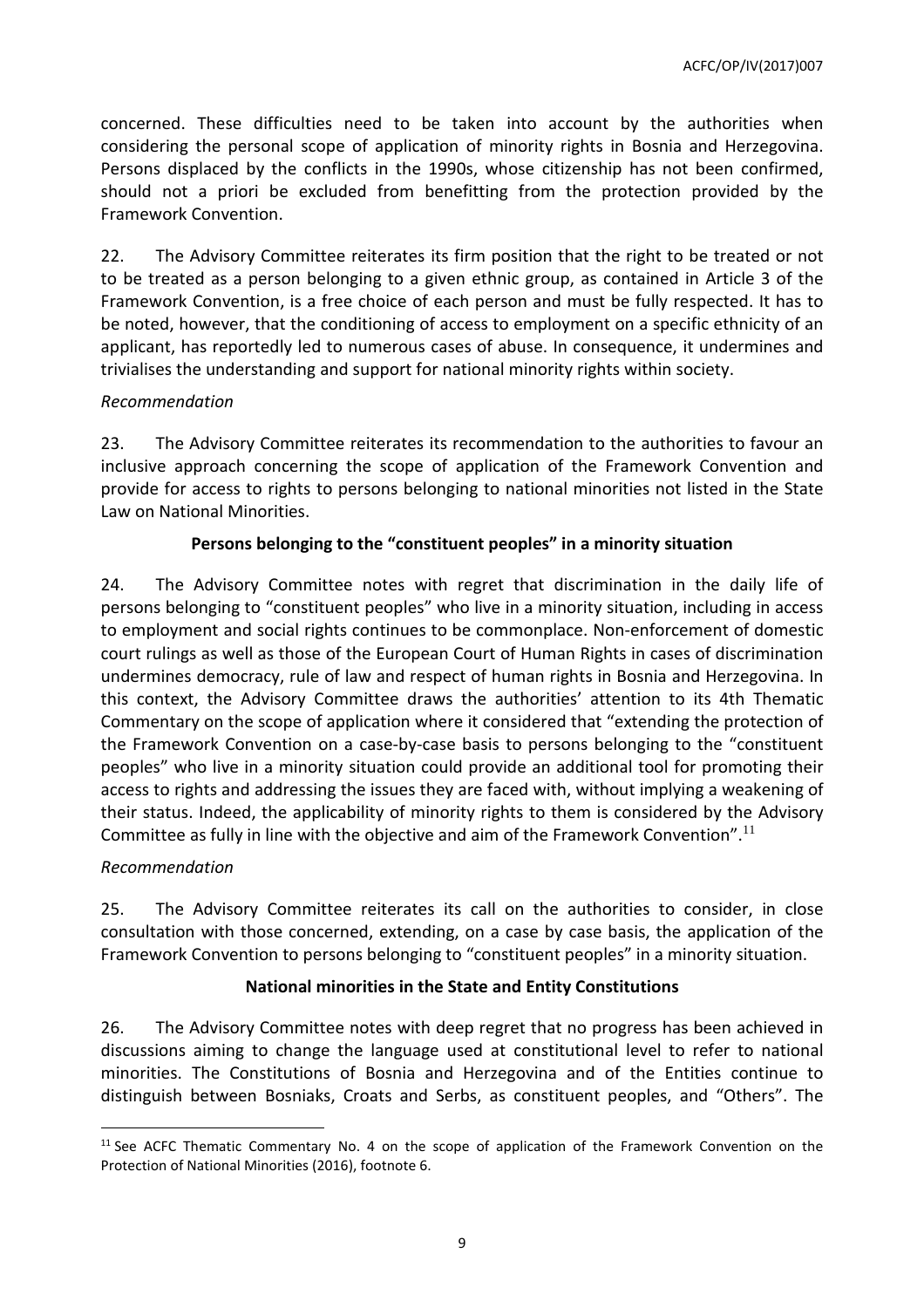category of "Others", which designates persons who do not identify as belonging to any of the three constituent peoples, is broad. In addition to including persons belonging to the 17 recognised national minorities, it includes persons belonging to other national, ethnic, religious and linguistic groups and persons who identify as belonging to more than one ethnic group. It also encompasses those citizens of Bosnia and Herzegovina whose identity is civic and those who identify with Bosnia and Herzegovina as a whole but do not wish to identify with a specific ethnic or religious group, rather than being determined by ethnicity and religion. The term "Others" is perceived by persons to whom it applies to be offensive as it places them in a situation of inferiority to that of the "constituent peoples". The ambiguousness of the term "Others" combined with the right to self-identification proves in practice to be problematic, and open to possible misuse. The Advisory Committee was informed of cases of individuals changing ad hoc their declarations of ethnicity to claim "Others" status with a view to gaining access to reserved seats (see related comment under Article 15).

27. The Advisory Committee notes with regret that there is a lack of political will among the main stakeholders in Bosnia and Herzegovina to amend the constitution with the view to implementing the Sejdić and Finci<sup>12</sup> and Zornić<sup>13</sup> judgments of the European Court of Human Rights. After almost eight years since the ruling in the Sejdić and Finci cases, various initiatives, such as the proposal adopted by the House of Representatives of the Parliamentary Assembly of Bosnia and Herzegovina on 30 November 2016, $14$  which provided a specific roadmap for its implementation, have not led to conclusive results and the situation remains deadlocked. 15

# *Recommendation*

 $\overline{a}$ 

28. The Advisory Committee urges the authorities to introduce necessary changes to the constitution to guarantee equality of all citizens and explicitly prohibit discrimination on the ground of ethnicity.

# **Population census**

29. The Advisory Committee notes that a census was conducted in Bosnia and Herzegovina for the first time since 1991 from 1 to 15 October 2013, yielding information on the ethnic composition of the country after the conflict. The questions on ethnic/national and religious affiliation were clearly indicated as optional. The question relating to ethnic affiliation included four pre-defined answers: "Bosniak", "Croat", "Serb" and "Not declared" and a space in which

<sup>12</sup> *Sejdić and Finci v. Bosnia and Herzegovina*, applications nos. 27996/06 and 34836/06, judgment of 22 December 2009 (Grand Chamber);

<sup>13</sup> *Zornić v. Bosnia and Herzegovina*, Application No. 3681/06, judgment of 15 July 2014.

<sup>&</sup>lt;sup>14</sup> See Women Citizens for Constitutional reform, Parliament of BiH adopted a proposal on implementation of the verdict "Sejdić-Finci", published on 5 December 2016, available at

[https://womencitizensforconstitutionalreform.wordpress.com/2016/12/05/parliament-of-bih-adopted-a](https://womencitizensforconstitutionalreform.wordpress.com/2016/12/05/parliament-of-bih-adopted-a-proposal-on-implementation-of-the-verdict-sejdic-finci/)[proposal-on-implementation-of-the-verdict-sejdic-finci/.](https://womencitizensforconstitutionalreform.wordpress.com/2016/12/05/parliament-of-bih-adopted-a-proposal-on-implementation-of-the-verdict-sejdic-finci/)

<sup>&</sup>lt;sup>15</sup> A similar problem has been identified recently at the Entity level, in the Republika Srpska where the European Court of Human Rights found that the legal impossibility for Mr Pilav (who resides in Republika Srpska and identifies as a Bosniak) to stand as a candidate in elections for the presidency of the country constitutes discrimination on ethnic grounds (case *Pilav v. Bosnia and Herzegovina*, Application No. 41939/07).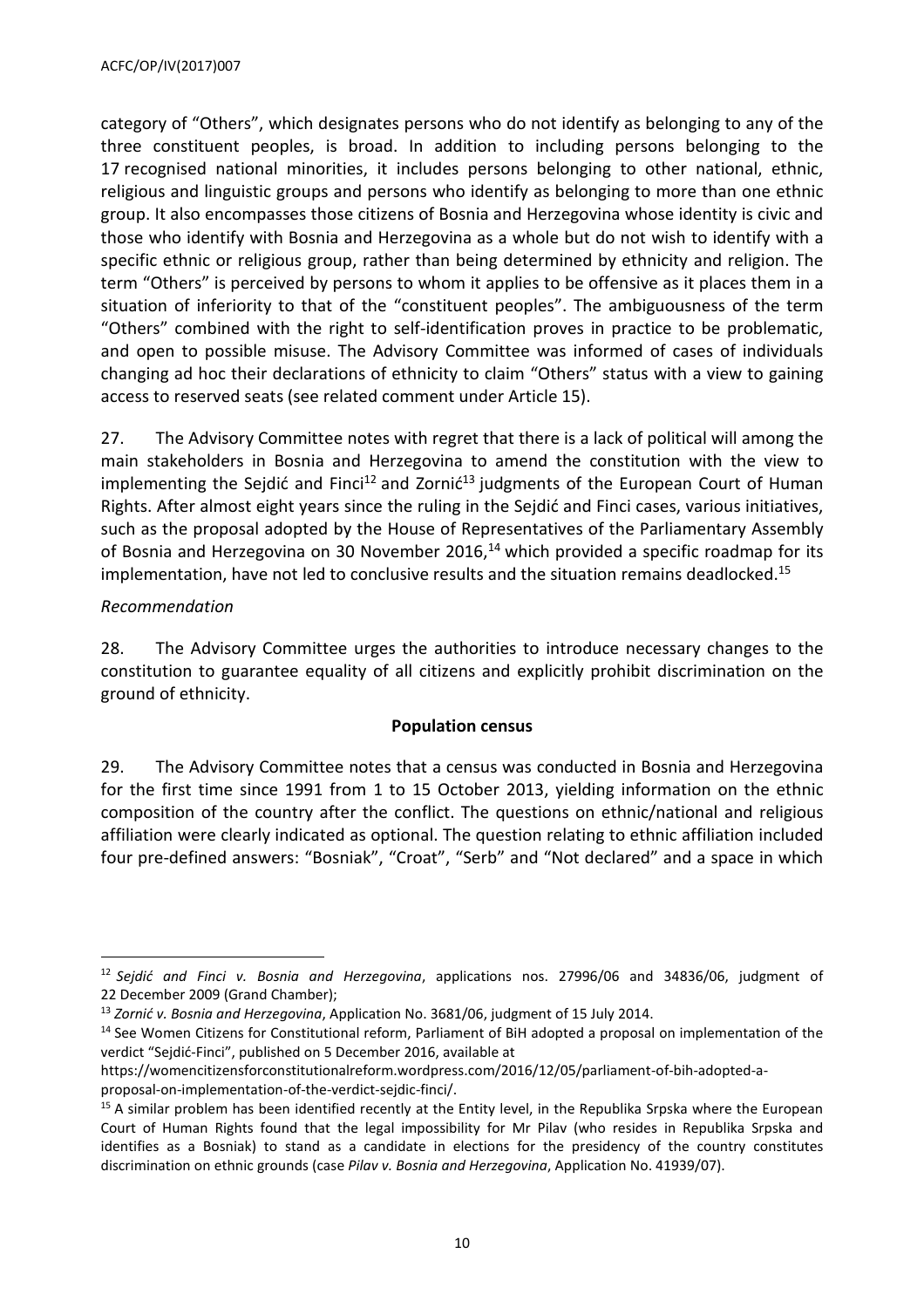any other ethnic affiliation (or combination thereof) could be indicated.<sup>16</sup> The question concerning religion included six pre-defined answers: "Islamic", "Catholic", "Orthodox", "Agnostic", "Atheist" and "Not declared" and a space in which any other religion could be recorded. The Advisory Committee notes that respondents could indicate more than one ethnic affiliation, albeit on one line provided for an answer. Furthermore, the compulsory question on the "mother tongue" allowed for indication of one language only. The impossibility to give multiple answers for any of the questions related to self-identification (only one line for the answer was provided) may have dissuaded persons from expressing multiple affiliations.

30. The first results of the census were published very promptly, on 5 November 2013.<sup>17</sup> The information disclosed at the time did not include information on the ethnic composition of the country, but the figure on the number of residents in each canton and entity was provided.<sup>18</sup> The official results were published by the Agency for Statistics of Bosnia and Herzegovina on 30 June 2016, showing markedly different figures than those disclosed earlier.<sup>19</sup> Although the International Monitoring Operation (IMO), mandated to monitor the compliance of the census operation with international standards, concluded that the census in Bosnia and Herzegovina was as a whole conducted in compliance with international standards, <sup>20</sup> the Advisory Committee notes that the subsequent publication of the final results has been delayed due to methodological disagreements on data collection between the statistical institutes of the country's two entities, the Republika Srpska and the Federation of Bosnia and Herzegovina. It notes also the numerous media reports alleging intimidation of respondents aiming to make them declare a specific ethnicity, most often that corresponding to the local majority of the population. $21$ 

<sup>&</sup>lt;sup>16</sup> See "Cenzus of Population, Households and Dwellings in Bosnia and Herzegovina", 2013 Final Results, question 24 in the questionnaire, p. 256, available at [www.popis2013.ba/popis2013/doc/Popis2013prvoIzdanje.pdf.](http://www.popis2013.ba/popis2013/doc/Popis2013prvoIzdanje.pdf)

<sup>&</sup>lt;sup>17</sup> Agency for Statistics of Bosnia and Herzegovina, Preliminary Results of the 2013 Census of Population, Households and Dwellings in Bosnia and Herzegovina, Sarajevo, 5 November 2013, available at [http://www.bhas.ba/obavjestenja/Preliminarni\\_rezultati\\_bos.pdf.](http://www.bhas.ba/obavjestenja/Preliminarni_rezultati_bos.pdf)

 $18$  According to the preliminary results of the Census in Bosnia and Herzegovina, the total number of enumerated persons stood on 30 September 2013 at 3 791 622 persons, out of which: 2 371 603 persons in the Federation of Bosnia and Herzegovina, 1 326 991 persons in the Republika Srpska and 93 028 persons in the Brčko District.

 $19$  According to information contained in the state report "the final, internationally comparable census results, Bosnia and Herzegovina has 3 531 159 permanent residents, of which 2 219 220 (62.85%) live in the Entity of the Federation of Bosnia and Herzegovina, 1 228 423 (34.79%) in the Republika Srpska and 83 516 (2.37%) in the Brčko District".

<sup>&</sup>lt;sup>20</sup> Final assessment of the International Monitoring Operation for the 2013 Population and Housing Census in Bosnia and Herzegovina, available at [www.coe.int/en/web/electoral-assistance/-/final-assessment-of-the](http://www.coe.int/en/web/electoral-assistance/-/final-assessment-of-the-international-monitoring-operation-for-the-2013-population-and-housing-census-in-bosnia-and-herzegovina)[international-monitoring-operation-for-the-2013-population-and-housing-census-in-bosnia-and-herzegovina.](http://www.coe.int/en/web/electoral-assistance/-/final-assessment-of-the-international-monitoring-operation-for-the-2013-population-and-housing-census-in-bosnia-and-herzegovina)

<sup>21</sup> See for example *Popis stanovništva otjerao čovjeka u smrt*, available at www.tportal.hr/vijesti/clanak/popisstanovnistva-otjerao-covjeka-u-smrt-20131003; *POPIŠI PROPALO: Ovo su ključni razlozi zbog kojih Dodik ne prihvata rezultate popisa!*, available at [www.slobodna](http://www.slobodna-bosna.ba/vijest/34223/popisi_propalo_ovo_su_kljuchni_razlozi_zbog_kojih_dodik_ne_prihvata_rezultate_popisa.html)[bosna.ba/vijest/34223/popisi\\_propalo\\_ovo\\_su\\_kljuchni\\_razlozi\\_zbog\\_kojih\\_dodik\\_ne\\_prihvata\\_rezultate\\_popisa.](http://www.slobodna-bosna.ba/vijest/34223/popisi_propalo_ovo_su_kljuchni_razlozi_zbog_kojih_dodik_ne_prihvata_rezultate_popisa.html) [html;](http://www.slobodna-bosna.ba/vijest/34223/popisi_propalo_ovo_su_kljuchni_razlozi_zbog_kojih_dodik_ne_prihvata_rezultate_popisa.html) *NEMIRNA ZEMLJA: Objava rezultata popisa stanovništva stvorit će nove napetosti u BiH*, available at [http://net.hr/danas/svijet/nemirna-zemlja-objava-rezultata-popisa-stanovnistva-stvorit-ce-nove-napetosti-u-bih/;](http://net.hr/danas/svijet/nemirna-zemlja-objava-rezultata-popisa-stanovnistva-stvorit-ce-nove-napetosti-u-bih/) *Dodik i Ivanić slažu se oko popisa*, available at http://rs.n1info.com/a165520/Svet/Region/Ivanic-i-Dodik-o-popisuu-BiH.html.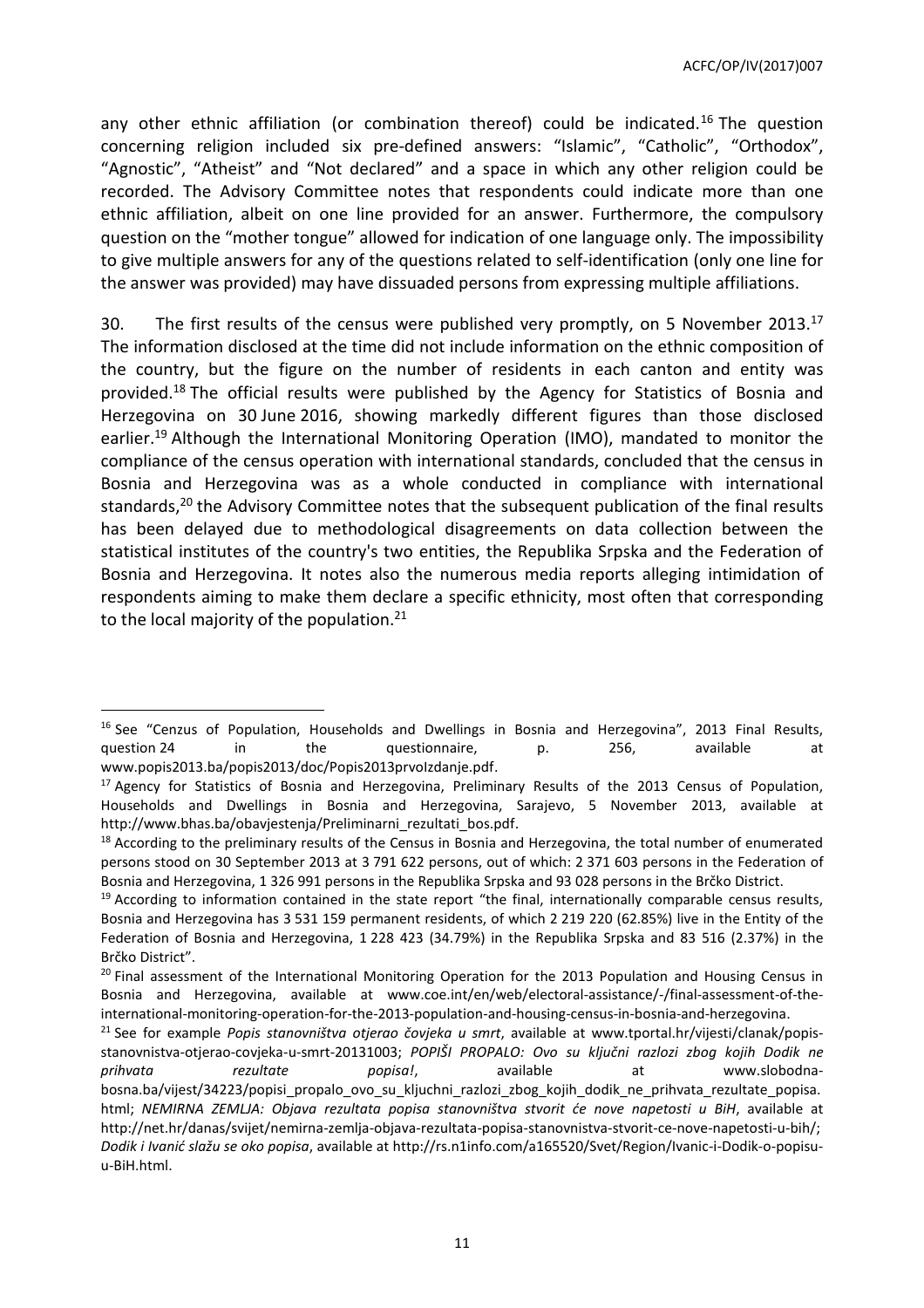31. According to official figures, <sup>22</sup> 50.11% of residents in Bosnia and Herzegovina declared themselves as Bosniaks, 30.78% identified themselves as Serbs and 15.43% as Croats. Ethnicity was not declared by 0.77% of the population, while less than 3% (96 539) declared themselves as "Others". The Advisory Committee notes with deep regret that the figures indicating the number of persons who indicated belonging to each of the 17 recognised ethnic minorities or to other ethnic groups have not been released. Without the official figures, it is for example impossible to ascertain how many of the estimated 30 to 50 thousand Roma, $^{23}$  the biggest national minority living in Bosnia and Herzegovina, declared their ethnicity in the census. Information on other national minorities is also sorely missed, as it does not allow for a considered policy on national minorities to be developed, in consequence impeding access to rights.

32. The Advisory Committee notes in this context a commendable initiative of the Ministry of Human Rights and Refugees (MHRR), undertaken in the context of the Decade of Roma Inclusion 2005-2015 to collect data on the situation of the Roma national minority throughout Bosnia and Herzegovina recording socio-economic indicators and mapping out their needs. Similar initiatives have been undertaken more recently locally in Mostar and in Kakanj. The Advisory Committee draws the authorities' attention to its 4th Thematic Commentary on the scope of application where it considered the "[a]uthorities should also further avail themselves of other sources of information, including the general labour force and other surveys, as well as independent qualitative and quantitative research available on issues pertaining to the access to rights of persons belonging to national minorities".<sup>24</sup> It also wishes to emphasise in this context, that reliable information about the ethnic composition of the population is an essential condition for formulating and implementing effective policies and measures to protect minorities and for helping to preserve and assert their identity. However, the census cannot be considered as the only indicator of their number when implementing these policies and measures.

# *Recommendations*

 $\overline{a}$ 

33. The Advisory Committee asks the authorities to publish without any further delay, census results relating to the ethnic breakdown of the persons included in the "Others" category, with full respect for the safeguards, notably those related to the protection of personal data.

34. The Advisory Committee calls on the authorities to review in advance of the next census, and in close consultation with minority representatives, the methodology of the census, the wording of the questions asked and safeguards for voluntary and informed answers. Respondents should have the possibility to indicate multiple affiliations, in line with the United Nations Economic Commission for Europe and Conference of European Statisticians Recommendations for the 2020 Censuses of Population and Housing. It further encourages the

 $22$  Agency for Statistics of Bosnia and Herzegovina, Census of Population, Households and Dwellings in Bosnia and Herzegovina, 2013, Final Results, pp. 54-69, available at [www.popis2013.ba/popis2013/doc/Popis2013prvoIzdanje.pdf.](http://www.popis2013.ba/popis2013/doc/Popis2013prvoIzdanje.pdf)

<sup>&</sup>lt;sup>23</sup> Minority Rights Group International, World Directory of Minorities and Indigenous Peoples: Bosnia and Herzegovina - Roma, available at [http://minorityrights.org/minorities/roma-3/.](http://minorityrights.org/minorities/roma-3/)

<sup>&</sup>lt;sup>24</sup> See ACFC Thematic Commentary No. 4 on the scope of application of the Framework Convention on the Protection of National Minorities (2016), para. 18.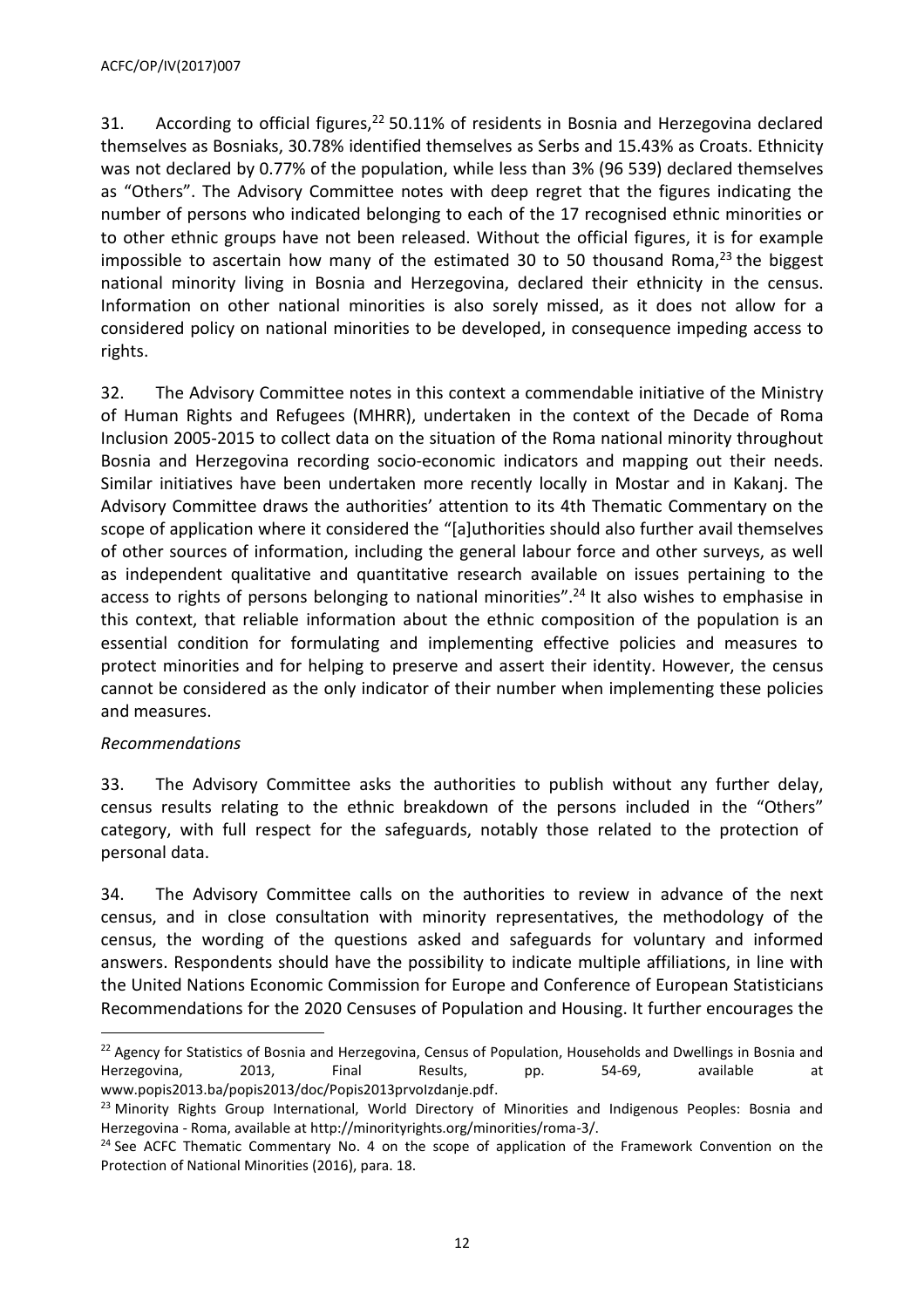authorities to ensure that quantitative and qualitative data, disaggregated by gender, age, and geographical distribution, is regularly made available for the design of targeted policies and measures aimed at the promotion of effective equality.

35. The Advisory Committee encourages the authorities to develop mechanisms for the regular collection of reliable information on the number of persons belonging to national minorities, as well as on their situation as regards access to housing and social services. Ethnic data collection, including on living conditions and other socio-economic indicators should be conducted in close co-operation with national minority representatives and with full respect for the safeguards, notably those related to international standards on the protection of personal data.

## <span id="page-12-0"></span>**Article 4 of the Framework Convention**

 $\overline{a}$ 

## **Legislation to combat discrimination and existing remedies**

36. The Law on Prohibition of Discrimination<sup>25</sup> has been in force since August 2009. It is applicable throughout the territory of Bosnia and Herzegovina to all public bodies of the state, entities, cantons and the Brčko District. The law prohibits both direct and indirect discrimination and contains an open-ended list of protected grounds, including race, colour, language, religion, ethnic affiliation, national or social origin and affiliation with a national minority. The grounds for discrimination were expanded through a legislative amendment adopted in 2016.<sup>26</sup> The Advisory Committee notes the European Commission against Racism and Intolerance (ECRI)'s assertion expressed in its last report on Bosnia and Herzegovina, $^{27}$  that the law reflects most of ECRI's recommendations contained in its GPR No. 7 concerning specialised bodies such as ombudsman institutions' mandate and powers.<sup>28</sup>

37. The courts in Bosnia and Herzegovina play an active role enforcing anti-discrimination legislation and protecting the human rights of persons belonging to national minorities. Notably, the 2010 ruling of the Constitutional Court found the Electoral Law and the Statute of the City of Mostar to be in breach of the constitutional principle of equality.<sup>29</sup> In addition, the ruling of the Supreme Court of the Federation of Bosnia and Herzegovina also proclaimed in 2014 that the "two schools under one roof" system constitutes segregation along ethnic lines

<sup>&</sup>lt;sup>25</sup> Law on Prohibition of Discrimination, Official Gazette of Bosnia and Herzegovina No. 59/09, published on 28 July 2009, available at [http://arsbih.gov.ba/wp-content/uploads/2014/02/002-Anti-Discrimination-Law-.pdf.](http://arsbih.gov.ba/wp-content/uploads/2014/02/002-Anti-Discrimination-Law-.pdf)

 $26$  Sexual orientation and gender identity were more accurately defined in local languages by the new amendments. In addition to these changes, sex characteristics were explicitly added to the list of protected grounds. For details see [www.ilga-europe.org/resources/news/latest-news/anti-discrimination-law-updated](http://www.ilga-europe.org/resources/news/latest-news/anti-discrimination-law-updated-bosnia-herzegovina)[bosnia-herzegovina.](http://www.ilga-europe.org/resources/news/latest-news/anti-discrimination-law-updated-bosnia-herzegovina)

 $27$  See para. 11 of the ECRI Report on Bosnia and Herzegovina (fifth monitoring cycle) adopted on 6 December 2015, CRI(2017)2, available at www.coe.int/t/dghl/monitoring/ecri/Country-bycountry/Bosnia\_Herzegovina/BIH-CbC-V-2017-002-ENG.pdf.

<sup>&</sup>lt;sup>28</sup> ECRI General Policy Recommendation No. 7 on national legislation to combat racism and racial discrimination, available at www.coe.int/t/dghl/monitoring/ecri/activities/GPR/EN/Recommendation N7/ecri03-[8%20recommendation%20nr%207.pdf.](http://www.coe.int/t/dghl/monitoring/ecri/activities/GPR/EN/Recommendation_N7/ecri03-8%20recommendation%20nr%207.pdf)

 $^{29}$  See Ruling of the Constitutional Court of Bosnia and Herzegovina in case No. U 9/09, of 26 November 2010, available at www.ustavnisud.ba/dokumenti/\_en/U-9-09-386218.pdf.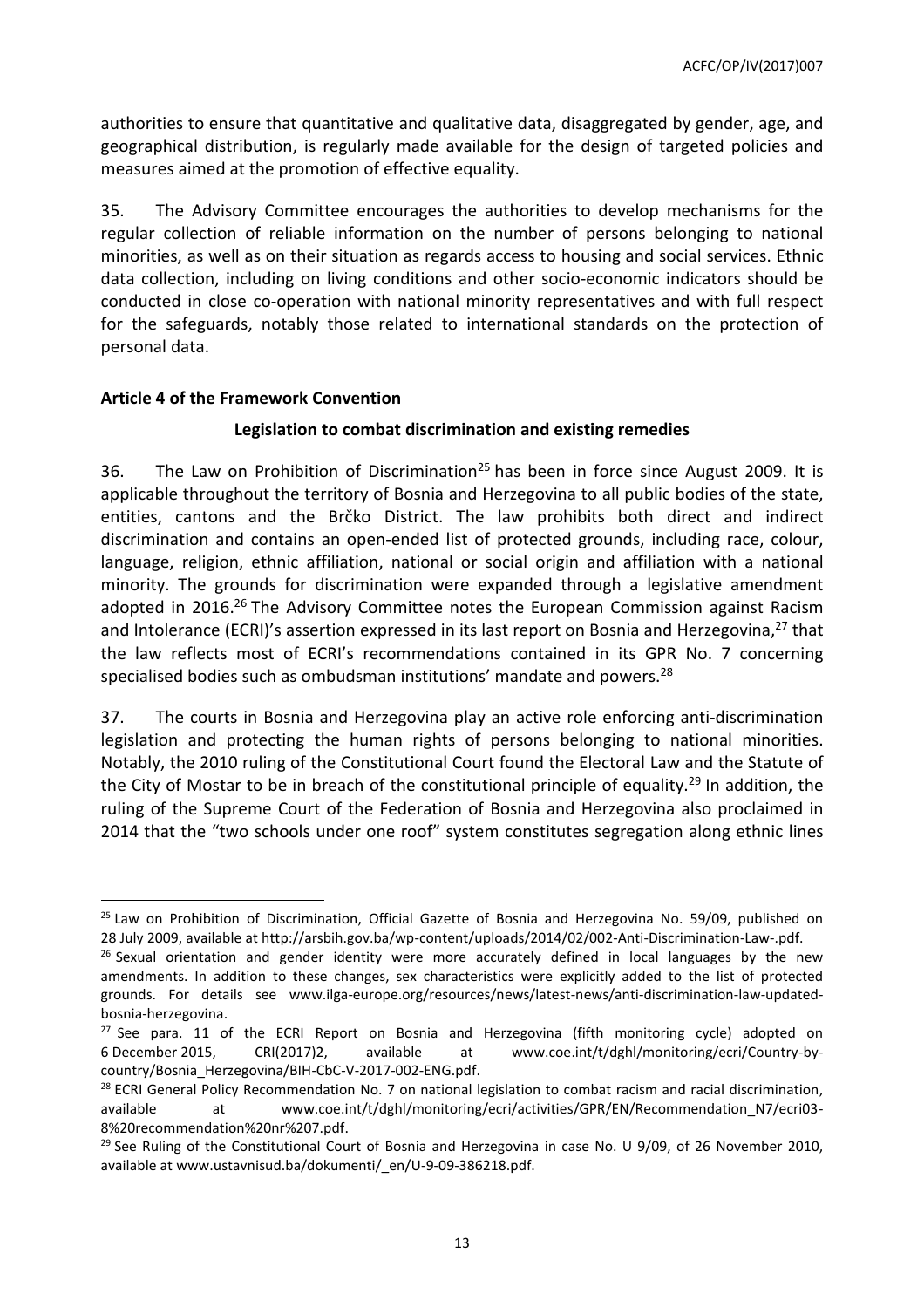and thus breaches anti-discrimination law.<sup>30</sup> The Advisory Committee welcomes these rulings, but regrets to note that those decisions of the courts of highest instances have not been implemented so far. In consequence, inhabitants of Mostar have been deprived of their right to elect local councillors in two successive local elections (in 2012 and 2016). Likewise, the "two schools under one roof" system continues to exist, without any clear indication as to its phasing out (for further details see under Articles 6 and 15).

38. The Advisory Committee recalls that, having replaced in 2010 the two Entity institutions, the unified Human Rights Ombudsman Institution<sup>31</sup> has been operating in Bosnia and Herzegovina, led by three ombudspersons, each representing one of the constitutionally recognised "constituent peoples". In fact, in accordance with the applicable legal provisions, the ombudspersons are appointed by the parliamentary assembly from the ranks of the three "constituent peoples" that is, Bosniaks, Croats and Serbs. The institution established to promote respect of human rights and to protect from discrimination, cannot be headed by persons belonging to the category "Others", which is clearly discriminatory. Notwithstanding this shortcoming, originating from the Dayton Agreement, the institution is recognised as generally meeting the standards as regards the mandate and functions required of such an institution. It has to be noted in this context that in the absence of a law-dictated decisionmaking procedure,<sup>32</sup> the three ombudspersons adopt decisions by consensus, which occasionally makes the decision-making process long and cumbersome. As a consequence of working by consensus, some sensitive files - such as segregation in the education system resulting from the application of the "two schools under one roof principle" - are not treated at all. This significantly weakens the credibility and impact of the ombudsman institution.

39. The ombudsman institution in Bosnia and Herzegovina has been enjoying the "A status" since 2010, granted by the International Co-ordinating Committee of National Institutions for the Promotion and Protection of Human Rights. The Advisory Committee notes that following the failure of the House of Peoples to adopt amendments to the law on the ombudsman institution, drafted by the MHRR which would have mandated the Ombudsman Institution to perform the functions of the National Preventive Mechanism under the Optional Protocol to the Convention against Torture and Other Cruel, Inhuman or Degrading Treatment or Punishment (OPCAT), and also on account of shortcomings in the selection process of ombudspersons, the status of the ombudsman institution is being reviewed.<sup>33</sup>

40. The effectiveness of the ombudsman institution remains limited. Although the Institution continues to receive a substantial number of communications from the public (11 981 in 2016, of which 2 977 registered complaints), its mandate is limited to issuing non-

<sup>&</sup>lt;sup>30</sup> Balkan Transitional Justice, Bosnia Federation Rules Against Ethnically-Divided Schools, available at http://www.balkaninsight.com/en/article/bosnian-federation-court-rules-against-school-discrimination.

 $31$  The official name of the Institution is "Institution of Human Rights Ombudsman of Bosnia and Herzegovina" [\(www.ombudsmen.gov.ba/Default.aspx?id=0&lang=EN\)](http://www.ombudsmen.gov.ba/Default.aspx?id=0&lang=EN). Officeholders are referred to as "Ombudspersons".

 $32$  See Venice Commission Opinion on the Draft Law on Ombudsman for Human Rights of Bosnia and Herzegovina, adopted by the Venice Commission at its 104th Plenary Session (Venice, 23-24 October 2015), CDL-AD(2015)034, available at www.venice.coe.int/webforms/documents/?pdf=CDL-AD(2015)034-e.

<sup>&</sup>lt;sup>33</sup> See GANHRI Sub-Committee on Accreditation Report - November 2016, available at [https://nhri.ohchr.org/EN/AboutUs/GANHRIAccreditation/Documents/SCA%20Final%20Report%20-](https://nhri.ohchr.org/EN/AboutUs/GANHRIAccreditation/Documents/SCA%20Final%20Report%20-%20Nov%202016%20-%20English.pdf) [%20Nov%202016%20-%20English.pdf.](https://nhri.ohchr.org/EN/AboutUs/GANHRIAccreditation/Documents/SCA%20Final%20Report%20-%20Nov%202016%20-%20English.pdf)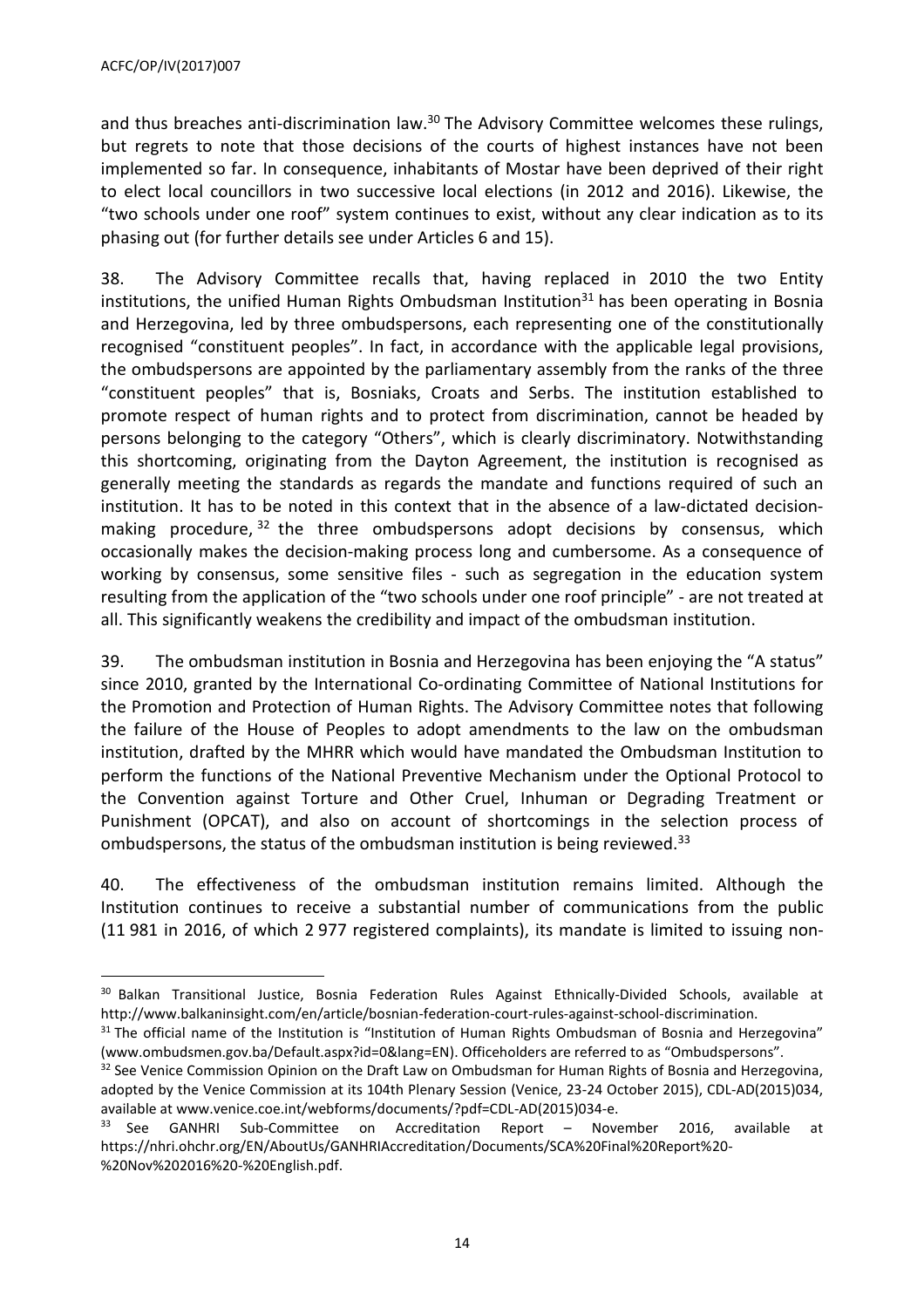ACFC/OP/IV(2017)007

binding recommendations to the authorities and does not permit the office holders to represent victims in court proceedings, initiate cases or act as amicus curiae in cases brought by third parties. The Advisory Committee considers that participation of a specialised body in court cases where issues of discrimination are considered would ensure that all relevant standards are duly taken into account.

41. According to the Annual report for 2016, $34$  only 96 of the 267 recommendations issued were either fully or partially implemented, while 62 remained unimplemented with an additional 59 for which "no feedback" was available.<sup>35</sup> Complaints alleging violations of "religious or other minority rights" constituted a small proportion of these, with only nine complaints registered in 2016. According to the Advisory Committee's interlocutors, very few complaints from Roma appear to have been lodged with the ombudsman institution. The Advisory Committee considers that such low number of petitions could indicate insufficient knowledge of and confidence, on the part of persons belonging to national minorities, in the ombudsman institution to provide effective remedy in cases of alleged discrimination, especially with regard to national minorities and in particular the Roma. On the positive side, the Advisory Committee notes that the annual reports of the ombudsman institution are discussed in parliament, and are a subject to public scrutiny.

42. The Advisory Committee notes with deep concern that funding for the ombudsman institution remains insufficient to allow it to carry out its functions effectively. Of the 90 positions at the ombudsman institution, only 66 were filled in 2016, of which 27 by lawyers, with only two lawyers working in the department in charge of investigating complaints falling under the Law on Prohibition of Discrimination.

#### *Recommendations*

 $\overline{a}$ 

43. The Advisory Committee calls on the authorities to amend the law so as to allow persons not belonging to constituent peoples to hold the office of ombudsperson. The Advisory Committee calls on the authorities to continue to support and to co-operate with the Institution of Human Rights Ombudsman of Bosnia and Herzegovina in order to allow the office holders to carry out their role effectively, in particular as regards the enforcement of the ombudspersons' recommendations.

44. The Advisory Committee further invites the authorities to consider expanding the powers of the ombudspersons, in particular as regards the possibility of initiating court proceedings and assisting victims before the courts.

45. The Advisory Committee urges the authorities to provide the ombudsman institution with the appropriate financial and human resources, in order to allow it to fulfil its duties effectively and independently.

46. The Advisory Committee strongly recommends that the authorities raise awareness amongst relevant officials as well as in broader society, especially among Roma, of applicable

<sup>&</sup>lt;sup>34</sup> Annual Report on results of the activities of the Institution of Human Rights Ombudsman of BiH for 2016, available [www.ombudsmen.gov.ba/documents/obmudsmen\\_doc2017032310003163eng.pdf.](http://www.ombudsmen.gov.ba/documents/obmudsmen_doc2017032310003163eng.pdf) p. 110

<sup>&</sup>lt;sup>35</sup> The Report ascertained further that 48 recommendations fell into the category of "cooperation established", p. 163.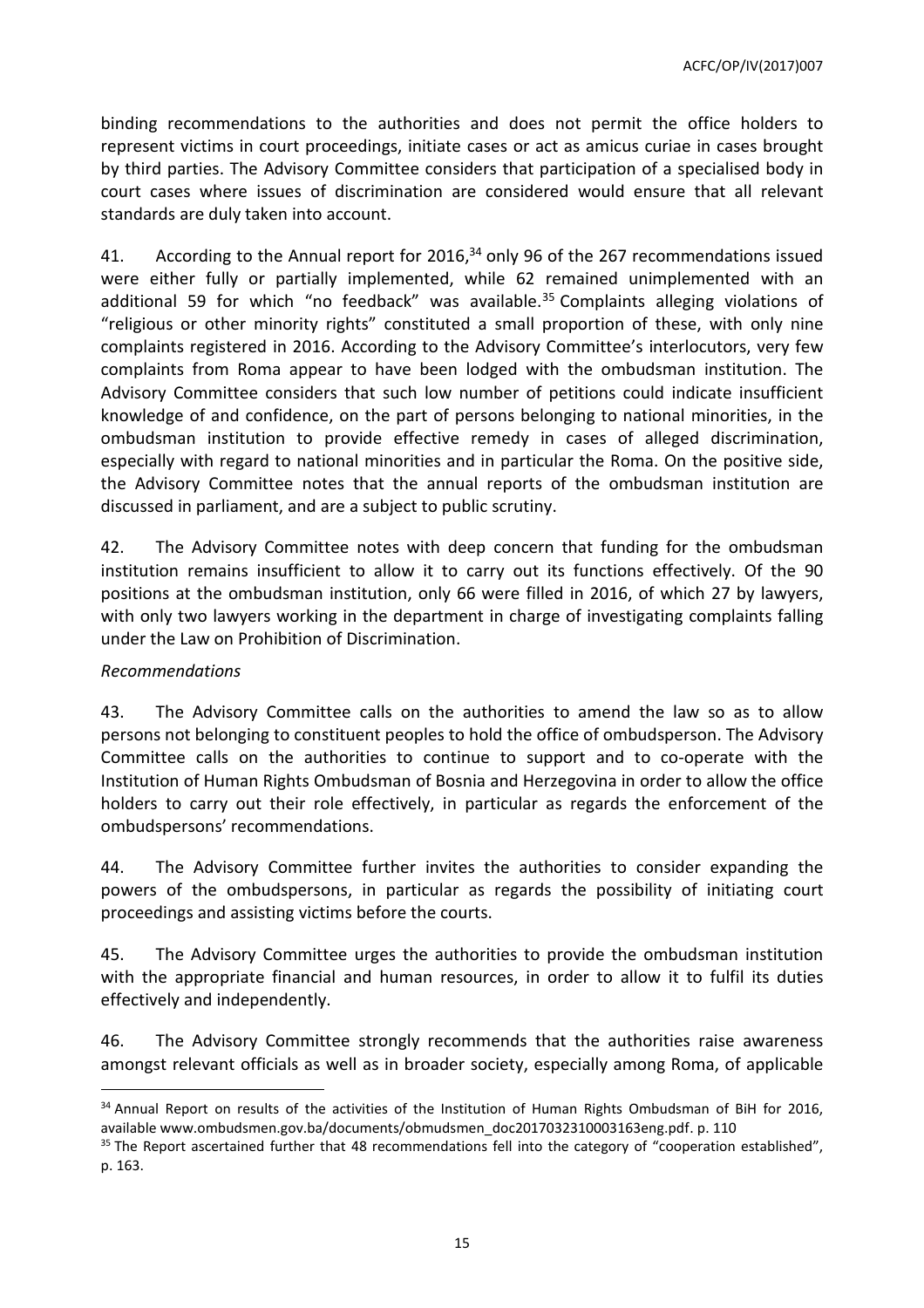anti-discrimination standards, including as regards multiple forms of discrimination, in close coordination with relevant civil society organisations. Efforts must target in particular those groups that are known to be most exposed to discrimination.

## **Discrimination in access to political posts**

47. There has been no change since the adoption of the previous opinion as regards the requirement that candidates for a wide variety of posts declare their ethnic affiliation in order to access certain political posts. Such provisions, stemming from the Constitution of Bosnia and Herzegovina pepper numerous legislative acts such as the Election Law and legislation governing access to public service employment. These provisions and ensuing practice have repeatedly been found by the European Court of Human Rights to violate the ECHR. Regrettably, there has been no progress with the implementation of the judgments in the Sejdić and Finci (Application No. 27996/06) and Zornić (Application No. 3681/06) cases. Their implementation continues to be monitored by the Committee of Ministers. The Advisory Committee considers that the lack of progress made concerning the execution of the European Court of Human Rights (ECtHR) judgment in the case of *Sejdić and Finci v. Bosnia and Herzegovina* is another example of the persistent unwillingness to overcome the ethnic partition of the country for the benefit of developing an inclusive society.

48. The Advisory Committee notes with regret that there has been no change as regards the status and access to a number of rights of persons belonging to "constituent peoples" who live in a minority situation. Such persons continue to experience discrimination in daily life, including in political representation, access to social protection, employment and education. In one such case (*Pilav v. Bosnia and Herzegovina*) the European Court of Human Rights held that the legal impossibility for Mr Pilav (who identifies as a Bosniak residing in Republika Srpska) to stand as a candidate in elections for the presidency of the country, constitutes a violation of Article 1 of Protocol No. 12 (general prohibition of discrimination) of the European Convention on Human Rights. Pursuant to the constitution and the Election Act, only a person selfidentifying as a Serb can be a presidential candidate from the Republika Srpska. 36

# *Recommendation*

 $\overline{a}$ 

49. The Advisory Committee reiterates its call on the authorities to move forward rapidly towards amending the constitution and relevant legal provisions so as to eliminate discrimination based on ethnicity and place of residence, and in particular the exclusion from running for the presidency and for office as a member of the House of Peoples of Bosnia and Herzegovina of persons belonging to national minorities. It stresses the importance of adopting an approach that enhances the participation of all without further entrenching divisions and the need to ensure that the relevant amendments enter into force without any further delay.

# **Civil registration and access to identity documents, particularly for the Roma**

50. The Advisory Committee notes with satisfaction that following the adoption of legislation on birth registration in the Republika Srpska in 2009 and in the Federation in 2011,

<sup>&</sup>lt;sup>36</sup> Bosnia and Herzegovina: Ban on presidential election candidate breached human rights law, available at [www.humanrightseurope.org/2016/06/bosnia-and-herzegovina-ban-on-presidential-election-candidate](http://www.humanrightseurope.org/2016/06/bosnia-and-herzegovina-ban-on-presidential-election-candidate-breached-human-rights-law/)[breached-human-rights-law/.](http://www.humanrightseurope.org/2016/06/bosnia-and-herzegovina-ban-on-presidential-election-candidate-breached-human-rights-law/)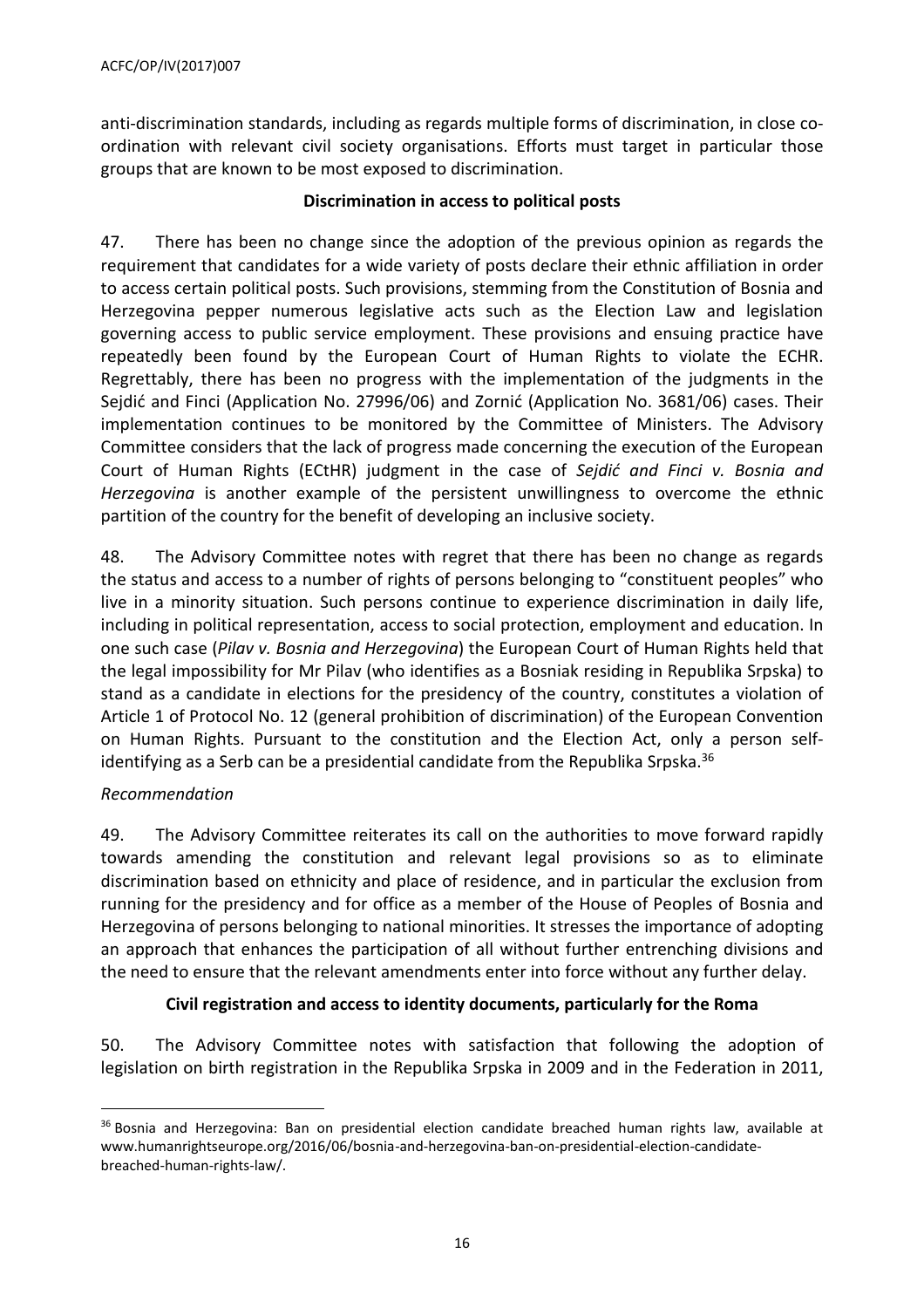considerable progress has been achieved towards ensuring that Roma persons do not lack identity documents. The provisions of entity laws on birth registration have been harmonised and the administrative procedures for the registration of births and deaths have been simplified. The registers in both entities have been digitalised and civil registry documents are issued free of charge.<sup>37</sup> It has to be noted, however, that according to figures available for 2015, around 400 children lacked birth certificates in the state on account of their parents having failed to register them.<sup>38</sup> These cases are being addressed with the assistance of the NGO Vaša prava BiH and the UNHCR.

51. The Advisory Committee learnt that the process of registration of persons without identity documents has advanced significantly in recent years, spearheaded by the MHRR. It has to be noted nonetheless that there were 63 persons under the UNHCR's statelessness mandate in 2016.<sup>39</sup> According to the same source, 40 individuals, mostly Roma, were in need of birth and/or citizenship registration.

52. In this context, the Advisory Committee notes with interest that the Law on Citizenship of the Republika Srpska,<sup>40</sup> adopted in 2014, provides favourable conditions for acquiring citizenship by stateless persons as well as persons with refugee status. According to Article 16, a stateless person or a person who has refugee status may acquire the citizenship of the Republika Srpska on the condition of five year residency prior to submitting a request. On the basis of this legislative provision, the status of 19 persons residing in the town of Prijedor, including a number of Roma, was regularised in 2016.<sup>41</sup> With naturalisation, these persons were assigned a "unique designated number"<sup>42</sup> which is required of all applicants for a range of social services, including social housing.

#### *Recommendation*

 $\overline{a}$ 

53. The Advisory Committee encourages the authorities to finalise swiftly the process of civil registration and to continue to ensure that all new-born children are registered.

# **Application of the principles of equality and non-discrimination**

54. The main body responsible for promoting measures aimed at combatting discrimination and achieving equality is the Ministry of Human Rights and Refugees assisted by the Roma Board, an advisory body to the Council of Ministers at state level composed of equal numbers of representatives of Roma and of the government. In 2009-2010, the MHRR carried out comprehensive research into the situation of persons belonging to the Roma minority and established a database of their needs. Around 17 000 Roma were registered by the MHRR,

<sup>&</sup>lt;sup>37</sup> Universal Periodic Review, Bosnia and Herzegovina National report submitted in accordance with paragraph 5 of the annex to Human Rights Council resolution 16/21, 8 August 2014, available at [https://documents-dds](https://documents-dds-ny.un.org/doc/UNDOC/GEN/G14/113/17/PDF/G1411317.pdf)[ny.un.org/doc/UNDOC/GEN/G14/113/17/PDF/G1411317.pdf.](https://documents-dds-ny.un.org/doc/UNDOC/GEN/G14/113/17/PDF/G1411317.pdf)

<sup>&</sup>lt;sup>38</sup> Written Comments by the European Roma Rights Centre For Consideration by the European Commission concerning Roma Inclusion in the Western Balkans Progress Reports 2016, p. 5 available at [www.errc.org/cms/upload/file/ec-submission-on-roma-inclusion-in-the-western-balkans-july-2016.pdf.](http://www.errc.org/cms/upload/file/ec-submission-on-roma-inclusion-in-the-western-balkans-july-2016.pdf) <sup>39</sup> UNHCR Mid-Year Trends 2016, available at

[www.unhcr.org/dach/wp-content/uploads/sites/27/2017/04/midyeartrends\\_2016.pdf.](http://www.unhcr.org/dach/wp-content/uploads/sites/27/2017/04/midyeartrends_2016.pdf)

<sup>&</sup>lt;sup>40</sup> Official Gazette of the Republika Srpska, No. 59/14.

<sup>41</sup> *Vaša prava, Prve lične karte za naturalizovane izbjeglice u BiH*, available at [www.vasaprava.org/?cat=19.](http://www.vasaprava.org/?cat=19)

<sup>42</sup> [www.mup.vladars.net/eng/index.php?vijest=dokumenti&vrsta=jmb](http://www.mup.vladars.net/eng/index.php?vijest=dokumenti&vrsta=jmb) (in Bosnian).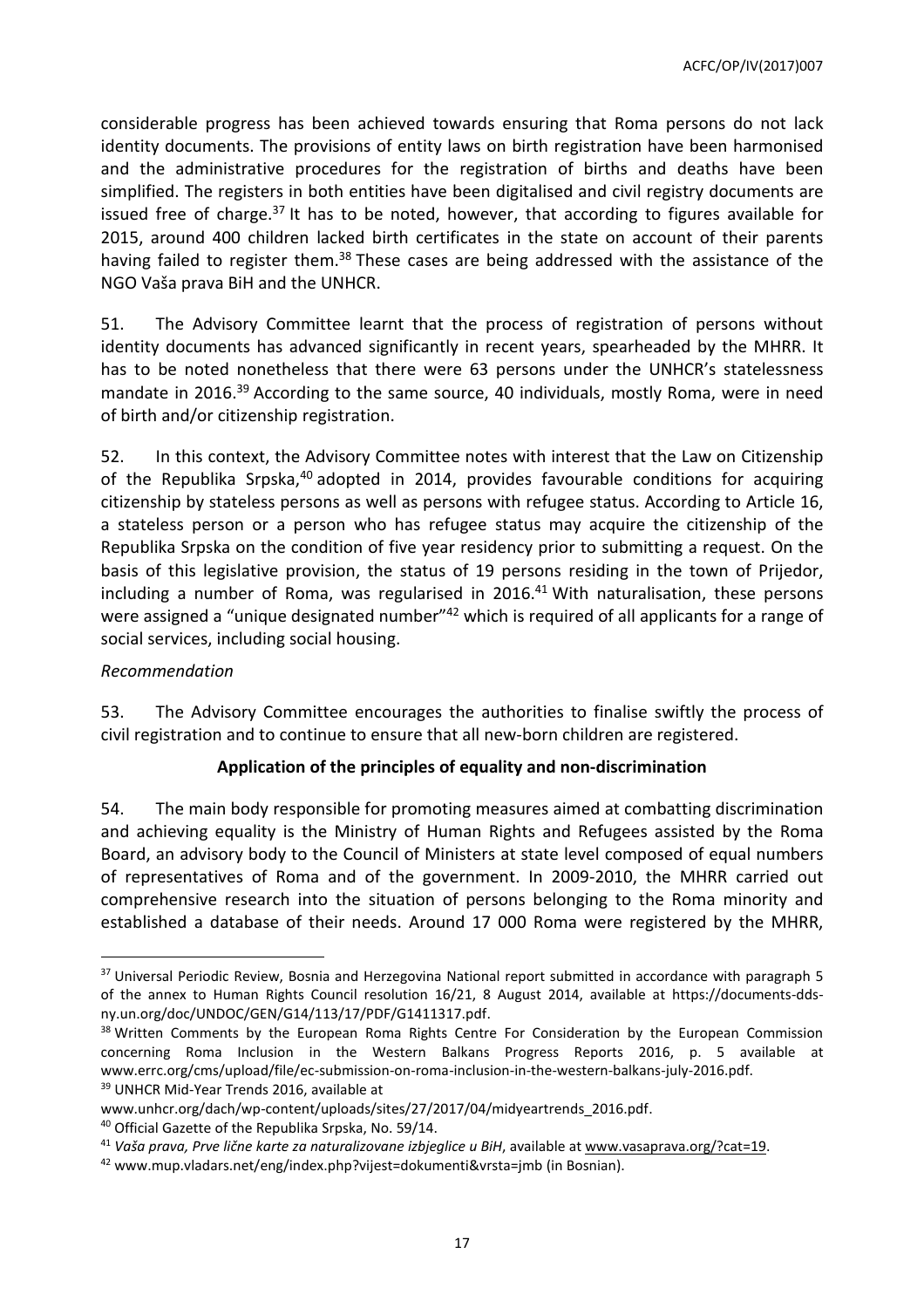although the ministry itself estimates their number to be at least twice as high making the Roma the largest national minority in Bosnia and Herzegovina. 43

55. The Advisory Committee notes that since 2005 the authorities in Bosnia and Herzegovina have been elaborating and implementing successive actions plans<sup>44</sup> with the aim of meeting the goals set by the Decade of Roma Inclusion 2005-2015. The state authorities earmark each year over 3 million BAM (1.5 million EUR)<sup>45</sup> for the various action plans. In addition EU funding provided under the Instrument for Pre-Accession Assistance (IPA) is used to finance the cost of implementing specific projects.<sup>46</sup>

56. Currently, following public consultations, $47$  a new Action Plan 2017-2020 has been prepared by the MHRR. The plan sets goals in the areas of employment, housing and health care.<sup>48</sup> Regrettably, the Action Plan 2017-2020 is still under discussion within the Council of Ministers of Bosnia and Herzegovina. According to interlocutors of the Advisory Committee, the main impediment blocking the adoption of the action plan is the refusal of the authorities of the Republika Srpska to endorse it and participate in its implementation. Reportedly, the authorities in that Entity prefer instead to develop their own action plan.

57. At the municipal level, there are commendable examples of local action plans for the improvement of the situation of the Roma population. Such plans have been developed, for example, in Mostar and Kakanj. The Advisory Committee considers that such plans, if properly consulted with the key stakeholders (most notably the Roma), funded and implemented, could serve as examples to other municipalities.

58. In addition, the state authorities do not allocate any funding for implementing the Action Plan on the Educational Needs of Roma, justifying this with the fact that education does not fall within the competence of the MHRR of Bosnia and Herzegovina. In fact, the primary responsibility for education rests with the cantons, and the financial burden of measures aimed at improving access of Roma children to education falls on their shoulders (see also under Article 12). The State Ministry of Civil Affairs, whose competences include co-ordinating

<sup>&</sup>lt;sup>43</sup> Action Plan of Bosnia and Herzegovina for Addressing Roma Issues in the Fields of Employment, Housing and Health Care 2017-2020, implementing the Strategy for Addressing the Issues of Roma in Bosnia and Herzegovina, p. 2, available at

[www.rcc.int/romaintegration2020/download/docs/Action%20Plan\\_English.pdf/52cbb5fd76ed48a7eace947f8889](http://www.rcc.int/romaintegration2020/download/docs/Action%20Plan_English.pdf/52cbb5fd76ed48a7eace947f8889aa90.pdf) [aa90.pdf.](http://www.rcc.int/romaintegration2020/download/docs/Action%20Plan_English.pdf/52cbb5fd76ed48a7eace947f8889aa90.pdf)

<sup>&</sup>lt;sup>44</sup> First Action Plan 2007-2012 available at

[www.mhrr.gov.ba/ljudska\\_prava/Odbor\\_za\\_Rome/Akcioni%20plan%20za%20rje%C5%A1avanje%20problema%20](http://www.mhrr.gov.ba/ljudska_prava/Odbor_za_Rome/Akcioni%20plan%20za%20rje%C5%A1avanje%20problema%20Roma%20u%20oblastima%20zapo%C5%A1ljavanja,%20stambenog%20zbrinjavanja%20i%20zdravstvene%20za%C5%A1tite.pdf) [Roma%20u%20oblastima%20zapo%C5%A1ljavanja,%20stambenog%20zbrinjavanja%20i%20zdravstvene%20za%C](http://www.mhrr.gov.ba/ljudska_prava/Odbor_za_Rome/Akcioni%20plan%20za%20rje%C5%A1avanje%20problema%20Roma%20u%20oblastima%20zapo%C5%A1ljavanja,%20stambenog%20zbrinjavanja%20i%20zdravstvene%20za%C5%A1tite.pdf) [5%A1tite.pdf,](http://www.mhrr.gov.ba/ljudska_prava/Odbor_za_Rome/Akcioni%20plan%20za%20rje%C5%A1avanje%20problema%20Roma%20u%20oblastima%20zapo%C5%A1ljavanja,%20stambenog%20zbrinjavanja%20i%20zdravstvene%20za%C5%A1tite.pdf) Revised Action Plan 2013-2016, available at [www.mhrr.gov.ba/ljudska\\_prava/Odbor\\_za\\_Rome/Revidirani%20Akcioni%20plan%20Bosne%20i%20Hercegovine](http://www.mhrr.gov.ba/ljudska_prava/Odbor_za_Rome/Revidirani%20Akcioni%20plan%20Bosne%20i%20Hercegovine%20o%20obrazovnim%20potrebama%20Roma.pdf) [%20o%20obrazovnim%20potrebama%20Roma.pdf.](http://www.mhrr.gov.ba/ljudska_prava/Odbor_za_Rome/Revidirani%20Akcioni%20plan%20Bosne%20i%20Hercegovine%20o%20obrazovnim%20potrebama%20Roma.pdf)

<sup>&</sup>lt;sup>45</sup> At the time of the adoption of the Opinion, 1 Bosnian [Convertible](http://www.xe.com/currency/bam-bosnian-convertible-marka) Marka (BAM) was equivalent to 0,51 €.

<sup>&</sup>lt;sup>46</sup> For example, in 2013, 5 million EUR was allocated to the construction of social housing for 150 Roma families in 14 municipalities.

<sup>&</sup>lt;sup>47</sup> A public dialogue forum was organised by the Roma Integration Action Team in Sarajevo on 9 November 2016.

<sup>&</sup>lt;sup>48</sup> Discrimination and other difficulties existing in the field of education are addressed separately in a special Action Plan on the Educational Needs of Roma, which was adopted in 2010 by the Council of Ministers of Bosnia and Herzegovina.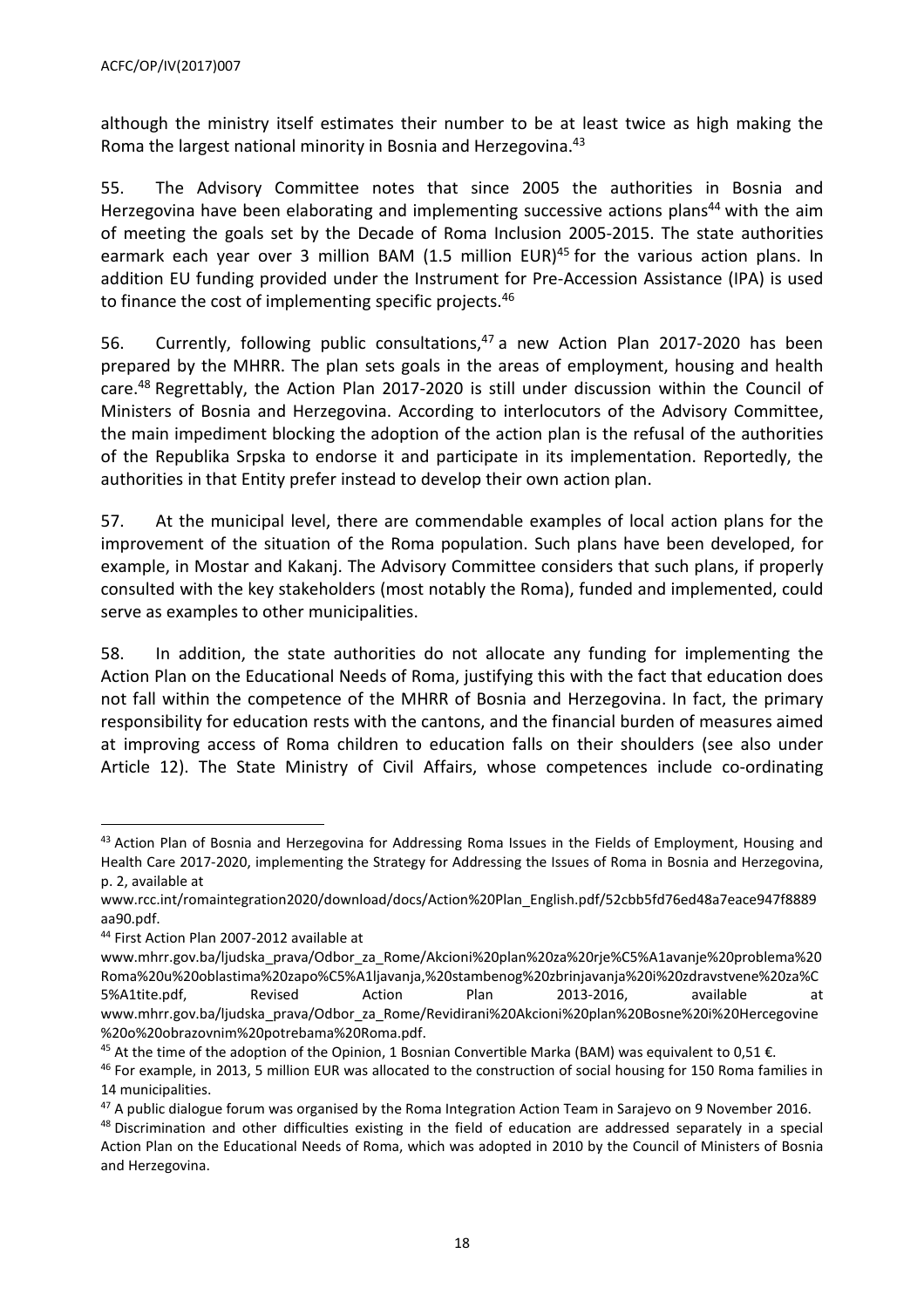education policies, and hence education of Roma does not have the means to provide financial assistance to the cantons.

59. Furthermore, the Advisory Committee regrets to note that according to civil society representatives, serious problems persist with the implementation of the various projects to help the Roma and provide better access to employment, social and health services for Roma (see also under Article 15).

## *Recommendation*

 $\overline{a}$ 

60. The Advisory Committee strongly recommends that the authorities adopt without any further delay, the Action Plan 2017-2020. It further asks them to regularly evaluate and review the implementation of the Strategy for Addressing the Issues of Roma in Bosnia and Herzegovina and accompanying action plans for the inclusion of Roma, in close consultation with representatives of these communities, with a view to assessing their impact in promoting the full and effective equality of Roma. It also urges the authorities at all levels to promptly make specific budgetary provision allowing the implementation of the national, entity, cantonal and municipal measures for the inclusion of Roma.

# <span id="page-18-0"></span>**Article 5 of the Framework Convention**

# **Conditions enabling minorities to maintain and develop their culture**

61. The Advisory Committee notes with interest that in line with the Strategy for Cultural Policy of 2008 and the Action Plan of 2011 to Implement the Strategy, adopted by the Council of Ministers of Bosnia and Herzegovina, cultural policies in Bosnia and Herzegovina are developed and implemented by ministries responsible for culture established at all levels of government in line with the principles decentralisation, democratisation and de-etatisation. Most competencies in the area of culture rest with entities, cantons and the Brčko District which are responsible for the initiation and development of legislation and strategies in the area of culture, disbursement of public funds for programmes and activities, support for cultural institutions and distribution of public funds for programmes and projects.

62. At the state level, the Ministry of Civil Affairs, Sector for Science and Culture has a mandate to co-ordinate and harmonise activities and plans of entity authorities. In addition to the State Strategy for Cultural Policy of 2008 and the Action Plan 2011, there are multiple plans and strategies for promoting the cultural sector at all levels. The Federation of Bosnia and Herzegovina adopted a Development Strategy and Action Plan for the period 2010-2020, and the Republika Srpska has a similar development strategy.

63. The Advisory Committee welcomes the significant progress achieved in the years after the end of the conflict in the reconstruction and conservation of cultural sites with great significance for persons belonging to constituent peoples residing in minority situations and national minorities.<sup>49</sup> It further notes awarding a Grand Prix of the EU Prize for Cultural

 $49$  Such conservation endeavors include the Ethnographic Museum in Jajce, cultural centres in Rudo and Sokolac, a bridge to the mediaeval fortress in Srebrenik, ethnographic museum Eminagića House and the Ottoman Castle in Tešanj, Spanish Square in Mostar, the Ferhadija Mosque in Banja Luka, the Orthodox Cathedral in Mostar, the Monastery Plehan near Derventa, Fortress Kastel in Banja Luka and the Museum Herzegovina in Trebinje.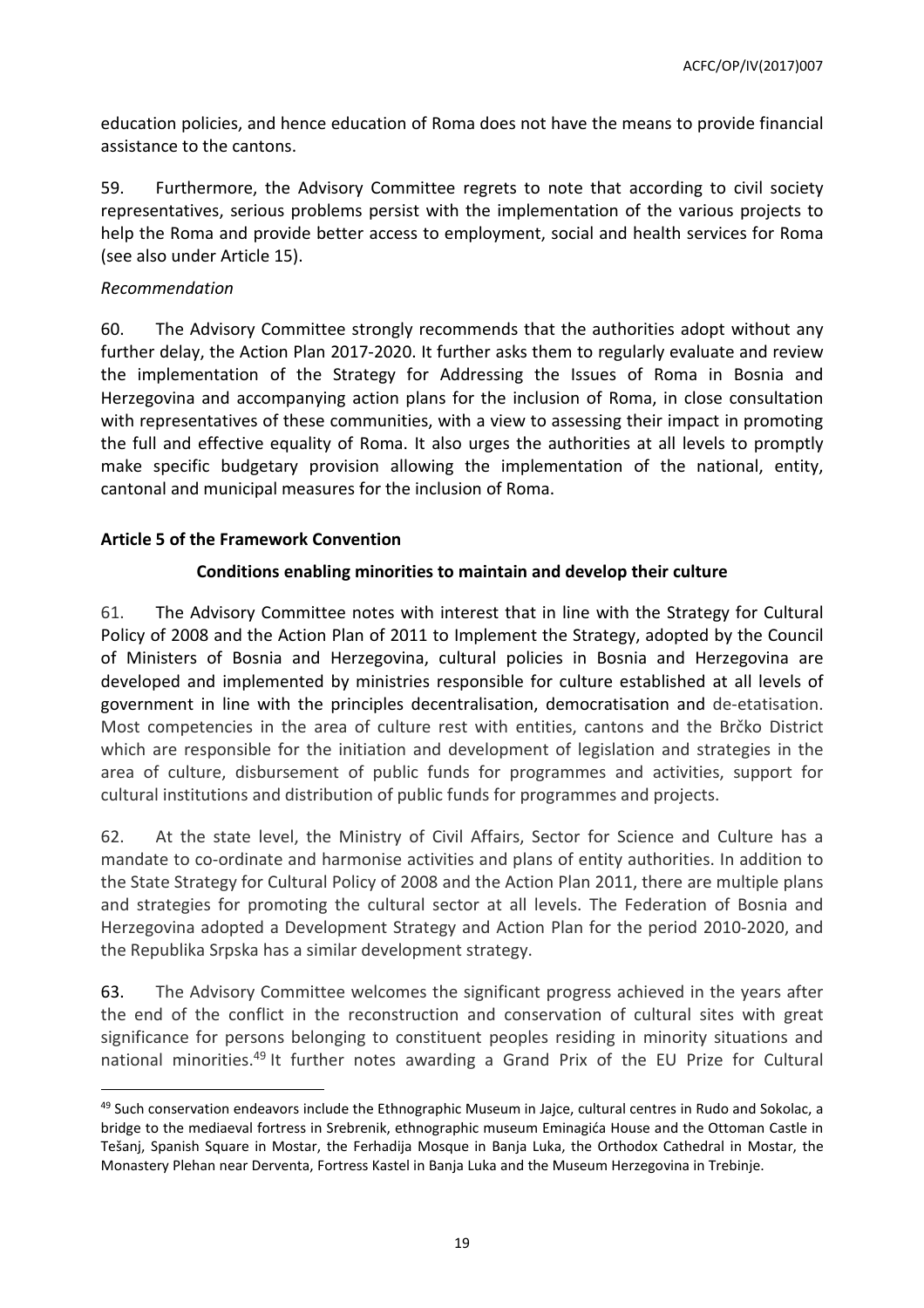Heritage/Europa Nostra Award 2016 to the employees and activists of the National Museum of Bosnia and Herzegovina following its full reopening to the public in September 2015.<sup>50</sup> Significant additional support is provided to cultural activities of national minorities by some municipal and cantonal authorities implemented by NGOs.<sup>51</sup>

64. The Advisory Committee notes that the support provided by the state, entities, cantons and municipalities for cultural projects of national minorities is awarded on a basis of grants for individual projects. The amount of support is generally very insignificant and does not provide financial stability in the long run which limits the ability of cultural associations to develop long-term plans for their activities. Moreover, the Advisory Committee regrets that the procedure and criteria for obtaining grants remain unknown to most minority communities. In addition, the support offered to targeted and ad hoc individual projects is unlikely to offer the kind of longer-term organisational support that many minority cultural NGOs, particularly those representing numerically smaller minorities, would need in order to effectively and sustainably preserve and promote their identity, language and culture in line with Article 5 of the Framework Convention.

65. Notwithstanding these shortcomings, minority cultural associations implement each year a variety of projects with the support of cantonal and municipal authorities. The Advisory Committee notes in particular the active approach of the authorities in Bijeljina, Banja Luka, Doboj, Gradiška, Prnjavor and Prijedor. In particular, the Advisory Committee notes with interest the Festival of Cultures of National Minorities "Minority Fest" organised on a yearly basis in Sarajevo with significant engagement of the Sarajevo Canton Assembly. In this context the Advisory Committee regrets to note, however, that most of the projects tend to concentrate on traditional expressions of song, music, dance, handcraft and culinary exploits. These initiatives, although praiseworthy in themselves, risk presenting a folkloristic picture of national minorities. Furthermore, restriction of financial aid to activities that focus on presenting historic images of minorities, rather than the needs of persons belonging to national minorities as identified by them, is not in line with Article 5. The Advisory Committee considers in this context that the support of the authorities should extend, in addition to traditional cultural expressions, also to contemporary manifestations of culture. Accordingly,

<sup>&</sup>lt;sup>50</sup> Europa Nostra, Europe's top heritage award presented to employees and activists of the National Museum of Bosnia and Herzegovina, available at http://www.europanostra.org/europes-top-heritage-award-presentedemployees-activists-national-museum-bosnia-herzegovina/.

<sup>&</sup>lt;sup>51</sup> In recent years such projects included Preservation of Traditional Wood-carving from Konjic, implemented by the Association of Croatian Amateurish Cultural Clubs, Kozara – Ethno-cultural Tourism as a Solution against Desertion of Rural Areas in Kozarska Dubica, organised by the Cultural Club Piskavica, Synergy of multicultural arts, reconciliation and tolerance, a festival of plays performed by the host theatre, involving travelling theatres from targeted municipalities of Bijeljina, Tešanj, Srbac, Prijedor, and Bihać, Through culture to respecting diversity, a series of workshops on the themes of interculturalism and preservation of the environment held in five targeted communities: Brčko, Bijeljina, Bratunac, Vlasenica and Živinice, Deblokada project - Summer Academy Stolac, project designed to improve the image of Stolac, Viva Ustiprača project - Respect culture of differences – it connects us, it enriches us, a project aimed at improving respect for cultural differences in five municipalities in the region of the Upper - Drina (Višegrad, Goražde, Čajniče, Rogatica and Novo Goražde) through a series of workshops and round tables on the themes of interculturalism and tolerance. For more details, see Improving Cultural Understanding in Bosnia and Herzegovina – Final Narrative Report, pp. 101-102, available at http://mdgfund.org/sites/default/files/BiH%20-%20Culture%20-%20Final%20Narrative%20Report.pdf.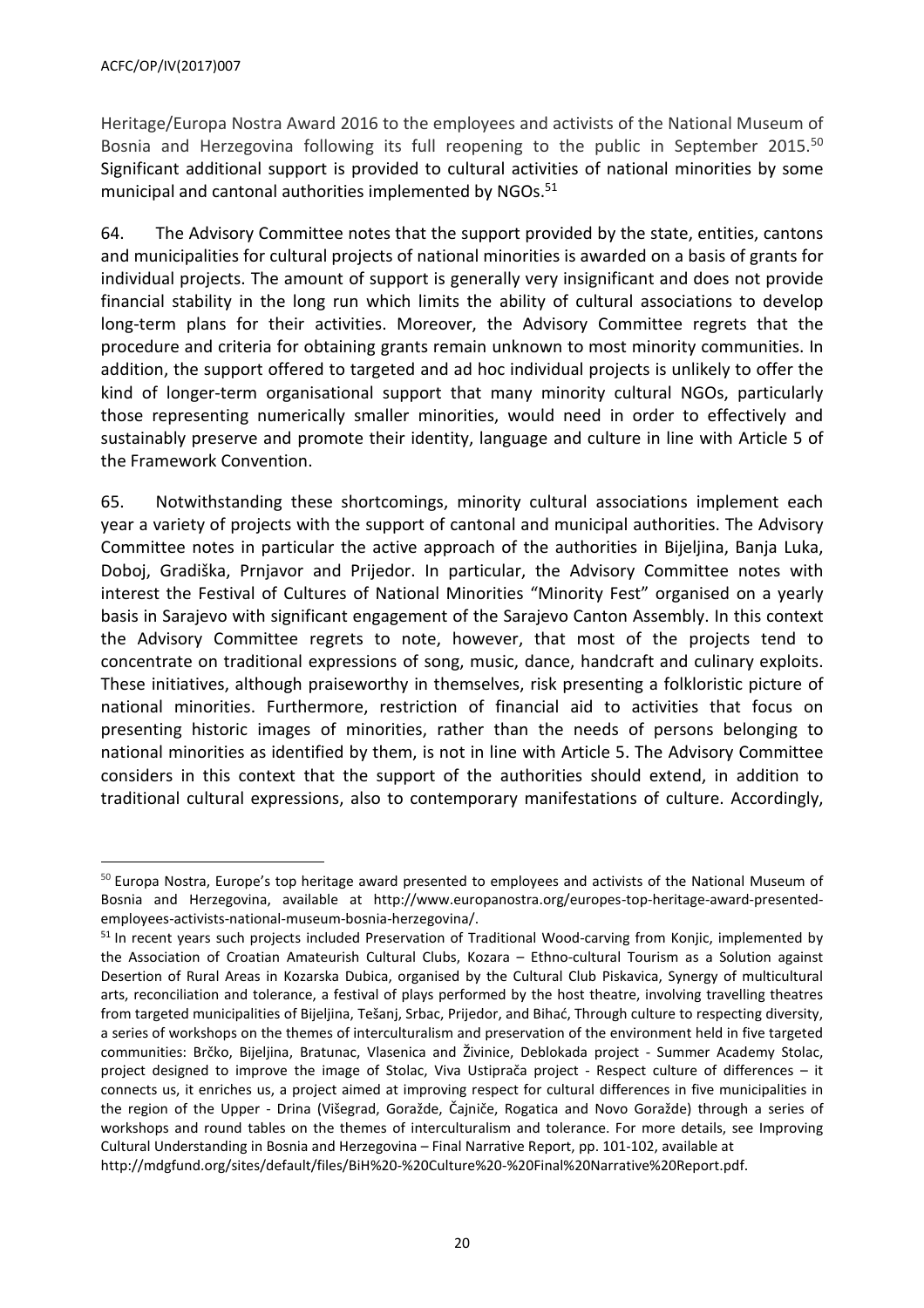support should be extended to initiatives that involve minority youth and those addressing every day needs of persons belonging to national minorities.

## *Recommendation*

 $\overline{a}$ 

66. The Advisory Committee reiterates its call on the authorities at all levels to provide more structured, substantial, proactive and regular support to national minorities in order for them to maintain and develop their cultural heritage and languages, including contemporary manifestations of culture. It calls on the authorities to involve national minority representatives more consistently in decision making concerning the allocation of such support.

## <span id="page-20-0"></span>**Article 6 of the Framework Convention**

## **Tolerance and intercommunity relations**

67. The Advisory Committee commends the activism and dedication of a network of civil society organisations that are engaged in the promotion of interethnic dialogue and respect, as well as the numerous non-governmental initiatives to bring representatives of different groups together in various areas of the public sphere, including in education, to enhance an environment of mutual understanding and confidence. It notes with deep concern, however, that, despite these efforts, public life continues to be dominated by a pronounced sense of segregation among the three main ethnic groups (the "constituent peoples"), which dictates modalities of coexistence within public institutions, urban spaces and schools<sup>52</sup> (see further Article 12). While serious interethnic incidents have successfully been averted in recent years, the Advisory Committee is concerned that such segregation merely superficially masks a dormant hostility and no real progress is made towards a deeper acceptance of ethnic groups other than one's own or to promote a Bosnian civic identity, which all negatively affect the process of reconciliation.

68. The political debates in Bosnia and Herzegovina continue to be dominated by questions concerning relations between the three "constituent peoples". Some public figures resort to fuelling deep-seated ethnic divisions, thereby weakening democracy and undermining the rule of law. Discrimination on ethnic grounds remains a fact of life in such areas as education, access to employment, participation in public life, social security, place of residence and many others. The use of discriminatory language among the three main ethnicities (the "constituent peoples") has a detrimental effect on interethnic relations overall, impacts negatively on the access to rights by persons belonging to national minorities (the "Others") and on the integration of society in Bosnia and Herzegovina.

69. One recent example concerns President of the Republika Srpska, Milorad Dodik, who at a public event in Pale in 2016 reportedly told a TV reporter of his admiration for "Radovan Karadžić as a man with strength and character".<sup>53</sup> He also welcomed with honours Momčilo Krajišnik, a war criminal convicted by the International Criminal Tribunal for the former

<sup>&</sup>lt;sup>52</sup> See for example Bosnia and Herzegovina 2015 Human Rights report, available at [www.state.gov/documents/organization/253041.pdf.](http://www.state.gov/documents/organization/253041.pdf)<br><sup>53</sup> See Bosnian Serb Chief Plays

<sup>&</sup>lt;sup>53</sup> See Bosnian Serb Chief Plays Nationalist Card in Elections, available at www.balkaninsight.com/en/article/bosnian-serb-chief-plays-nationalist-card-in-elections-03-21-2016.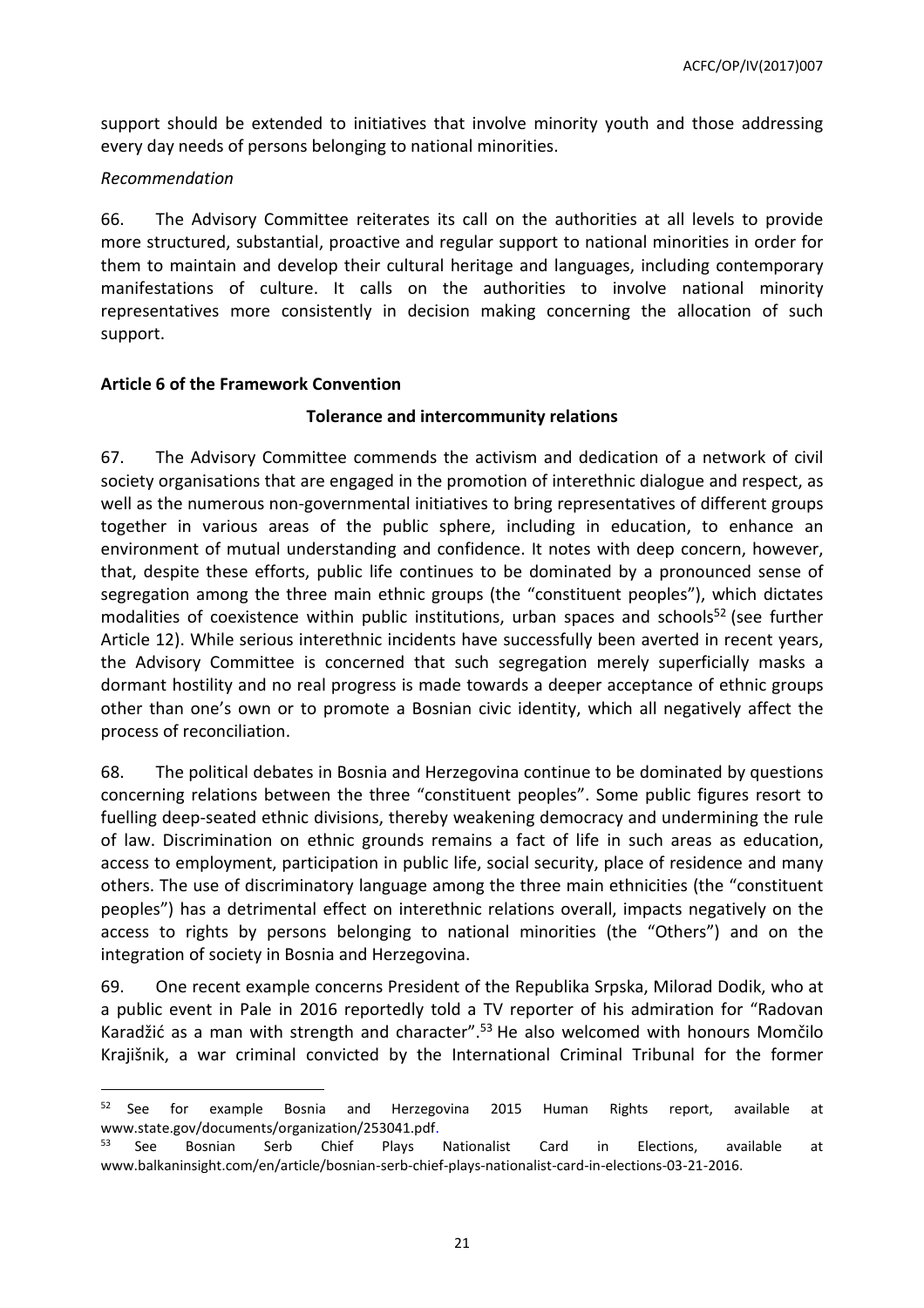Yugoslavia (ICTY) after he served his prison sentence.<sup>54</sup> In a number of towns streets and schools have been renamed after convicted war criminals (such as Rasim Delić, former commander of the Bosnian army in the largely Bosniak city of Bihać, or fascist Ustasha-regime commanders and Nazi collaborators, such as Mile Budak and Jure Francetić in Mostar). In Goražde, for example, a school was named after the 13th Waffen SS Handžar Division imam Husein Đozo and a dormitory at the university campus in Pale was named after Radovan Karadžić. In the latest of such developments a school in Sarajevo was named after Mustafa Busuladžić, a Nazi collaborator who incited anti-Semitic hatred during the Holocaust.<sup>55</sup>

70. The Advisory Committee reminds the authorities of the relevance of reflecting the diversity present in the country when making choices on street names and other topographical indications. Politically controversial historical figures whose historical role raises issues with certain minorities should be avoided. In this context, the Advisory Committee wishes to recall the High Commissioner on National Minorities (HCNM) Ljubljana Guidelines on Integration of Diverse Societies, which recommended that: "States should promote integration by respecting the claims and sensitivities of both minority and majority groups regarding the display and use of symbols in shared public space. While being mindful of freedom of expression, States should avoid the divisive use of symbols and discourage such displays by non-State actors. Where appropriate, opportunities to promote inclusive symbols should be sought." 56

71. Another example concerns a fundraising concert in June 2017 in Mostar of Marko Perkovic Thompson, who traditionally opens his concerts with a Ustasha salute, in honour of Croatian detainees at the ICTY. Incredibly, this concert was organised with the co-operation of the local authorities who hailed it as a sign of reconciliation, as no disturbances were recorded prior, during or after the event.<sup>57</sup>

72. The Advisory Committee continues to be deeply concerned by this situation, which has shown no signs of improvement in recent years. It stresses that, as a precondition for implementing the Framework Convention, states parties should promote mutual respect, understanding and co-operation amongst all persons living on their territory. The Advisory Committee is struck by the fact that observations made in the previous opinion adopted in 2013 are still valid today. Persons classified as "Others" remain sidelined from political debates and largely absent from mainstream media. Moreover, discrimination against "Others", including persons belonging to national minorities, as regards access to political posts is not only a reflection of the lack of weight given to them in the construction of the State, it also means that they are not in position to significantly influence debates or to bring pressure to improve the situation of persons who do not belong to one of the constituent peoples in Bosnian society. The Advisory Committee deeply regrets this situation.

<sup>54</sup> Balkan Transitional Insight, Bosnian Serbs Welcome Home Freed Wartime Politician, available at www.balkaninsight.com/en/article/pale-prepares-to-welcome-momcilo-krajisnik.

<sup>&</sup>lt;sup>55</sup> See The Times of Israel, 8 November 2017, Israel protests Bosnian school named for Muslim Nazi collaborator, available at https://www.timesofisrael.com/israel-protests-bosnian-school-named-for-muslim-nazi-collaborator/.

<sup>&</sup>lt;sup>56</sup> See The Ljubljana Guidelines on Integration of Diverse Societies, p. 64, November 2012, para. 50, available at [www.osce.org/hcnm/96883?download=true.](http://www.osce.org/hcnm/96883?download=true)

<sup>57</sup> Balkan Insight, Fascist Chants Mar Croat Nationalist Concert in Bosnia, available at www.balkaninsight.com/en/article/fascist-chants-on-thompson-s-concert-in-mostar-06-09-2017.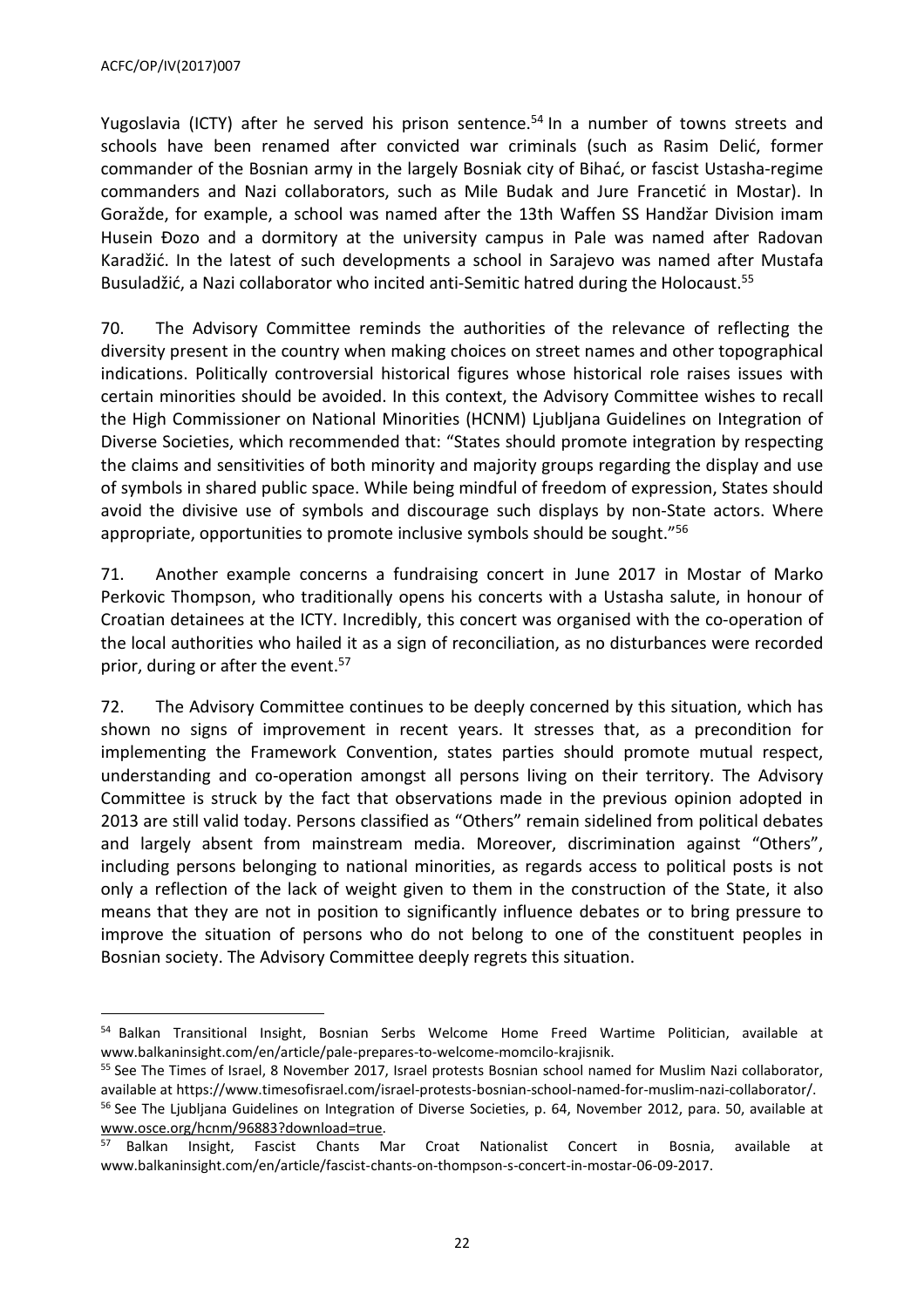ACFC/OP/IV(2017)007

#### *Recommendations*

 $\overline{a}$ 

73. The Advisory Committee reiterates its call on the authorities at all levels to take resolute measures to promote intercultural dialogue and mutual understanding between the different ethnic and religious communities in Bosnia and Herzegovina. It invites them in particular to condemn all manifestations of intolerance and ethnically motivated hostility in the political sphere and actively to promote a sense of belonging to a shared country, in line with the spirit of promoting mutual respect, tolerance and understanding amongst all persons living on the territory of the state that is central to the provisions of the Framework Convention.

74. The Advisory Committee calls on the authorities to deal with the renaming of streets and other public places by promoting a continuing dialogue, including consultation with representatives of the other ethnic groups and in a spirit of tolerance and intercultural dialogue, and taking into account local sensitivities. It calls on the authorities to revoke street and school names named after war criminals and those who promoted genocide and other crimes against humanity.

## **Interethnic and interreligious relations**

75. The Advisory Committee notes that violence against returnees who find themselves in a position of a minority in their place of return, continues to be reported. According to the UNHCR, there were 87 cases of racially motivated violence against returnees in 2015.<sup>58</sup> A number of attacks on religious property, desecration of graves and cemeteries, attacks on religious symbols, contempt or ridicule of any religion or attacks and insults directed at clergy or other religious leaders have been reported. The authorities assert that they take active measures to investigate cases of violations of religious freedom and find the perpetrators. The Advisory Committee notes, however, that according to the Interreligious Council of Bosnia and Herzegovina which monitors attacks on religious property there were 186 attacks on religious property, clerics and believers, in the period between 1 November 2010 and 31 October 2015, of which 88 attacks were against the Islamic Community, 57 attacks were on the property of the Serbian Orthodox Church, 36 attacks were against Catholic Church, four against the Jewish Community and one on the property of the Adventist Church.

76. In this context, the Advisory Committee notes that in data collected as part of the OSCE Hate Crimes Project,<sup>59</sup> at least 146 alleged bias-motivated incidents were reported to police in Bosnia and Herzegovina in 2015. These incidents included offensive graffiti (24% of cases), verbal assaults (21%), damage to religious facilities/desecration of graveyards (19%), displaying of symbols (18%), damage to property (14%), and physical violence (11%). Most of the incidents were directed at other groups among the "constituent peoples". In fact, in 85% of incidents, victims were targeted because of their Bosniak/Muslim, Croat/Catholic or Serb/Orthodox affiliation. Roma were targeted in only two reported incidents. Interlocutors of the Advisory Committee claimed that such low numbers are due to the fact that Roma victims of hate crimes remain highly reluctant to approach the police as they do not trust that their

 $58$  See ECRI Report on Bosnia and Herzegovina (fifth monitoring cycle), p. 19, adopted on 6 December 2016, CRI(2017)2, available at www.coe.int/t/dghl/monitoring/ecri/Country-by-country/Bosnia\_Herzegovina/BIH-CbC-V-2017-002-ENG.pdf.

<sup>&</sup>lt;sup>59</sup> Hate Crimes and Bias-Motivated Incidents in Bosnia and Herzegovina: 2015 Monitoring Findings of the OSCE Mission to Bosnia and Herzegovina, available at [www.osce.org/bih/281906?download=true.](http://www.osce.org/bih/281906?download=true)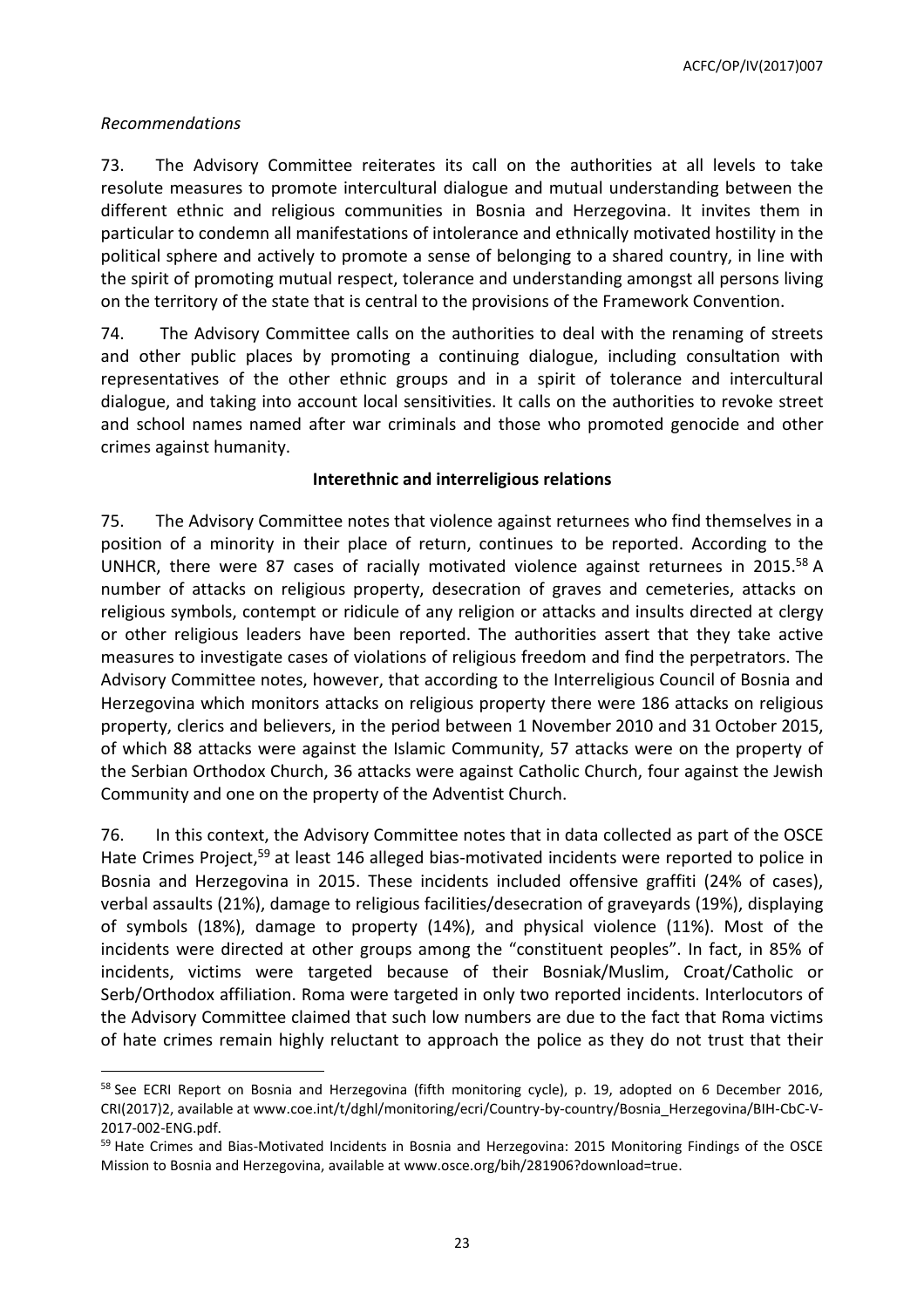rights and concerns will be adequately considered and protected. Furthermore, interlocutors of the Advisory Committee assert that police misconduct and ethnic profiling are not uncommon, but remain unreported.

77. The Advisory Committee is also concerned about continuing reports indicating that ethnic hate speech, xenophobia, anti-Semitism and racism continue to plague football stadiums and their surroundings in Bosnia and Herzegovina in spite of a number of campaigns such as "Let's Kick Racism Out of Stadiums" and the declared clampdown by the authorities. According to reliable media reports,<sup>60</sup> for example concerning insulting racist chants and touting directed against a Sarajevo football teams' Nigerian-born player. In another incident, during an international match between football teams of Bosnia and Herzegovina and Israel, anti-Semitic chants have also been reported. $61$  The Advisory Committee notes with deep concern that despite strong statements from the authorities, measures to combat racist acts advocated by ECRI<sup>62</sup> and already spelled out in Committee of Ministers' Recommendation Rec(2001)6 on the prevention of racism, xenophobia and racial intolerance in sport,  $63$  have not yielded expected results in Bosnia and Herzegovina.

## *Recommendations*

 $\overline{a}$ 

78. The Advisory Committee urges the authorities to prevent, identify, investigate, prosecute and sanction effectively all racially or ethnically motivated acts. The authorities must intensify awareness-raising measures and training programmes for law enforcement officials and the judiciary on tolerance and anti-discrimination issues.

79. The Advisory Committee reiterates its call on the authorities to ensure that public statements of politicians and other public figures that incite ethnic hatred or discord are unequivocally condemned, to ensure that such discourse is not condoned in society.

80. The authorities should take decisive action against racist, xenophobic and anti-Semitic acts perpetrated prior, during and after football matches. The Advisory Committee also calls upon the authorities to increase public awareness of the problem and encourage sports professionals and fans to condemn racist attitudes and behaviour.

#### **Segregation in the school system**

81. In the Federation of Bosnia and Herzegovina, the system of "two schools under one roof" has been in existence since 1997, with children of the same ethnic affiliation attending classes and following curricula in accordance with their ethnic affiliation. This system which was devised in the immediate aftermath of the conflict as a temporary measure to encourage

 $60$  See Soccer - Bosnian league match marred by racism and crowd trouble, available at [http://uk.reuters.com/article/soccer-bosnia-violence/soccer-bosnian-league-match-marred-by-racism-and-crowd](http://uk.reuters.com/article/soccer-bosnia-violence/soccer-bosnian-league-match-marred-by-racism-and-crowd-trouble-idUKL5N10X0JL20150822)[trouble-idUKL5N10X0JL20150822.](http://uk.reuters.com/article/soccer-bosnia-violence/soccer-bosnian-league-match-marred-by-racism-and-crowd-trouble-idUKL5N10X0JL20150822)

 $61$  See The Times of Israel, Bosnia defeats Israel in tense qualifier, available at [www.timesofisrael.com/bosnia](http://www.timesofisrael.com/bosnia-defeats-israel-in-tense-euro-2016-qualifier/)[defeats-israel-in-tense-euro-2016-qualifier/.](http://www.timesofisrael.com/bosnia-defeats-israel-in-tense-euro-2016-qualifier/)

 $62$  See ECRI General Policy reccommendation No. 12 on Combatting Racism and Racial Discrimination in the Field of Sport, CRI(2009)5, available at

[www.coe.int/t/dghl/monitoring/ecri/activities/GPR/EN/Recommendation\\_N12/e-RPG%2012%20-%20A4.pdf.](http://www.coe.int/t/dghl/monitoring/ecri/activities/GPR/EN/Recommendation_N12/e-RPG%2012%20-%20A4.pdf)

 $63$  See Recommendation Rec(2001)6 of the Committee of Ministers of the Council of Europe to member States on the prevention of racism, xenophobia and racial intolerance in sport, adopted on 18 July 2001.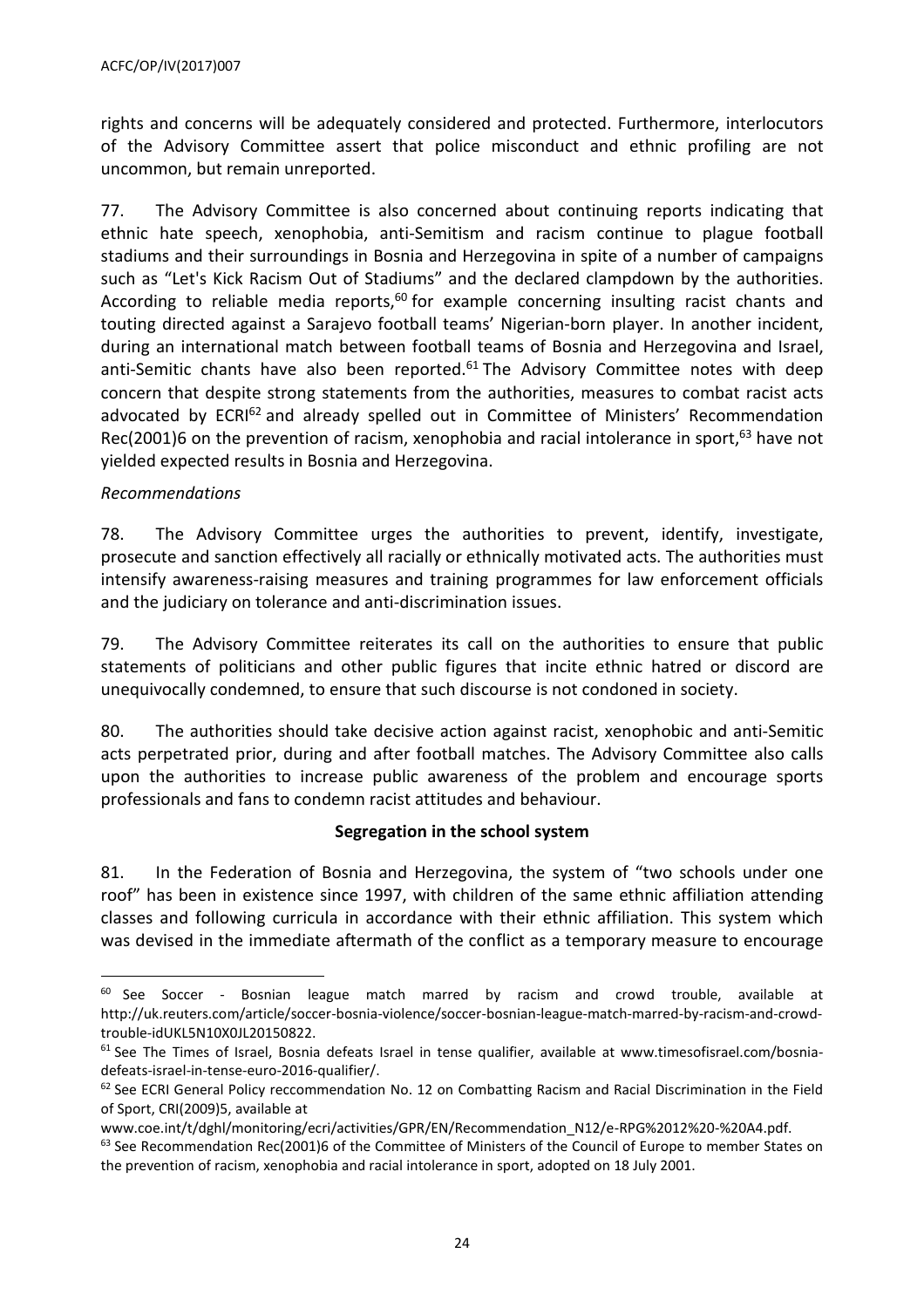the return of constituent peoples to their places of origin, fossilised in some cantons of the Federation into a system of segregating and isolating students within their ethnic communities. According to information provided to the Advisory Committee there were 32 segregated schools<sup>64</sup> in the Central-Bosnia and Herzegovina-Neretva Cantons of the Federation at the beginning of the 2017-18 school year, down from 54 three years prior.<sup>65</sup>

82. In Stolac, where the delegation of the Advisory Committee visited a segregated school, there are efforts to maintain contacts between students belonging to the Croat and Bosniak communities. These include a joint school library and organisation of extracurricular activities for children belonging to both communities. Also, the Nansen Dialogue Centres (NDCs) in Sarajevo and Mostar implement projects in a number of schools throughout Bosnia and Herzegovina to achieve the Nansen Model for Integrated Education.<sup>66</sup> Such efforts are commendable. The Advisory Committee is nonetheless deeply concerned by the overall impression amongst civil society and international observers concerning the absence of comprehensive efforts to create an integrated education system.

83. The Advisory Committee stresses once again its observation made in the previous opinion that ethnic segregation in education is a breach of the human rights of the children concerned by it, that it runs counter to the development of the spirit of tolerance, mutual understanding and co-operation that is central to the Framework Convention (see also above, under Article 6) and that concerns about preserving language and culture can very well be met within the framework of integrated education. It notes with regret that there seems to be no willingness on the part of the authorities to introduce inclusive and integrated schools. In particular it is most regrettable that the court rulings proclaiming that the "two schools under one roof" system constitutes segregation along ethnic lines and is in breach of the antidiscrimination law<sup>67</sup> have had little impact and remain unimplemented.<sup>68</sup>

84. Against this generally very bleak background, the Advisory Committee welcomes civil society initiatives, such as the one observed in Jajce in 2017 which aim to prevent creation of new segregated schools and more broadly strive to change the system altogether.<sup>69</sup> In fact, students in Jajce belonging to the Bosniak and Croat communities waged a year-long campaign

<sup>&</sup>lt;sup>64</sup> See also Report by Niels Muižnieks, Commissioner for Human Rights following his visit to Bosnia and Herzegovina, from 12 to 17 June 2017, available at https://rm.coe.int/report-following-the-visit-to-bosnia-andherzegovina-from-12-to-16-jun/16807642b1.

<sup>&</sup>lt;sup>65</sup> See Zlatko [Čustović](http://politheor.net/author/zlatko-custovic/), Segregation, Education and [Nationalism:](http://politheor.net/segregation-education-and-nationalism-two-schools-under-one-roof-system-in-bosnia-and-herzegovina-2/) Two Schools Under One Roof Svstem in Bosnia and [Herzegovina](http://politheor.net/segregation-education-and-nationalism-two-schools-under-one-roof-system-in-bosnia-and-herzegovina-2/) », available at [http://politheor.net/segregation-education-and-nationalism-two-schools-under](http://politheor.net/segregation-education-and-nationalism-two-schools-under-one-roof-system-in-bosnia-and-herzegovina-2/)[one-roof-system-in-bosnia-and-herzegovina-2/](http://politheor.net/segregation-education-and-nationalism-two-schools-under-one-roof-system-in-bosnia-and-herzegovina-2/).

<sup>&</sup>lt;sup>66</sup> The Nansen model for integrated education (NMIE) is a model of education in Bosnia and Herzegovina, promoted by the NDC which aims to enable successful integration of students, parents and teachers from different ethnic communities through a modern upbringing and educational process. For more information, see the home-page of the Nansen Dialogue Network, available at [www.nansen-dialogue.net/index.php/en/.](http://www.nansen-dialogue.net/index.php/en/)

<sup>67</sup> See *Presudom Vrhovnog suda Federacije BiH prekinuta evidentna praksa razdvajanja djece na etničkom principu*, available at [www.vasaprava.org/?p=2092](http://www.vasaprava.org/?p=2092) (in Bosnian).

<sup>&</sup>lt;sup>68</sup> Ruling of the Mostar Municipal Court of 27 April 2012, overturned by the Mostar Cantonal Court on 11 June 2013, but later confirmed by the Supreme Court of the Federation in November 2014.

<sup>&</sup>lt;sup>69</sup> See Reuters report, Bosnian students keep up their protest against segregated schools, available at [www.reuters.com/article/us-bosnia-protests-students/bosnian-students-keep-up-their-protest-against](http://www.reuters.com/article/us-bosnia-protests-students/bosnian-students-keep-up-their-protest-against-segregated-schools-idUSKBN19B26P)[segregated-schools-idUSKBN19B26P.](http://www.reuters.com/article/us-bosnia-protests-students/bosnian-students-keep-up-their-protest-against-segregated-schools-idUSKBN19B26P)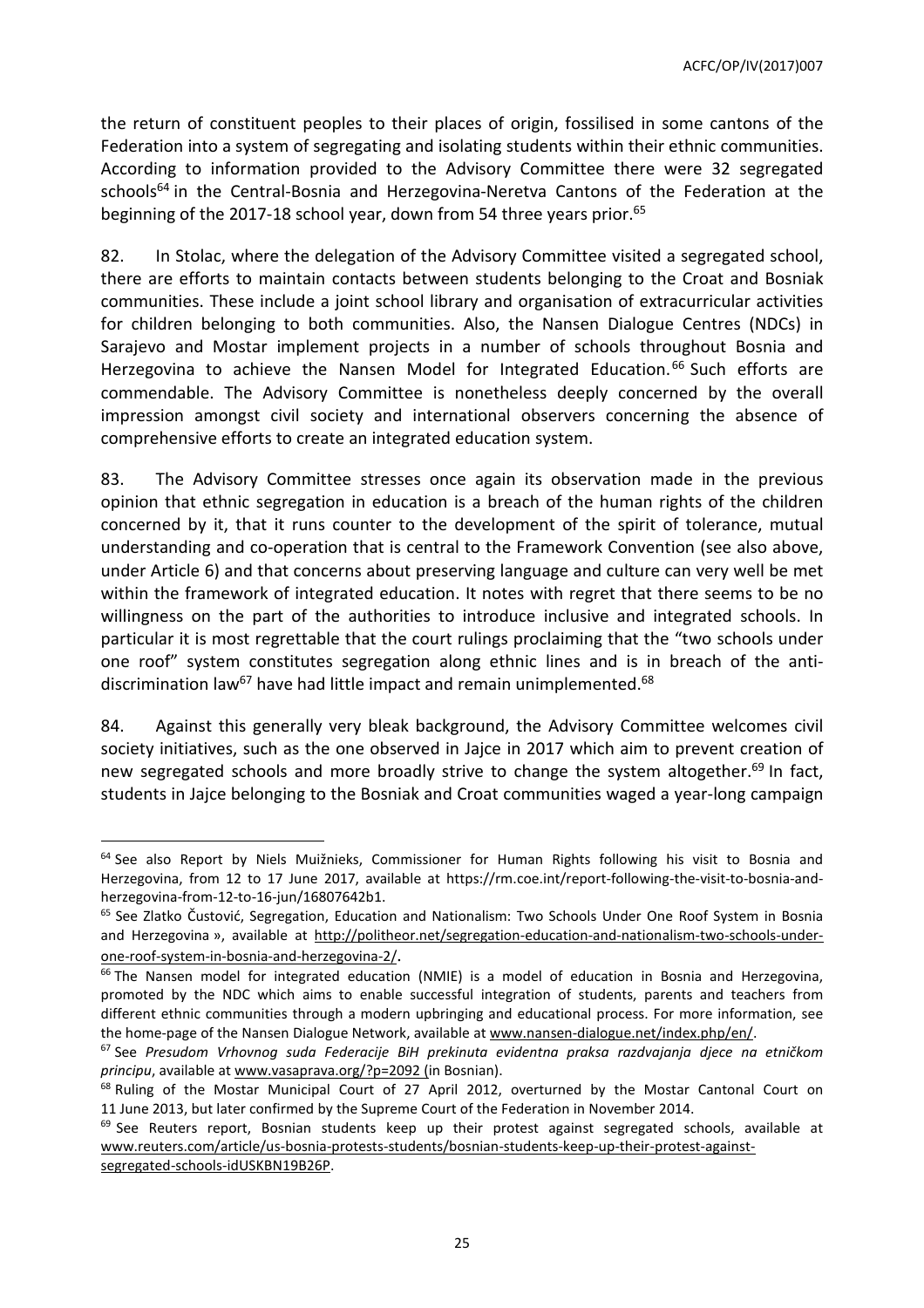against the cantonal authorities, forcing them to reverse the decision to divide them into two separate schools.

#### *Recommendation*

 $\overline{a}$ 

85. The Advisory Committee reiterates its call on the authorities at all levels to take all necessary steps to eliminate segregation in education as a matter of priority. This means in particular accelerating the work to abolish all remaining cases of "two schools under one roof" and replace them with integrated education, as well as working to avoid the development of mono-ethnic schools in areas inhabited by a mixed population. It emphasises in this context that the existence of separate "national" groups of subjects does not justify maintaining separate schools and encourages the authorities to draw on the experiences of the Brčko District and other areas where integrated education is in place to help develop successful models in schools under their jurisdiction.

## <span id="page-25-0"></span>**Article 9 of the Framework Convention**

## **Application of the State Law on National Minorities in the field of the media**

86. The Advisory Committee notes that the media landscape in Bosnia and Herzegovina remains deeply divided along ethnic lines. Specific television and radio stations, as well as printed media outlets target their outputs at one of the constituent peoples. The Communications Regulatory Agency (CRA) consists of seven members nominated by the Council of Ministers on the basis of a list of candidates submitted by the Council of the Agency, and appointed by the Parliamentary Assembly of Bosnia and Herzegovina.<sup>70</sup>

87. The State Law on National Minorities obliges public radio and television stations to broadcast a weekly information programme in languages of national minorities, develop and broadcast other programmes addressing issues of interest to persons belonging to national minorities. It further invites public radio and television outlets to broadcast other programmes in national minority languages.<sup>71</sup> The law further entitles persons belonging to national minorities to establish radio and television stations and to publish newspapers and other written media in their own languages. $72$ 

88. The Advisory Committee regrets to note that legislative provisions as regards both public and private broadcasting in languages of national minorities remain a dead letter. According to information provided to the Advisory Committee, some programming on issues of

 $70$  Website of the Communications Regulatory Agency of Bosnia and Herzegovina, available at [http://rak.ba/eng/index.php?uid=1272016139.](http://rak.ba/eng/index.php?uid=1272016139)

 $71$  Article 16. "§1 Radio and TV stations whose founders are BiH, entities, cantons, cities, and municipalities and which have the role of a public service shall be obliged to provide in their programme schedules the special programmes for members of national minorities and they may also provide for other materials in the minority languages. §2 Radio and TV stations as public services of BiH shall secure informative programme for members of national minorities in their language at least once a week. §3 By their regulations the Entities and cantons shall identify the rights referred to in Paragraph 1 of this Article pursuant to the percentile representation of national minorities in the Entity, canton, city and municipality."

 $72$  State Law on National Minorities, Article 15. "Members of national minorities in BiH shall have a right to establish radio and TV stations, issue newspapers and other printed information journals in the language of a minority they belong to."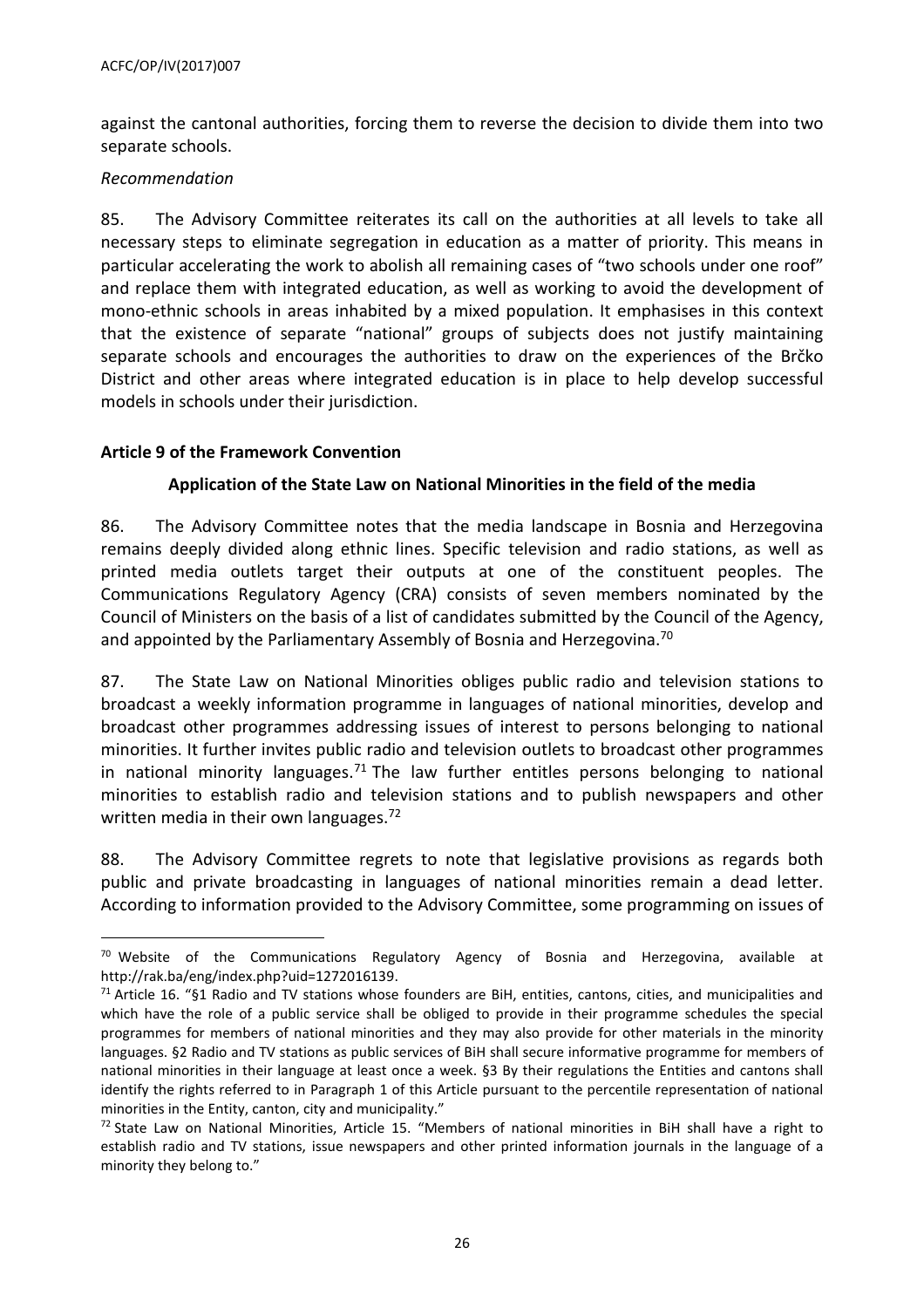ACFC/OP/IV(2017)007

interest to minorities and raising awareness about national minorities in Bosnia and Herzegovina is broadcast either nationwide or regionally. The BHT1 television channel reports having broadcast 46 news items on Jewish culture, religion, heritage, traditions and festivities and on a similar number of occasions about Roma holidays (St. George's Day), World Roma Day and issues affecting Roma in Bosnia and Herzegovina, such as the census, construction of houses under the Roma Decade programme, Roma culture, traditions and social issues affecting them.<sup>73</sup> Since April 2006, the Public RTV Service of the Republika Srpska has continued to broadcast the long-running bi-weekly *Korijeni* (Roots) show dedicated to the promotion of culture, traditions and languages of national minorities in the Republic. Also, 25 episodes of the *U fokusu* (In the focus) show have been broadcast between 2012 and 2016, with the intent to raise awareness and promote the rights persons belonging to national minorities.

89. *Radio Republike Srpske* has been broadcasting bi-weekly programmes since 2012 exploring issues affecting national minorities in Bosnia and Herzegovina in general with particular focus on the Republika Srpska. Finally, *Radio Vitez* devotes a part of its programming to issues affecting the Roma and follows activities launched by Roma associations in Bosnia and Herzegovina. In addition to public broadcasters, independent private media platforms such as *Buka* in Banja Luka or *Radio Kameleon* in Tuzla, continue to broadcast diverse content aiming to attract listeners across the whole ethnic spectrum of Bosnia and Herzegovina. In this context, the Advisory Committee considers that such endeavours should be strongly supported by the authorities, including by provision of vocational training which would increase the pool of qualified journalists and reporters capable of working in various media outlets.

90. The Advisory Committee regrets to note that no support is given by the authorities to the printed press in languages of national minorities. Publications of newsletters and bulletins in languages spoken by persons belonging to national minorities remain sporadic and are financed with NGOs' own resources.

91. The Advisory Committee reiterates the observation it made in its previous opinion that while these efforts are commendable, they remain sporadic; with the exception of the *Korijeni* fortnightly and *U fokusu* bi-monthly radio programmes in the Republika Srpska, there appears to be little effort to maintain a regular presence of national minorities in the public media. The Advisory Committee recalls in this context that for public service broadcasting to reflect the cultural and linguistic diversity existing within society, it must guarantee an adequate presence of persons belonging to minorities and their languages, including numerically smaller national minorities. This means that adequate support needs to be granted both to the media and programmes for, by, and about national minorities in minority and majority languages, as well as in bilingual or multilingual formats.

# *Recommendations*

 $\overline{a}$ 

92. The Advisory Committee reiterates its call on the authorities to step up their efforts to ensure that public radio and television stations fulfil their legal obligations regarding the inclusion of specific programmes for national minorities in their programming schedules. They

<sup>73</sup> See state report, pp. 83-84.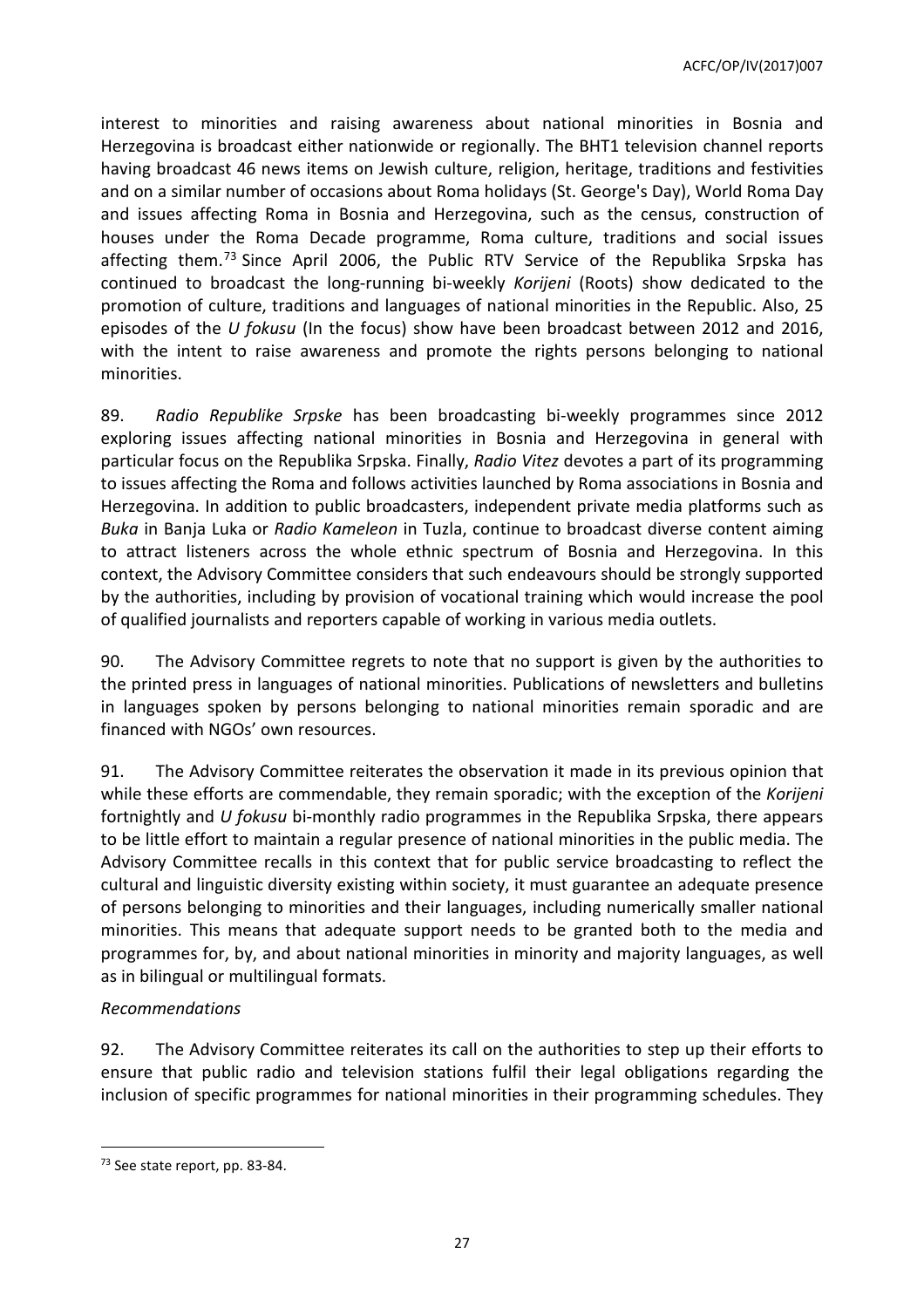should furthermore take determined measures to stimulate broadcasting in minority languages.

93. It recommends further that the authorities step up their efforts, including through exploring the possibilities of enhanced access to vocational training in this field, to ensure that persons belonging to national minorities have effective access to the media.

#### <span id="page-27-0"></span>**Article 10 of the Framework Convention**

## **Use of minority languages in dealings with the administrative authorities**

94. The Advisory Committee notes with regret that the situation with regard to the use of minority languages in dealings with the administrative authorities has not changed in Bosnia and Herzegovina since the previous monitoring cycle. According to information available to the Advisory Committee, there have been no changes to the legislative provisions in this area.<sup>74</sup> The legal threshold of 33% of the local population to be composed of persons belonging to national minorities, that must be met before municipalities in areas traditionally inhabited by national minorities can decide to allow the use of minority languages in relations with the administrative authorities, remains prohibitively high. The laws on national minorities adopted in both Entities, unlike the State Law do not impose a minimum threshold to be met as a precondition for the use of minority languages in relations with the administrative authorities. The Advisory Committee considers that in any case, the threshold of one-third is too high to ensure the effective enjoyment of the right set forth in Article 10.2 of the Framework Convention. It recalls in this context its position stated in its Thematic Commentary on the Language Rights that "[n]umerical thresholds must not constitute an undue obstacle to the official use of certain minority languages in areas inhabited by persons belonging to national minorities either traditionally or in substantial numbers". 75

95. In the absence of detailed census data, it is clear that even taken cumulatively, persons who self-identified as belonging to one of the ethnic groups falling into the "Others" category do not meet, at the municipal level, the thresholds established State Law. In consequence, there are no cases where municipalities have taken steps to allow for the use of minority languages.

96. Furthermore, the Advisory Committee notes that the authorities have not carried out any studies of the demand and have not assessed the existing needs in the geographical areas inhabited by persons belonging to national minorities. Taken together, it can be ascertained that the right to use of minority languages in relations with the administrative authorities remains only a theoretical construct, and not a real effective legal provision, in Bosnia and Herzegovina.

<sup>&</sup>lt;sup>74</sup> The State Law on National Minorities obliges the authorities of a municipality where national minorities constitute an absolute or relative majority of the local population to provide for the use of the national minority language between persons belonging to the national minority and the authorities; where this condition is not fulfilled, the State Law requires that a minimum threshold of one-third of the local population be composed of persons belonging to national minorities before municipalities can decide to permit the use of minority languages in relations with the administrative authorities.

<sup>&</sup>lt;sup>75</sup> See ACFC Thematic Commentary No. 3 on the Language Rights of Persons belonging to National Minorities (2012), para. 57.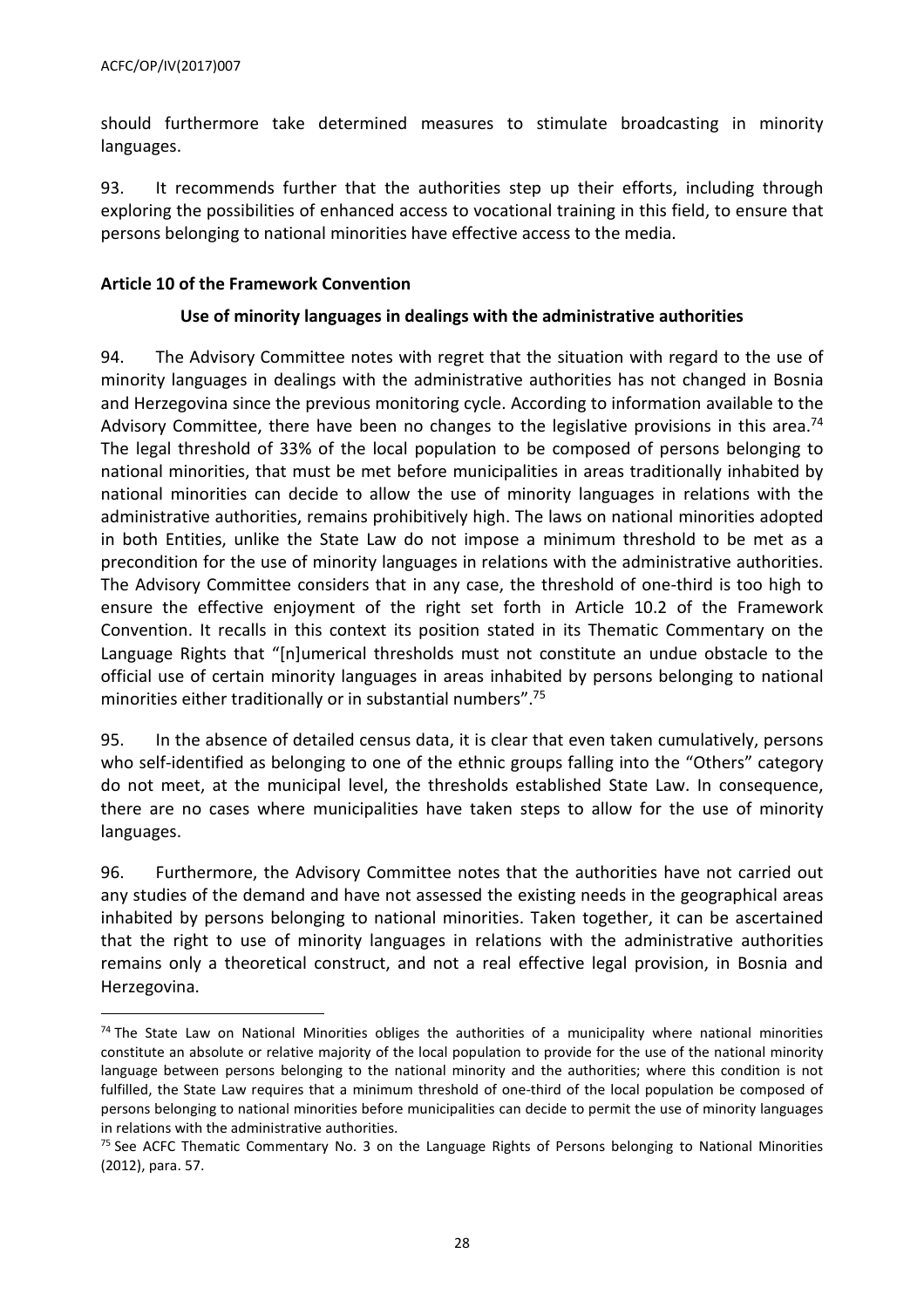ACFC/OP/IV(2017)007

## *Recommendation*

97. The authorities should review, in consultation with representatives of national minorities, the legislation, policies and practical situation of the use of minority languages in relation with administrative authorities, with a view to eliminating barriers for the use of minority languages in dealings with the administrative authorities in the geographical areas inhabited by a substantial number of persons belonging to national minorities.

## <span id="page-28-0"></span>**Article 11 of the Framework Convention**

# **Topographical information in minority languages**

98. The Advisory Committee notes that the same conditions as described under Article 10 for the use of minority languages in contacts with the administrative authorities apply to the display of topographical information in minority languages. According to information available to the Advisory Committee, there have been no changes to the legislative provisions in this area. The authorities have not carried out any studies of the demand and have not assessed the existing needs in the geographical areas inhabited by a substantial number of persons belonging to minorities. It recalls in this context its position stated in its Thematic Commentary on Language Rights that "[n]umerical thresholds must not constitute an undue obstacle to the official use of certain minority languages in areas inhabited by persons belonging to national minorities either traditionally or in substantial numbers". The Advisory Committee notes nonetheless that topographical signs in Italian (in addition to the Serbian language) have been installed in the village of Štivor in the Prnjavor region<sup>76</sup> of the Republika Srpska.

99. As regards standard topographical indications in Cyrillic and Latin scripts, which are provided for by the law throughout Bosnia and Herzegovina, the Advisory Committee regrets to note that a significant number of them have been vandalised to obscure the inscription in one of the scripts, most often that used by persons belonging to a minority in the given location. Regrettably such signs are rarely repaired and it seems that the perpetrators of these acts are seldom brought to account. The Advisory Committee considers that impunity emboldens the vandals to continue and is indicative of a lack of capacity or commitment on the part of law enforcement officials to elucidate such incidents.

# *Recommendations*

100. The authorities should review, in consultation with representatives of national minorities, the legislation, policies and practical situation of the use of minority languages with a view to eliminating barriers for the use of minority languages for topographical indications in the geographical areas inhabited traditionally or in substantial numbers by persons belonging to national minorities.

101. The authorities should redouble their efforts to investigate all cases of destruction of signs displaying place names in minority languages and bring perpetrators to justice.

<sup>76</sup> See state report, p. 46.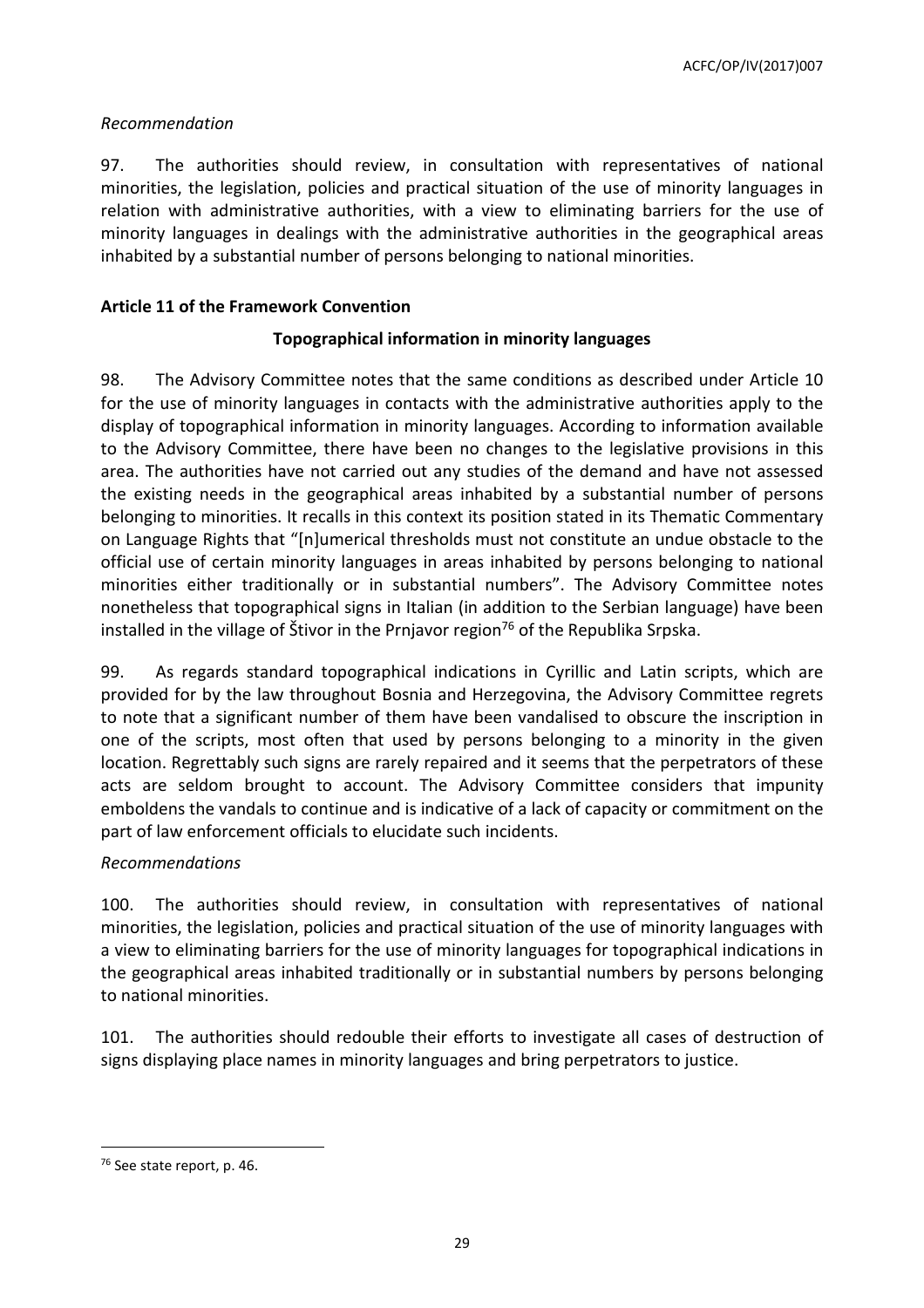## <span id="page-29-0"></span>**Article 12 of the Framework Convention**

#### **Teacher training and teaching about national minorities in schools**

102. The Advisory Committee recalls that, in line with constitutional provisions of Bosnia and Herzegovina, the responsibility for education is decentralised and rests fully with the Republika Srpska, ten cantons in the Federation and the Brčko District. At the level of each of these administrative units, ministries of education were established (twelve in total), legislation was adopted, and budgets agreed. In the Federation of Bosnia of Herzegovina, the Federal Ministry of Education and Science was created to co-ordinate the work of ten cantonal ministries of education. This system is complicated further by Article 3 from Section V of the Constitution of the Federation of Bosnia and Herzegovina, which states that each canton can "delegate its jurisdiction in relation to education […], and it is obligatory to do so towards the municipalities in which the majority population, based on the national structure, is not the population that makes the national majority in the canton as a whole". The Advisory Committee notes in this context that the Ministers of Education Conference, which aims to co-ordinate all 14 ministries competent in the education sector in Bosnia and Herzegovina and the BiH Rectors' Conference should fully develop their potential as advisory bodies to implement the co-ordinated policies in the field of education. Financing of education is ensured by public funds allocated within the budgets of the Entities and Cantons, the Brčko District budget and the municipal budgets. No funding is available at the state level, but there are thirteen separate education budgets: two at the entity level, ten at the cantonal level and one in the Brčko District.

103. In addition, nine Pedagogical Institutes have been set up (one in the Republika Srpska, two in the Herzegovina-Neretva Canton and one in Sarajevo, Tuzla, Zenica, Bihać, Gorazde and the Brčko District) with the mandate to provide teacher training, develop pedagogical standards, monitor the reform of the curricula and inspect work in the classrooms. Education Inspections functioning within each ministry of education have the mandate to oversee the implementation of laws and regulations at the cantonal level in the Republika Srpska and in the Brčko District, respectively, overlapping to some degree, with the work of the pedagogical institutes.<sup>77</sup>

104. The Advisory Committee notes that that the decentralised responsibility for education matters in Bosnia and Herzegovina results in a plethora of permutations as regards learning about the culture, heritage, origins and traditions of the national minorities in Bosnia and Herzegovina and promoting cross-cultural understanding. Information provided by the authorities in the state report is scant and does not cover the whole of the country.

105. The Advisory Committee notes that insignificant progress has been achieved on the development of the common core curriculum in Bosnia and Herzegovina, in particular as regards the "national" subjects. Separate "national" subjects, such as mother tongue, history geography and religion, continue to be taught differently to pupils according to whether they

<sup>77</sup> For details see Bosnia and Herzegovina - Education for All 2015 National Review, available at [http://unesdoc.unesco.org/images/0022/002299/229929E.pdf.](http://unesdoc.unesco.org/images/0022/002299/229929E.pdf)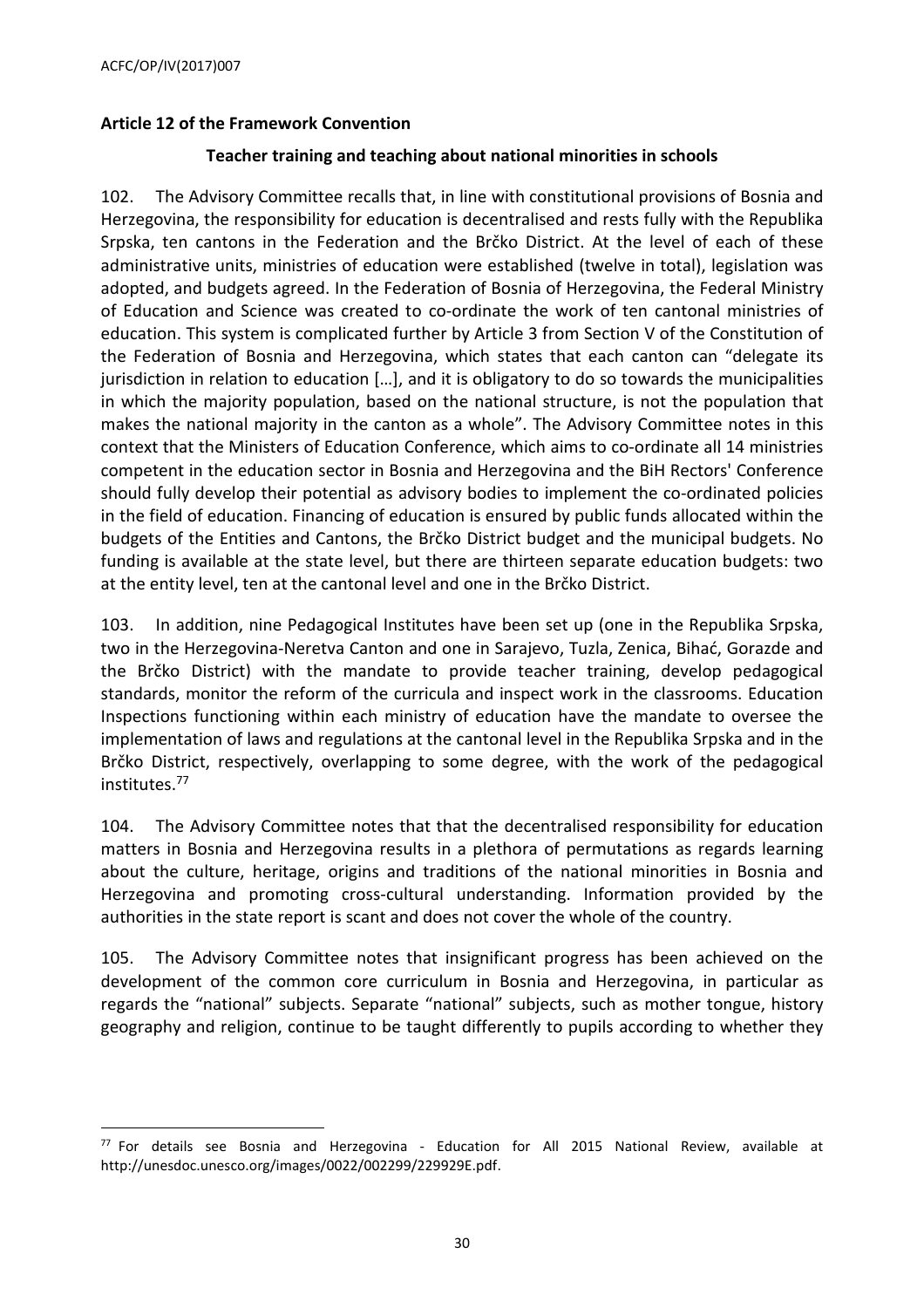ACFC/OP/IV(2017)007

follow the Bosniak, Croat or Serb "national" group of subjects.<sup>78</sup> In addition, the almost complete absence of language, history and culture of national minorities from school curricula makes national minorities virtually invisible, and gravely threatens the preservation of their identities. The Advisory Committee reiterates its view that such an approach is detrimental to the dialogue and interaction of all children, and in the long run creates a divided society with the potential for enmity where the communities know little of each other, viewing those others with suspicion and resentment. An inclusive approach to the teaching of history and geography, such as is practiced in the Brčko District – taking a multidimensional perspective that also takes account of the history of national minorities in Bosnia and Herzegovina – would be far preferable as a means to facilitate contacts between students of different communities, as required by Article 12.2 of the Framework Convention. Such development would be of particular benefit to children living in municipalities inhabited by different communities.

106. Given the above shortcomings, the Advisory Committee notes that according to information provided by the authorities, the Manual on the Culture, Heritage and Traditions of National Minorities in Bosnia and Herzegovina and the Teachers' Methodical Manuals have been distributed and are in use in a number of cantons in the framework of the "Culture of coexistence", an optional subject taught in higher classes of the primary school component of education. Training courses on "Intercultural Education" were held in a large number of schools with the aim to promote diversity and to familiarise teachers with basic principles of intercultural education.

107. In the Zenica-Doboj Canton, schools developed plans which aim to overcome discrimination and encroachment on the rights of national minorities and marginalised groups, including the rights of the "constituent peoples" finding themselves in a relative minority in a particular area, and create conditions for national minorities to express themselves freely. The Education for Social Justice programme, developed by the Zenica-Doboj Pedagogical Institute, and implemented in all schools of the canton strives to create an environment of equality and mutual respect, promotes both civil society and non-discrimination and which respects and cherishes different ethnic and cultural models.

108. The Advisory Committee recalls that the Council of Europe Action Plan for Bosnia and Herzegovina 2015-2017 aims, among other goals, to assist the authorities to develop policies on inclusive education, education for democratic citizenship and to promote these concepts within educational institutions. It considers it an excellent opportunity for the authorities to build upon best practices developed within the country and in other European countries to develop programmes suited to national specificities.

109. It moreover notes with concern that no progress has been registered as regards the development of appropriate textbooks, teaching and learning materials, training of qualified teachers and providing adequate premises to support the efforts of national minorities to teach national minority languages. Most initiatives in these areas are currently taken by national minority NGOs.

<sup>&</sup>lt;sup>78</sup> See Segregation, Education and Nationalism: Two Schools Under One Roof System in Bosnia and Herzegovina, available at http://politheor.net/segregation-education-and-nationalism-two-schools-under-one-roof-system-inbosnia-and-herzegovina-2/.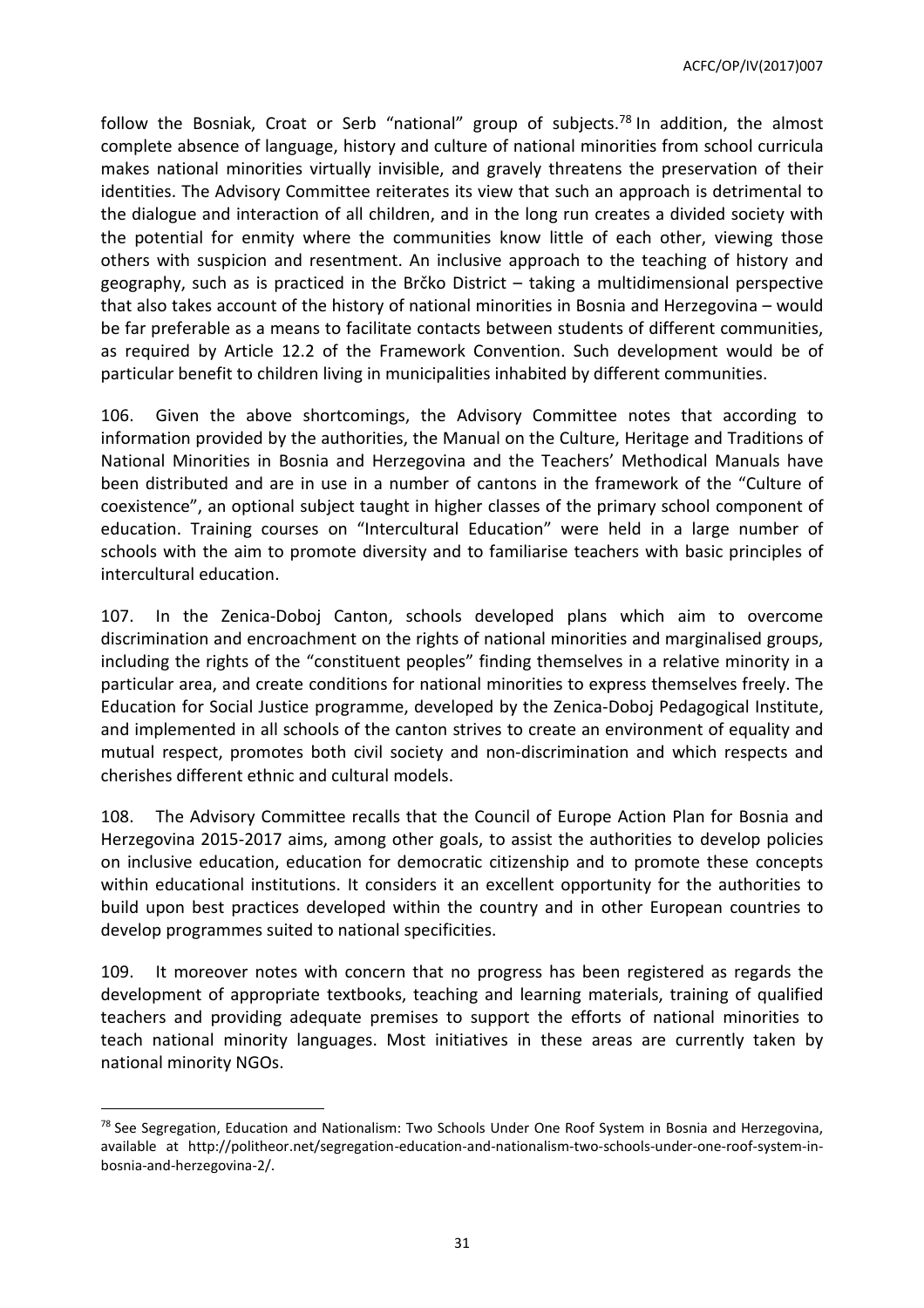# *Recommendations*

 $\overline{a}$ 

110. The Advisory Committee urges the authorities to further develop measures and programmes designed to impart a better awareness of national minorities among the general public, and in particular pupils, building on the initiatives already taken towards strengthening teaching about national minorities in schools. These long-term efforts should in particular serve to make the history, culture and traditions of national minorities a component part of school syllabuses and to train teachers to teach these subjects.

111. The Advisory Committee also strongly recommends that the authorities take more resolute measures to develop the common core curriculum including history, geography and religious studies and apply it in every school in Bosnia and Herzegovina, and to introduce inclusive and multiperspective teaching of history, geography and religious studies, thus helping to create an inclusive, integrated Bosnian society. The subjects covered by the common core curriculum should be extended to include history, geography and religion.

#### **Roma in the education system**

112. The authorities continued in recent years to take measures covered by the Action Plan on the Educational Needs of Roma and Other National Minorities. These positive measures include merit-based grants to Roma students, provision of free textbooks, bussing of children from isolated Roma settlements and facilitation of admission to primary school of children lacking identity documents. It has to be noted, however, that these measures which are within the competence of cantons, are not applied uniformly throughout the country on account of the decentralisation of the education system in the country.

113. Enrolment in preschool institutions in Bosnia and Herzegovina is low and Roma children are disproportionately affected. The Implementation Plan 2008-2015 developed to implement the Strategic Directions for Development of Education aimed to increase the proportion of children attending preschool to 20% with an additional benchmark of 40% of children enrolled in any of the preparation programmes for starting school. The Advisory Committee welcomes in this context initiatives in municipalities where Roma associations are most active, such as training and employment of Roma educational assistants, in particular in the Republika Srpska. Furthermore, preschool preparatory programmes for Roma children, such as the one in Kakanj, which saw a 90% response rate, attest to a high demand for such initiatives.

114. The Advisory Committee notes that some progress has been achieved to eliminate inequalities faced by the Roma with regard to access to education in all parts of Bosnia and Herzegovina. Attendance rates of Roma children in schools have increased in recent years although they are still significantly below that of the national average. According to the figures advanced by the authorities, <sup>79</sup> 69.3% of Roma children attend school as compared with 97.6% enrolment among the population in general. The dropout rate in the course of primary schooling among Roma children remains unacceptably high at 46.2%. In consequence only about 20% of Roma girls complete primary school, and only 4.5% complete high school,

 $^{79}$  Education for All 2015 National Review, available at [http://unesdoc.unesco.org/images/0022/002299/229929E.pdf.](http://unesdoc.unesco.org/images/0022/002299/229929E.pdf)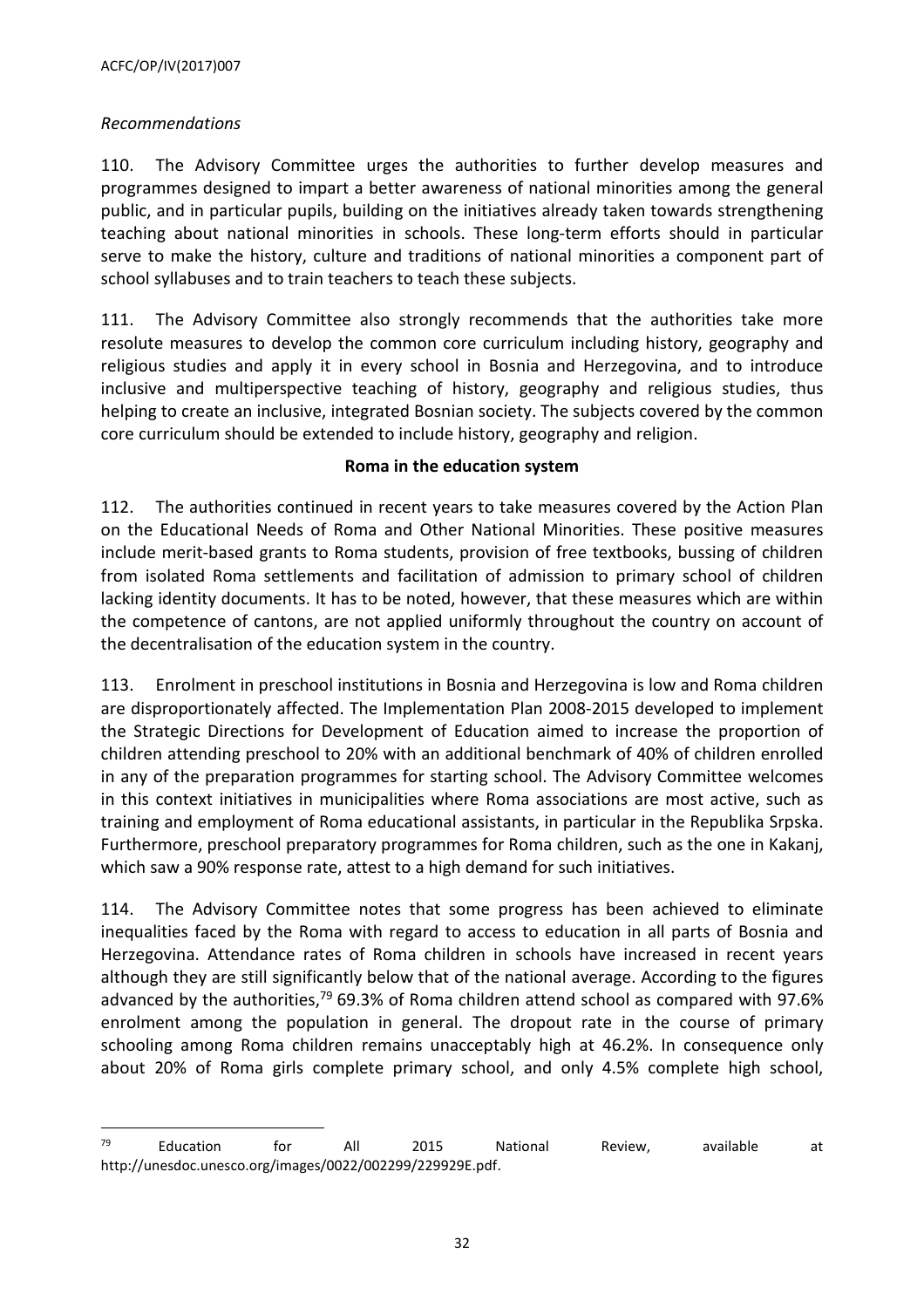compared to 9.2% of Roma boys. Literacy among young Roma women aged between 15 and 24 is less than 70%, compared to the rate of 90% among young Roma men.

## *Recommendations*

 $\overline{a}$ 

115. The Advisory Committee encourages the authorities to continue their efforts to improve the monitoring and evaluation of the implementation of the Action Plan on the Educational Needs of Roma and Other National Minorities. It encourages them to develop further measures, in consultation with Roma representatives and parents, notably by working to rapidly eliminate weaknesses identified and by disseminating good practices.

116. The Advisory Committee urges the authorities to address comprehensively the continued obstacles to equal access to education experienced by Roma children in cooperation with the respective ministries and local authorities, and in close consultation with minority representatives and parents. Effective measures must be taken, including through the employment of adequately trained educational assistants, and by ensuring access to preschool facilities for all Roma children at the same time guaranteeing that the curriculum in such kindergartens corresponds to the diverse needs and multilingual composition of the groups concerned.

## <span id="page-32-0"></span>**Article 14 of the Framework Convention**

## **Teaching in and of minority languages**

117. There has been no change during the current monitoring cycle as regards requirements established by law for teaching in and of minority languages. In fact, under the State Law on National Minorities as amended in 2005, pupils belonging to a national minority must form 33% of the population of the school concerned for the school to be obliged to provide teaching in the minority language. The Federation Law reflects these criteria; the law of the Republika Srpska has not yet been aligned with these amended requirements and still includes the previous, more stringent requirement that the minority constitute an absolute or relative majority of the municipality concerned in order for children to be entitled to receive instruction in their minority language.

118. Different thresholds corresponding to a proportion that persons of a national minority must reach within the population at a municipal level are in existence as a precondition for establishing classes providing teaching in the minority language or for teaching of the optional classes on the language, literature, history and culture of the minority.<sup>80</sup> Given that the census data as regards ethnic composition of the country, in particular as regards the "Others" has not been released, any reference to such thresholds is problematic. However, even without the detailed census data, it is clear that the aforementioned thresholds are hardly possible to reach anywhere in the country due to a low proportion and low concentration of national minorities within Bosnia and Herzegovina. In consequence no public schools in Bosnia and Herzegovina make provision for teaching in the language of a national minority.

<sup>80</sup> For details, see Advisory Committee Third Opinion on Bosnia and Herzegovina, para. 141, adopted on 7 March 2013, ACFC/OP/III(2013)003, available at [https://rm.coe.int/168008c667.](https://rm.coe.int/168008c667)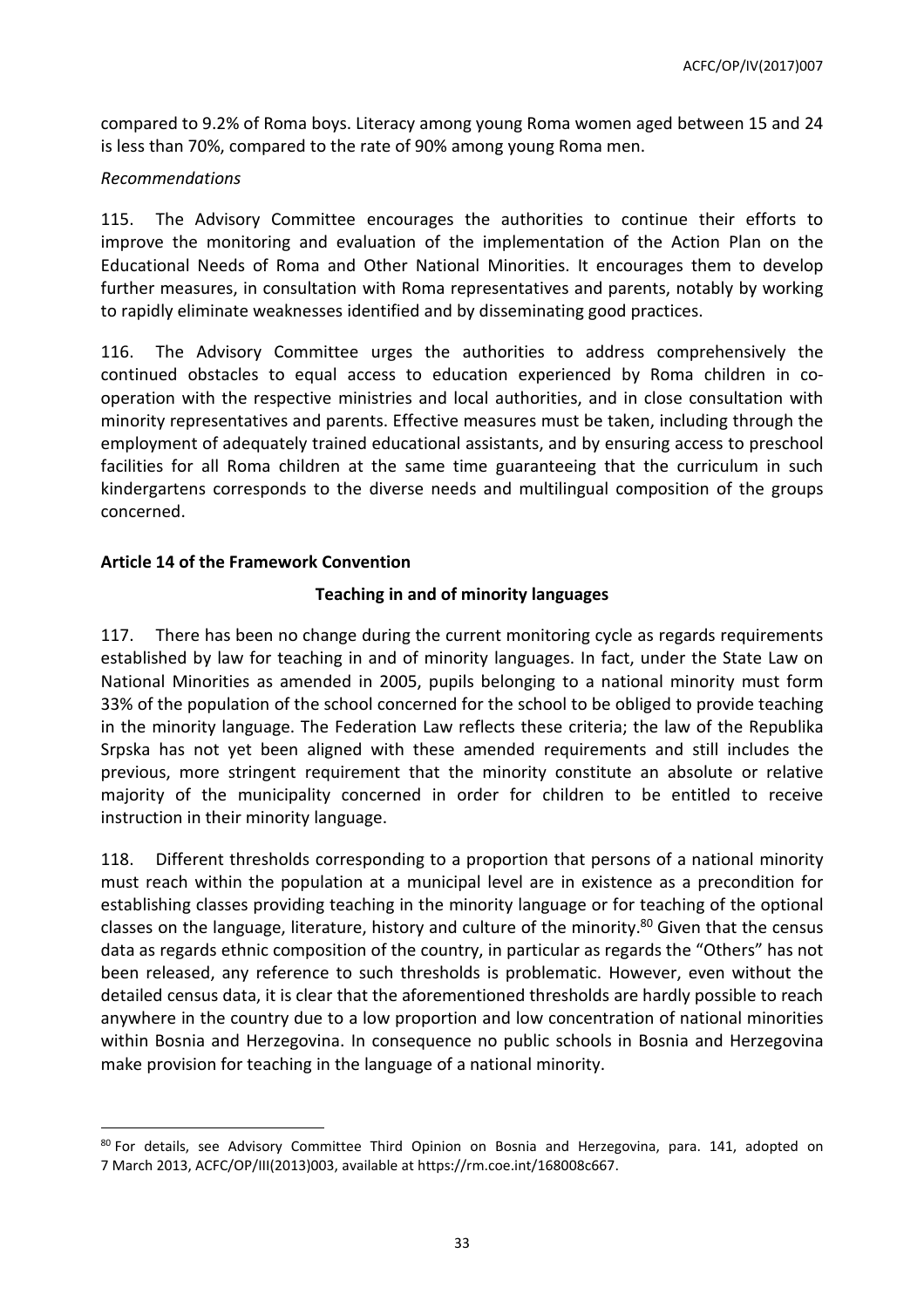119. The Advisory Committee recalls that the State Law provides for teaching, as elective subjects, of national minority languages irrespective of any numerical threshold of national minority language speakers. $81$  Very little is done to implement these provisions in practice. According to the state report, Italian and Ukrainian continues to be taught in Prnjavor and Prijedor at primary school level,<sup>82</sup> while German and Turkish are taught both in primary and secondary schools as foreign languages and are studied both by children belonging to the respective minorities and the majority.<sup>83</sup> The Romani language is taught in one primary school one hour a week. Splitting Roma children into different schools under one roof creates an additional obstacle to organising Romani language classes for children who might be potentially interested in learning Romani. Such is, for example the situation in Stolac, where in accordance with their parents' preference, six Roma children attend the Croat school, and six other Roma children attend the Bosniak school. Finally, some teaching of the above languages and of Slovenian has been arranged for preschool age children by respective national minority organisations.

120. The procurement of textbooks and other teaching and learning materials necessary for teaching and learning national minority languages is left to the care of parents, associations and foreign embassies. Such a deplorable state of affairs is indicative of a profound lack of interest on the part of the authorities for maintaining and preserving the languages still spoken by some persons belonging to various national minorities in Bosnia and Herzegovina. The main burden of initiating, organising and maintaining minority-language teaching in schools rests on the shoulders of national minority organisations.

# *Recommendations*

 $\overline{a}$ 

121. The Advisory Committee reiterates its call on the authorities to step up their efforts and take a proactive approach to develop teaching in and of minority languages in areas where persons belonging to national minorities are settled traditionally or in substantial numbers. In particular the authorities should raise the awareness of persons belonging to national minorities of their rights regarding teaching in and of minority languages and support all initiatives to teach such languages.

122. The Advisory Committee reiterates its call on the authorities to provide increased and more active support to the development of school textbooks and other materials designed specifically for the teaching of minority languages.

<sup>&</sup>lt;sup>81</sup> See Article 14. Para 2. "Regardless of the number of members of national minorities the entities and cantons shall be bound to secure that the members of national minority, if they request so, may have instructions on their language, literature, history, and culture in the language of minority they belong to as additional classes." 82 See state report, p. 90.

<sup>&</sup>lt;sup>83</sup> According to the state report, the German language is the most widely studied second foreign language (no figure given). Also, according to the state report, the Turkish language was studied in the period 2011-2015 by 6.500 students in five cantons of the Federation of BiH (Zenica-Doboj Canton, Herzegovina-Neretva Canton, Central Bosnia Canton, Bosnia-Podrinje and Sarajevo Canton).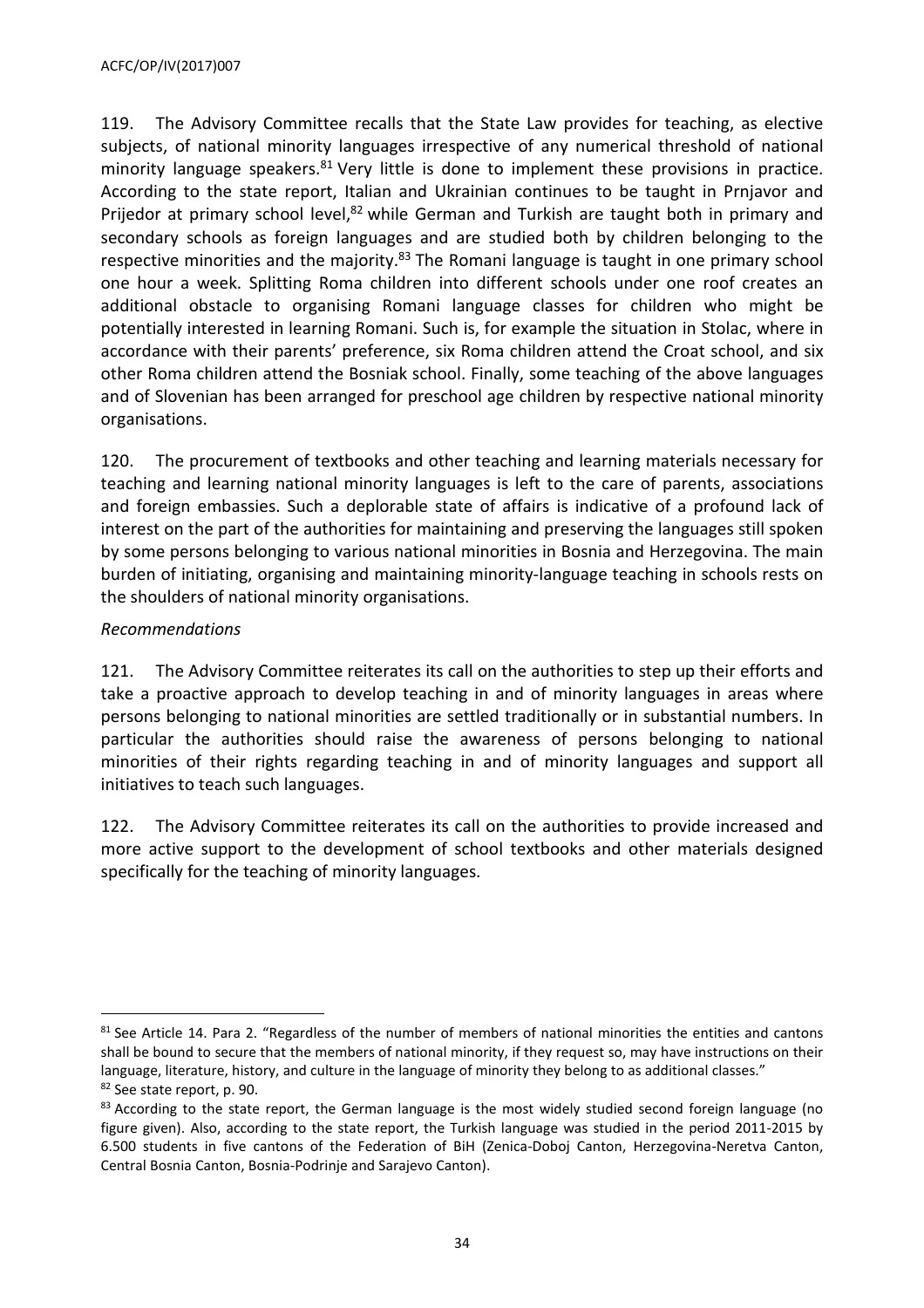#### <span id="page-34-0"></span>**Article 15 of the Framework Convention**

 $\overline{a}$ 

#### **Participation in public affairs**

123. Legislation governing the election of legislators at the state, entity and canton level has not changed since 2002. Similarly, legislation governing minority representation in municipal councils and assemblies has not changed since the adoption of the last Advisory Committee opinion in 2013. The Advisory Committee recalls that national minorities are entitled to representation in municipal and city councils and assemblies in proportion to their percentage of the population, with a reserved seat guaranteed by law if they constitute at least 3% of the local population, according to census figures. Given that information on the ethnic composition of the country, as regards persons not belonging to "constituent peoples" and falling into the category of the "Others" was not released following the last census in 2013, reference figures taken into account remain those of the 1991 census.

124. The Advisory committee notes that local elections were held in October 2016 $84$  in respect of 74 Municipal Councils and four City Councils in the Federation of Bosnia and Herzegovina as well as 57 Municipal Assemblies and six City Assemblies in the Republika Srpska. Elections also took place the same day to the Assembly of Brčko District. Regrettably, no elections could be organised in the city of Mostar due to a political deadlock following the ruling of the Constitutional Court of Bosnia and Herzegovina which declared the electoral law and the City Statute of Mostar to be unconstitutional and in need of amendments, in particular as regards equal voting rights for all voters living in Mostar.

125. The Advisory Committee notes with interest the election under these rules of 26 national minority representatives in 24 municipalities. <sup>85</sup> The Advisory Committee notes that these figures are relatively stable as compared to the previous local elections in 2012 when 29 minority representatives were elected. It further notes that of the 30 Roma candidates, 14, including one Roma woman, were elected to the municipal councils. Two Roma have become speakers/chairpersons of municipal assemblies.

126. The Advisory Committee is concerned about claims it heard following these elections of some candidates opportunistically changing their declared ethnic affiliation to take advantage of seats reserved for national minority representatives and also an account of the fact that candidates of national minorities require fewer signatures for their candidacy to be validated than others do. While acknowledging the principle of free self-identification laid down in Article 3 of the Framework Convention, the Advisory Committee is concerned at the abuse of this system which was designed to promote the effective participation of national minorities at local level.<sup>86</sup>

<sup>84</sup> Congress of Local and Regional Authorities, Observation of local elections in Bosnia and Herzegovina (2 October 2016) available at [https://rm.coe.int/16806fe048.](https://rm.coe.int/16806fe048)

<sup>&</sup>lt;sup>85</sup> See Local Elections 2016 - Final Report on Civic and Nonpartisan Observation of Local Elections, available at [http://podlupom.org/v2/en/document/local-elections-2016-final-report-on-civic-and-nonpartisan-observation-of](http://podlupom.org/v2/en/document/local-elections-2016-final-report-on-civic-and-nonpartisan-observation-of-local-elections/189)[local-elections/189.](http://podlupom.org/v2/en/document/local-elections-2016-final-report-on-civic-and-nonpartisan-observation-of-local-elections/189)

<sup>&</sup>lt;sup>86</sup> See ACFC Thematic Commentary No. 4 on the scope of application of the Framework Convention on the Protection of National Minorities (2016), para. 10.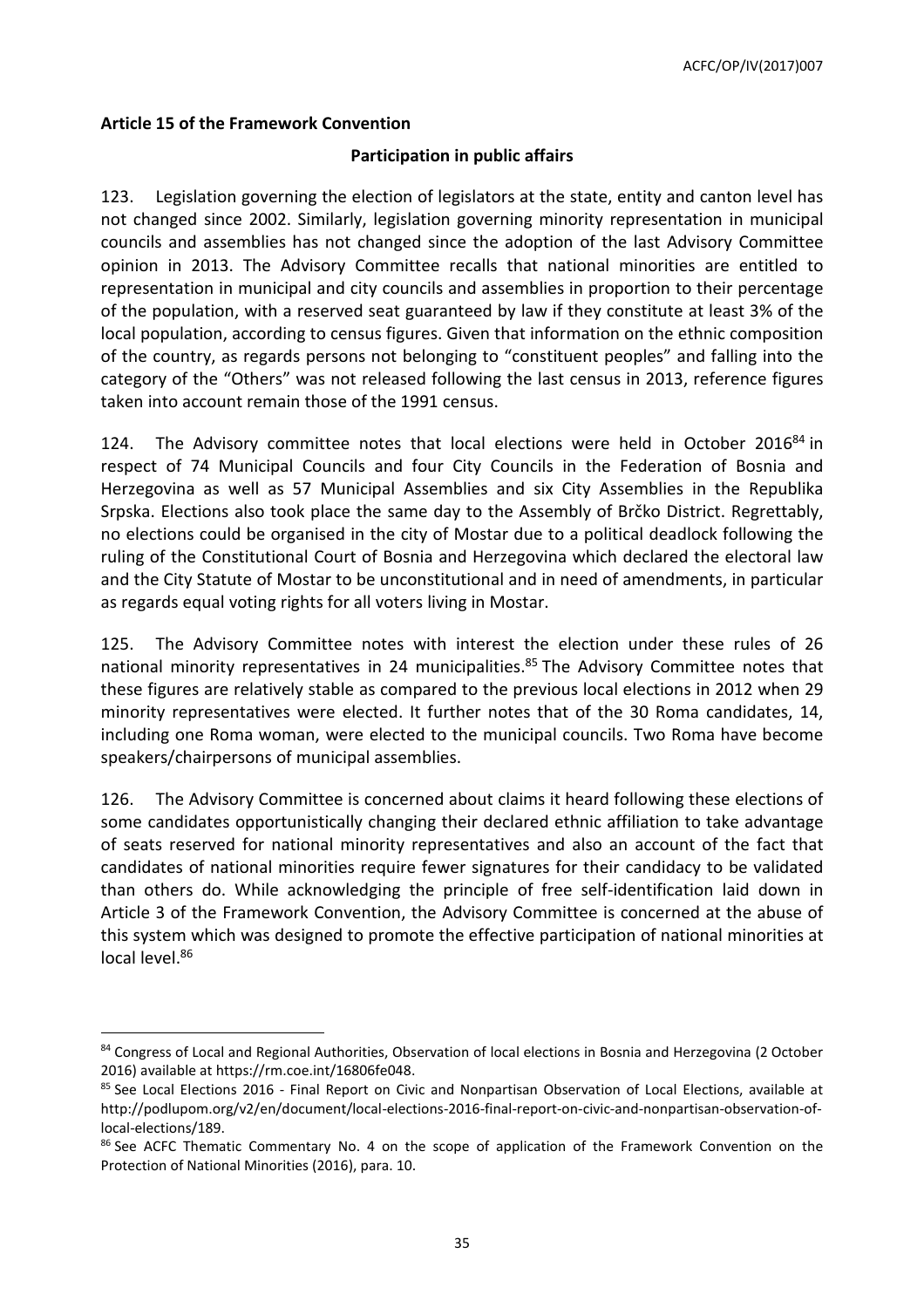127. The Advisory Committee notes with deep regret that there has been no change as regards automatic exclusion from running for certain high-level political offices of persons belonging to national minorities. It notes in particular, the failure of the state to implement the Sejdić and Finci and Zornić judgments of the European Court of Human Rights of 2009 and 2014, respectively. In addition, as confirmed by the Pilav judgment, persons belonging to "constituent peoples" are discriminated against by being excluded from running for certain posts on account of their place of residence not matching their ethnic belonging. Moreover, persons belonging to national minorities remain sidelined by the main political parties and have not been invited to participate in discussions aimed at breaking the deadlock concerning this issue. The Advisory Committee can only repeat its assertion made in the previous opinion that "this is symptomatic of the lack of regard given to the situation of persons belonging to national minorities by many of the mainstream political parties in Bosnia and Herzegovina. Decisive action from political leaders themselves will be required to turn this around".<sup>87</sup>

# *Recommendations*

 $\overline{a}$ 

128. The Advisory Committee reiterates its call on the authorities to ensure that the possibilities of representation in municipal councils and assemblies that are laid down by law for persons belonging to national minorities are effective in practice. To this end, the authorities should review the criteria for inclusion of national minority representatives on party lists, so as to prevent abuse of the system by candidates who do not represent national minorities.

129. The Advisory Committee urges the authorities to ensure that national minorities are able to participate effectively in work on revising the State Constitution, and refers to its recommendations in Article 4 in this respect.

# **Councils of National Minorities**

130. The Councils of National Minorities at state and entity level have been operational since 2007. These councils, set up on the basis of the relevant state, entity and cantonal legislation, within the Parliamentary Assembly of Bosnia and Herzegovina, the National Assembly of Republika Srpska and the Parliament of the Federation of Bosnia and Herzegovina, as well as Tuzla and Sarajevo Assemblies, operate in their limited advisory capacity and voice publicly concerns of national minorities within the parliamentary forums. The Advisory Committee is pleased to note that, in practice, the authorities show a degree of flexibility in interpreting legislative provisions pertaining to the scope of application of the State Law on National Minorities. In particular it notes with interest the decision of the Minister of Human Rights and Refugees of 2012 to include a representative of the Austrian minority in the Council of National Minorities of Bosnia and Herzegovina.

131. Following the last round of parliamentary and local elections, the composition of these councils was renewed. The Advisory Committee notes that the councils' reports are presented and debated in parliaments. Representatives of the councils informed the Advisory Committee about increases in funding for national minority projects they managed to secure through their lobbying work.

<sup>87</sup> See ACFC Thematic Commentary No. 3 on the Language Rights of Persons belonging to National Minorities (2012), para. 152.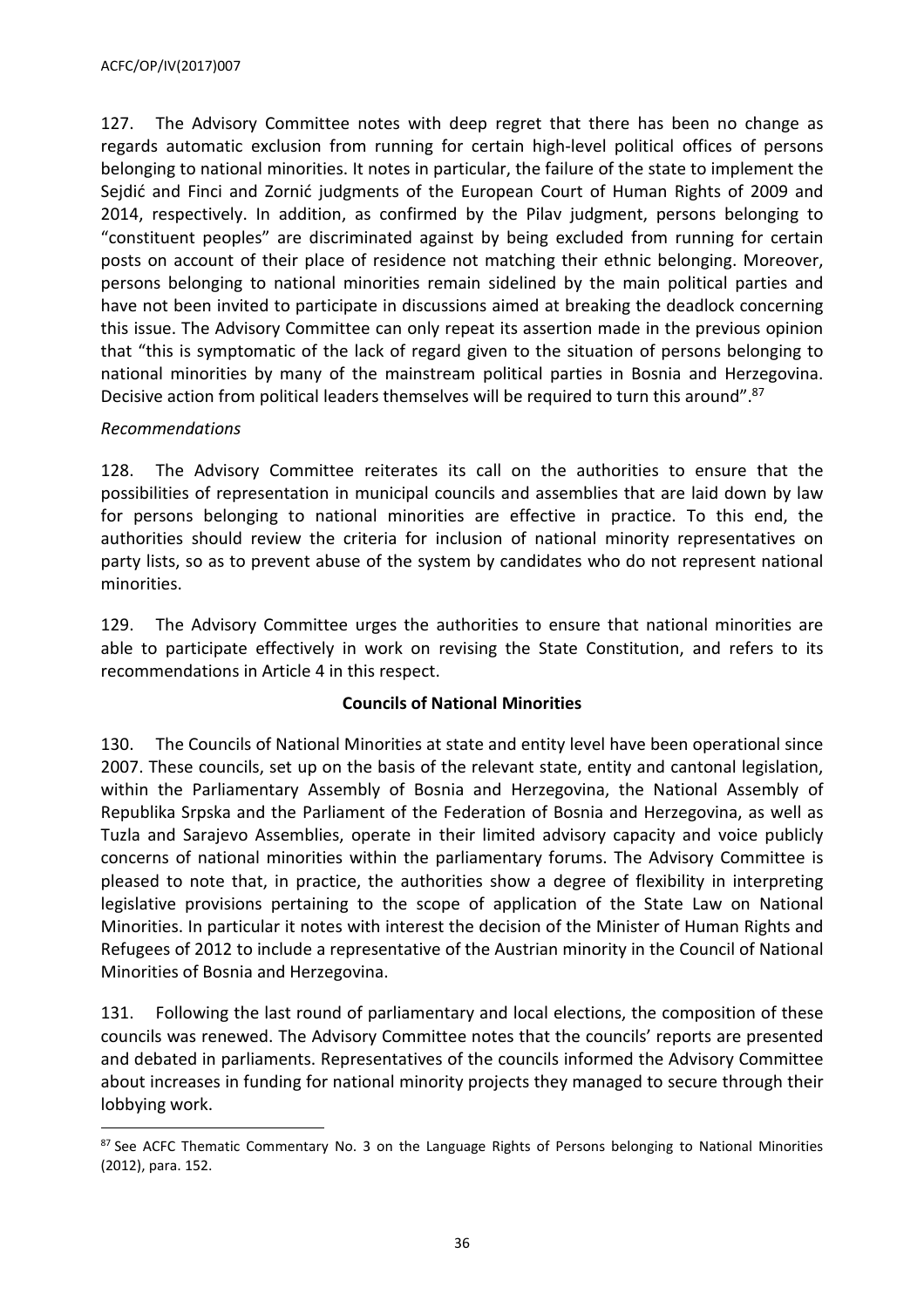132. The Advisory Committee notes in particular the work of the Council of National Minorities at the Parliamentary Assembly of Bosnia and Herzegovina in 2013-2016 on the drafting of the Strategy to Address the Issues of National Minorities in Bosnia and Herzegovina (renamed in 2015 the Strategic Platform to Address the Issues of National Minorities). It notes with regret, however, that the draft, which remained inaccessible to the Advisory Committee, has not been adopted despite the length of time it has been on the agenda.

133. It has to be noted also that the issues identified in the third opinion remain unresolved. The politicised nature of appointment of council members by parliamentary bodies, and the necessity to reach a consensus on one representative for each of the seventeen recognised national minorities led in practice to a stalemate as regards some minorities whose seats on the councils remain vacant. For example, the Advisory Committee was informed that in the Council of National Minorities advising the Assembly of the Republika Srpska, only 11 out of 17 seats have been filled. In addition the actual capacity of the councils to influence policies on national minorities remains very weak, undermining confidence of national minorities they represent in their effectiveness.

134. The Advisory Committee notes the work carried out by the Roma Board, an advisory body to the Council of Ministers at state level. The board which consists of 22 members, half of whom represent Roma organisations (including three Roma women) and half representing public institutions at all levels of government, strives to be an interface between Roma associations and the authorities. In addition, it advises on the various strategies, action plans and other projects aiming to combat discrimination of Roma and improve their access to rights and services. The Advisory Committee welcomes in particular the development of monitoring procedures and indicators on the implementation of the action plans for Roma. It notes, however, with regret that reportedly the Roma Board pays little attention to gender equality issues.

#### *Recommendations*

135. The Advisory Committee reiterates its call on the authorities to review the provisions governing the membership of the State Council for National Minorities and other councils at the entity and cantonal levels (in Sarajevo and Tuzla) in order to ensure that minorities themselves designate their representatives.

136. It invites the authorities to consider expanding the councils' mandates, to allow them to influence decision making on issues affecting the rights of persons belonging to national minorities.

#### **Participation in economic and social life**

137. The situation of the Roma minority remains one of the most urgent problems in the country and the Roma remain the most vulnerable group. Roma still continue to face serious and entrenched difficulties and discrimination, in particular as regards access to employment, health services, mainstream and higher education and housing. According to the European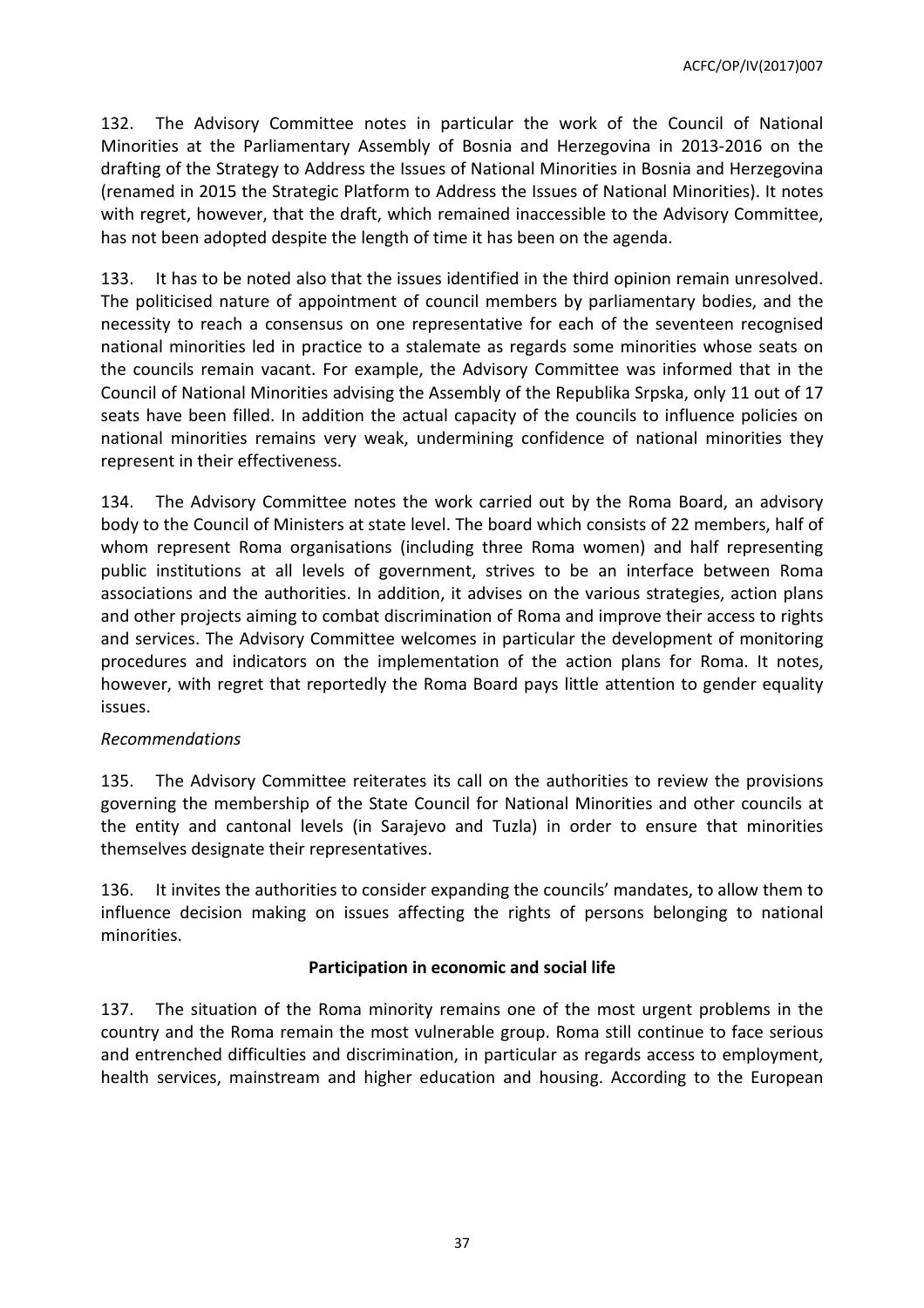Roma Rights Centre, almost 95% remain unemployed.<sup>88</sup> Many Roma live in segregated communities, often facing deplorable substandard living conditions. Although some progress has been achieved in a number of settlements in providing housing,<sup>89</sup> running water, sewage treatment, and access to roads, in many others concerted efforts are required to remedy shortcomings. The Advisory Committee further notes that the provision of social housing is still insufficient to meet the needs.

138. The Advisory Committee notes reports that infant mortality among Roma is four times greater than among the rest of the population.<sup>90</sup> The problem is compounded by not all Roma being covered by a health insurance (on account of failure to register for an insurance scheme) and lack of means to pay for some treatments which the public health system cannot provide in a timely way. Finally, according to human rights NGOs, law enforcement authorities show widespread indifference toward Roma victims of domestic violence and human trafficking.

139. Unemployment affects overall more than one in four persons in Bosnia and Herzegovina.<sup>91</sup> Roma are most severely impacted, and are almost completely excluded from the labour market. Funding which is earmarked each year under various schemes to increase employment of Roma, such as co-funding for employers who employ Roma and support for the self-employment of Roma developed in the framework of the action plan, do not have any lasting effect on the situation. Explanations given for this state of affairs include low skills of Roma, lack of co-ordination among local services, lack of information to potential employers and reluctance of employers to hire Roma. Widespread unemployment has a knock-on effect on the ability of Roma to access health and social services.

140. The Advisory Committee notes that 30 housing units were constructed in Mostar in the last five years and 35 in Kakanj. Overall, around 1 000 housing units, both individual and social housing units, were built and reconstructed between 2008 and 2015. However, Roma representatives informed the Advisory Committee that many housing units built back in 2009 and 2010, are still not connected to the electrical grid, water supply and waste water networks, and that almost nothing is being done in this area. Moreover, the Advisory Committee was informed, that many housing projects were implemented without any consultation with Roma families or representatives. Furthermore, many refurbishment projects were not carried out in accordance with the standards expected of buildings intended for habitation. The principal reason cited for these shortcomings is poor planning and ineffective monitoring procedures.

141. Roma continue to experience problems in accessing health care. Main obstacles in this area are lack of identity documents and residence registration. In addition, as a result of poverty, many Roma find it difficult to cover the additional costs during treatment. According

<sup>88</sup> Written Comments by the European Roma Rights Centre For Consideration by the European Commission concerning Roma Inclusion in the Western Balkans Progress Reports 2016, p. 6, available at www.errc.org/cms/upload/file/ec-submission-on-roma-inclusion-in-the-western-balkans-july-2016.pdf.

<sup>&</sup>lt;sup>89</sup> Projects of this nature have been visited by the Advisory Committee delegation in the towns of Mostar and Kakanj.

 $90$  Written Comments by the European Roma Rights Centre For Consideration by the European Commission concerning Roma Inclusion in the Western Balkans Progress Reports 2016, p.5 available at www.errc.org/cms/upload/file/ec-submission-on-roma-inclusion-in-the-western-balkans-july-2016.pdf

<sup>91</sup> See World Bank database, available at [https://data.worldbank.org/indicator/SL.UEM.TOTL.NE.ZS?locations=BA.](https://data.worldbank.org/indicator/SL.UEM.TOTL.NE.ZS?locations=BA)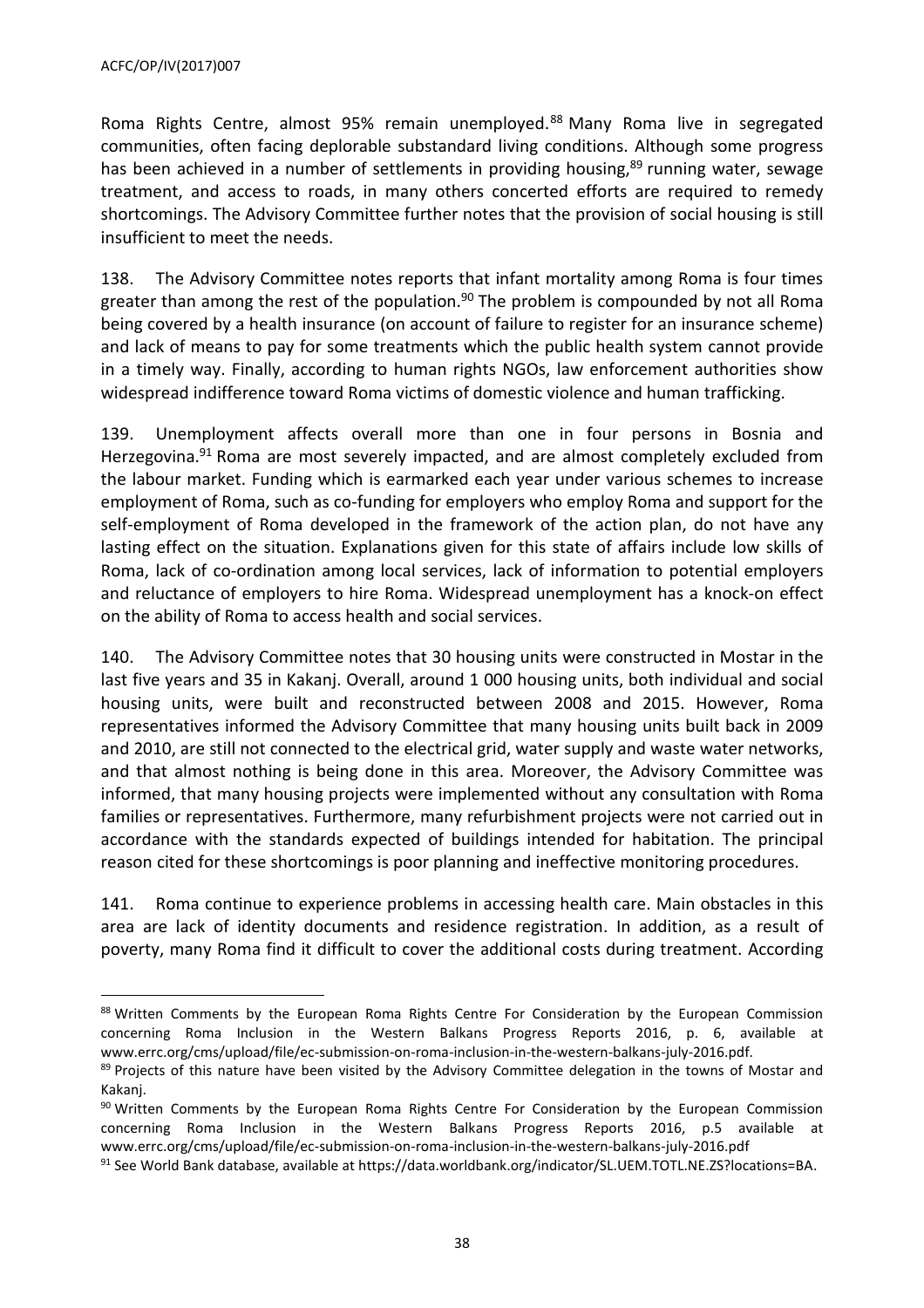to Roma representatives, occurrences of refusal of treatment continue to be reported. In particular, the inability of the more elderly Roma, who are no longer of working age and therefore not eligible for registration in employment offices, to obtain health insurance coverage, remains an issue of concern.

#### *Recommendations*

142. The Advisory Committee urges the authorities to exert more efforts to prevent and combat inequality and discrimination suffered consistently by the Roma. The authorities must step up their efforts, in particular at local level, to improve the living conditions of the Roma and to promote integration of society.

143. The Advisory Committee urges the authorities to increase their efforts to implement comprehensive measures, in close consultation with the relevant community representatives, to promote effectively the participation of Roma in socio-economic life. Particular efforts must be made to ensure adequate access to education, housing, and employment and access to health services, including through targeted vocational education and training.

## <span id="page-38-0"></span>**Articles 17 and 18 of the Framework Convention**

144. The Advisory Committee notes that there have been no significant developments during the current monitoring cycle as regards issues addressed in its Third Opinion on Bosnia and Herzegovina pertaining to the "kin-State" support<sup>92</sup> and bilateral and multilateral agreements on national minority protection.<sup>93</sup>

#### *Recommendation*

145. The Advisory Committee reiterates its call on the authorities to consider carefully the impact of support from abroad particularly on the education sector, and, where appropriate, to review its educational policies to ensure that they respond to the aim of promoting mutual respect, understanding and confidence, and not to further entrench division or segregation along ethnic lines.

<sup>92</sup> See ACFC Third Opinion, para. 183.

<sup>93</sup> See ACFC Third Opinion, para. 186.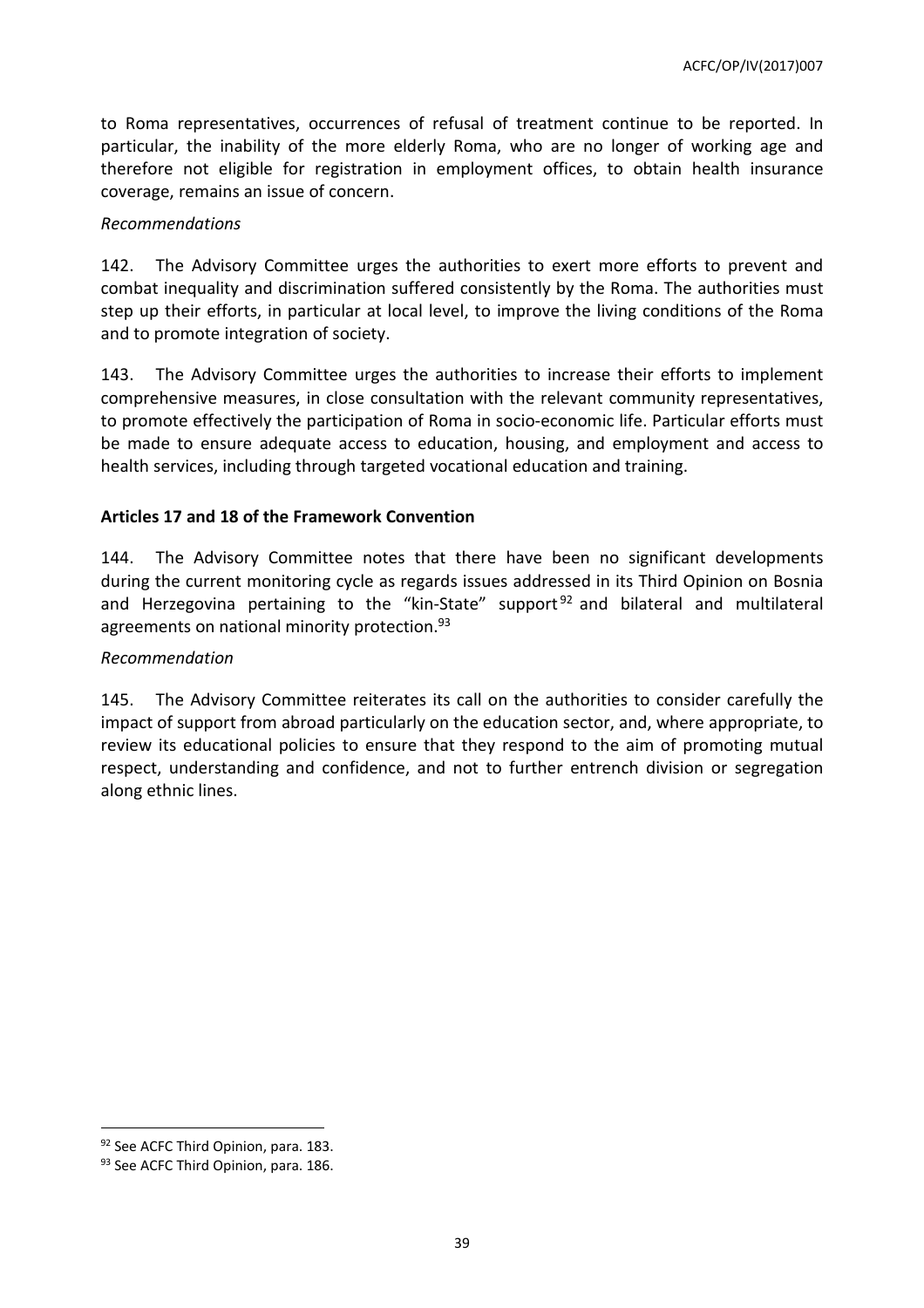#### <span id="page-39-0"></span>**III. Conclusions**

146. The Advisory Committee considers that the present concluding remarks and recommendations could serve as the basis for the resolution to be adopted by the Committee of Ministers with respect to the implementation of the Framework Convention by Bosnia and Herzegovina.

147. The authorities are invited to take account of the detailed observations and recommendations contained in Sections I and II of the Advisory Committee's Fourth Opinion.<sup>94</sup> In particular, they should take the following measures to improve further the implementation of the Framework Convention:

#### <span id="page-39-1"></span>**Recommendations for immediate action<sup>95</sup>**

- ➢ **amend without any further delay the constitution and other relevant legal provisions to eliminate the exclusion of "Others", including persons belonging to national minorities, and of "constituent peoples" whose ethnic affiliation does not match their place of residency, from running for and holding public offices;**
- ➢ **unequivocally condemn public statements of politicians and other public figures that incite ethnic hatred or discord and take resolute measures to promote intercultural dialogue and mutual understanding between the different ethnic and religious communities;**
- ➢ **take, as a matter of priority, all necessary steps to eliminate segregation in education in all forms, in particular by abolishing all remaining cases of "two schools under one roof" and replacing them with integrated education based on the common core curriculum covering history and geography that would be taught following an inclusive and multiperspective approach;**
- ➢ **ensure adequate access of Roma to housing, employment, health services and education; increase efforts to remedy shortcomings faced by Roma children in accessing education.**

<span id="page-39-2"></span>Further recommendations<sup>96</sup>

 $\overline{a}$ 

 $\geq$  publish without any further delay, census results relating to the ethnic breakdown of the persons included in the "Others"; review in advance of the next census, the methodology of the census, the wording of the questions asked and the safeguards for voluntary and informed answers; ensure that the respondents are given the possibility to indicate multiple ethnic affiliations;

 $94$  A link to the opinion is to be inserted in the draft resolution before submission to the GR-H.

<sup>95</sup> The recommendations below are listed in the order of the corresponding articles of the Framework Convention.  $96$  Ibid.